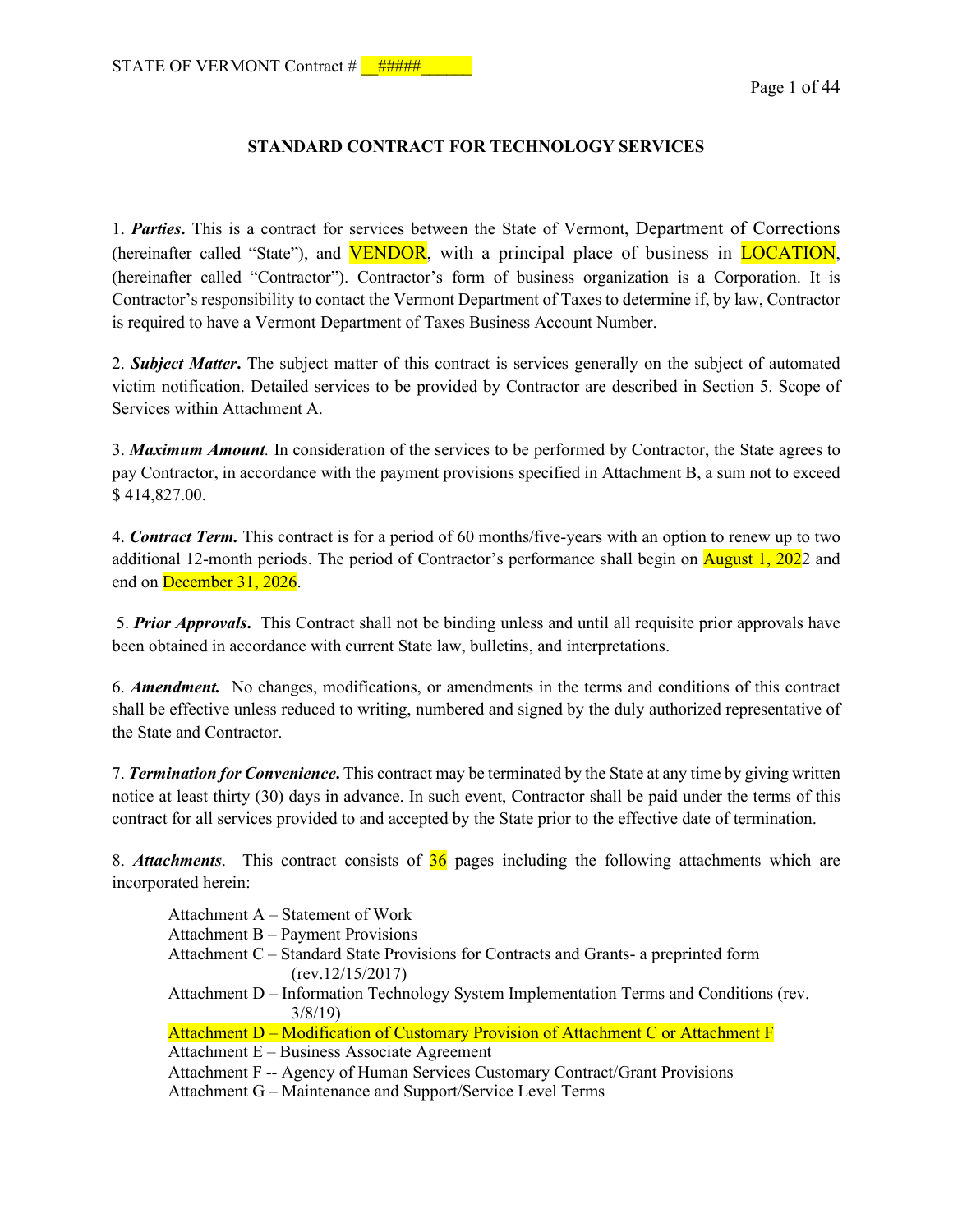9. *Order of Precedence*. Any ambiguity, conflict or inconsistency between the documents comprising this contract shall be resolved according to the following order of precedence:

- 1) Standard Contract
- 2) Attachment D Information Technology System Implementation Terms and Conditions
- 3) Attachment D Modification of Customary Provisions of Attachment C or Attachment F
- 4) Attachment C Standard State Provisions for Contracts and Grants
- 5) Attachment A Statement of Work
- 6) Attachment B Payment Provisions
- 7) Attachment E Business Associate Agreement
- 8) Attachment F Agency of Human Services Customary Contract/Grant Provisions
- 9) Attachment G Maintenance and Support/Service Level Terms

#### **WE THE UNDERSIGNED PARTIES AGREE TO BE BOUND BY THIS CONTRACT**

| By the State of Vermont: | By the Contractor:                                       |
|--------------------------|----------------------------------------------------------|
| Date: $\qquad \qquad$    | Date: $\qquad \qquad$                                    |
|                          |                                                          |
|                          | Name: $\frac{1}{\sqrt{1-\frac{1}{2}} \cdot \frac{1}{2}}$ |
| Title: Commissioner      | Title: Vendor Title                                      |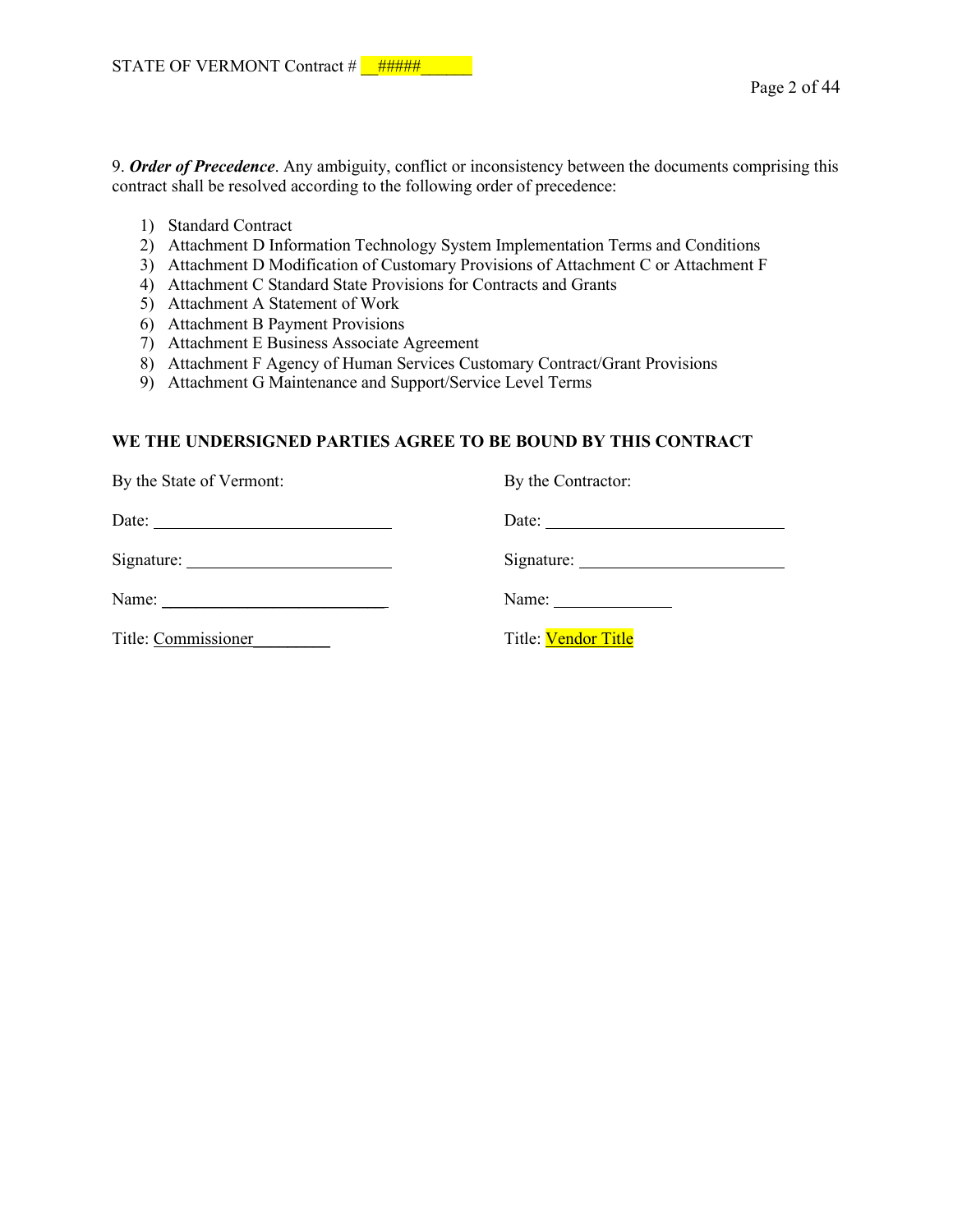# **ATTACHMENT A SPECIFICATIONS OF WORK TO BE PERFORMED**

#### 1. PURPOSE

This Contract sets forth the terms and conditions under which Contractor agrees to provide to the State with a vendor supported video management system in conjunction with body worn cameras for all Vermont Department of Corrections.

- 1.1. The Solution shall:
	- 1.1.1.Provide a vendor-operated video management solution for the Vermont Department of Corrections (DOC), utilizing a secure cloud based hosted server supporting active directory for the purposes of uploading and managing of video. Pursuant to Act 74 of 2021, DOC is required to deploy body-worn cameras for correctional officers.
	- 1.1.2.Provide secure, password protected information and timely automated notifications from the Contractors solution in accordance with State Policy and Practices.
	- 1.1.3.Provide Body Worn Cameras (BWCs) that are compliant with the vendor's video management solution to capture video and audio recordings from the perspective of DOC staff and store the recordings in a secure storage solution.
	- 1.1.4.Provide support and maintenance, consulting, training, network engineering, monitoring, support, backup and recovery, change management, technology updates and upgrades and other professional services as described herein (individually and collectively referred to herein as the "Services"), as necessary for the State's productive use of the Solution as further set forth in this Contract.
	- 1.1.5.Contractor must be responsive to equipment orders, requests for technical support, and other inquiries. Contractor must ensure that employees who have access to DOC recordings are not under the supervision of the DOC. Contractor must have sufficient staffing to fulfill the requirements of the contract. Contractor will provide a single point-of contact, or an designated team assigned specifically to DOC, for service outage or maintenance issues 24 hours per day, 7 days per week, 365 days per year

#### 2. EXISTING SYSTEMS.

Contractor will be compliant with the State's technology standards and existing hardware.

#### 3. OBJECTIVE

This Contract identifies the tasks required by each party to support the Solution through operations, support, and maintenance services, as detailed herein.

The successful outcome of the project is defined by the following:

- completed within budget;
- configured to meet all specified requirements and needs of the State;
- the Solution meets and adheres to all requirements and time frames set forth in service level terms set forth herein;
- the Solution is fully documented, including but not limited to requirements specifications, architecture, design, configuration, operational environment, and user manuals; and
- trained State staff and stakeholders.

4**.** DEFINITIONS. Capitalized terms used in this Contract not specifically defined in the text shall have the following meanings: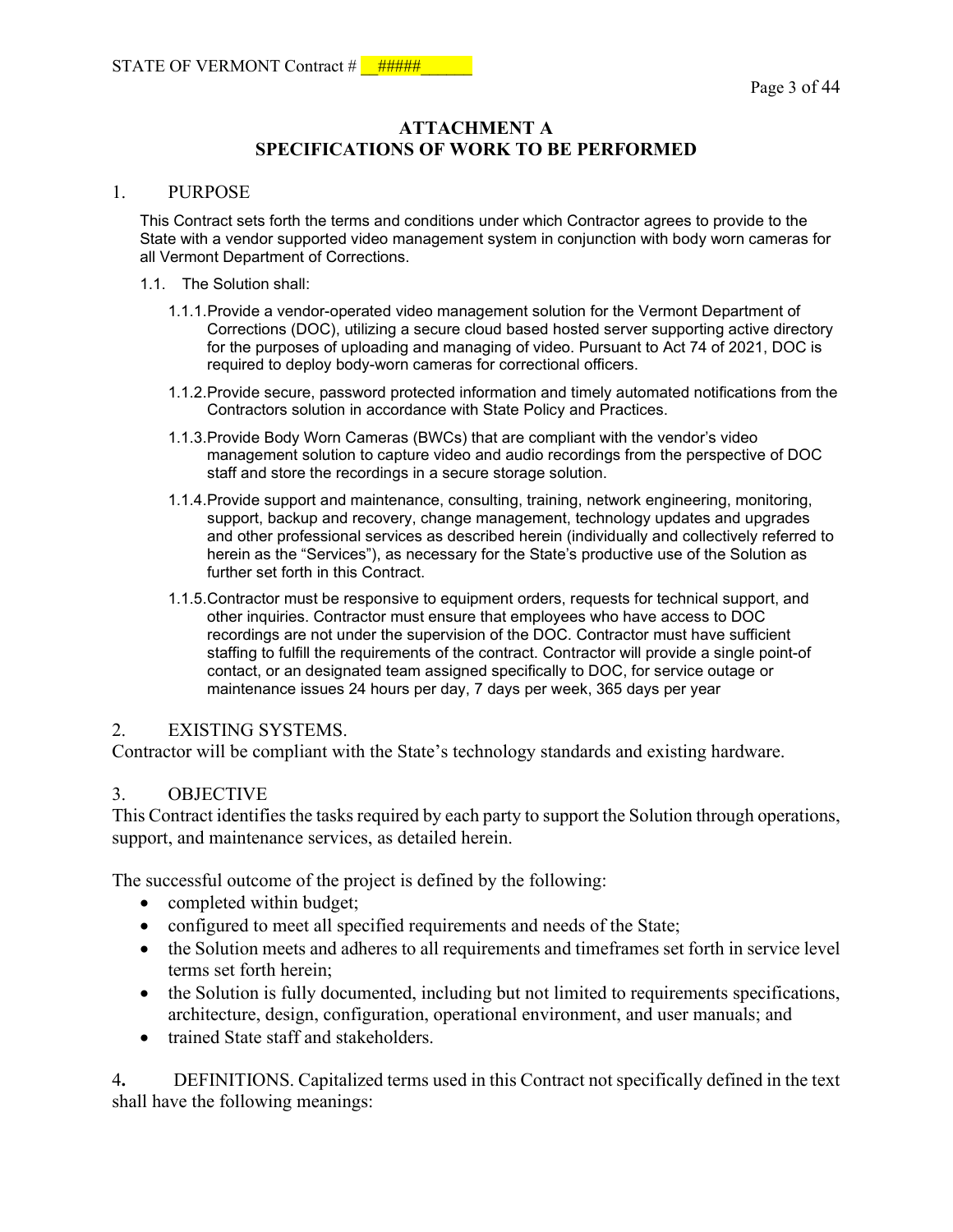- (a) **"Certificate of Acceptance"** means written certification, delivered to Contractor and signed by an authorized representative of the State, stating that any Defects in a particular Phase or the Solution discovered after implementation and testing have been corrected as required under this Contract, and that the Phase complies in all material respects with all of the applicable Requirements.
- (b) **"Certificate of Completion" means** written certification, delivered to the State and signed by an authorized representative of Contractor, stating that any Defects in a particular Phase or the Solution discovered after implementation, testing and Acceptance have been corrected as required under this Contract, and that the Phase or Solution complies in all material respects with all of the applicable Solution Requirements. The State must provide written acceptance to Contractor of any and all Certificates of Completion for them to become effective.
- (c) "**Contractor Personnel**" means and refers to Contractor's employees and employees of Contractor's permitted subcontractors or permitted agents assigned by Contractor to perform Services under this Contract.
- (d) **"Defect"** means any failure by the Solution or any Phase or component thereof to conform in any material respect with applicable Requirements.
- (e) **"Defect Correction"** means either a modification or addition that, when made or added to the Solution, establishes material conformity of the Solution to the applicable Requirements, or a procedure or routine that, when observed in the regular operation of the Solution, eliminates the practical adverse effect on the State of such nonconformity.
- (f) "**Documentation**" means any and all descriptions and specifications of the Requirements included herein or created or developed hereunder, operational, functional and supervisory reference guides, manuals and instructive materials, in whatever form and regardless of the media on which it may be contained, stored or transmitted, which is developed, prepared, used or otherwise available from Contractor and/or Contractor's suppliers, in connection with and applicable to the provision, use, operation and support of the Services hereunder. Documentation shall be sufficient to enable State personnel to understand, operate, use, access, support, maintain, update and modify Services, notwithstanding that Contractor is or may be responsible for any or all of the foregoing obligations. Documentation shall also include all standards applicable to the Services, including those applicable to: (i) Contractor for its own comparable items or services; (ii) the State for its own comparable items or services; and (iii) such standards and guidelines as the parties mutually agree apply to the Services involved.
- (g) "**Final Acceptance**" means the issuance of Certificate of Acceptance executed by the State which specifies the mutually agreed upon Go Live Date for the Solution.
- (h) "**Facilities**" means the physical premises, locations and operations owned or leased by the State (a "State Facility") or the Contractor (a "Contractor Facility"), and from or through which the Contractor and/or its permitted contractors will provide any Services.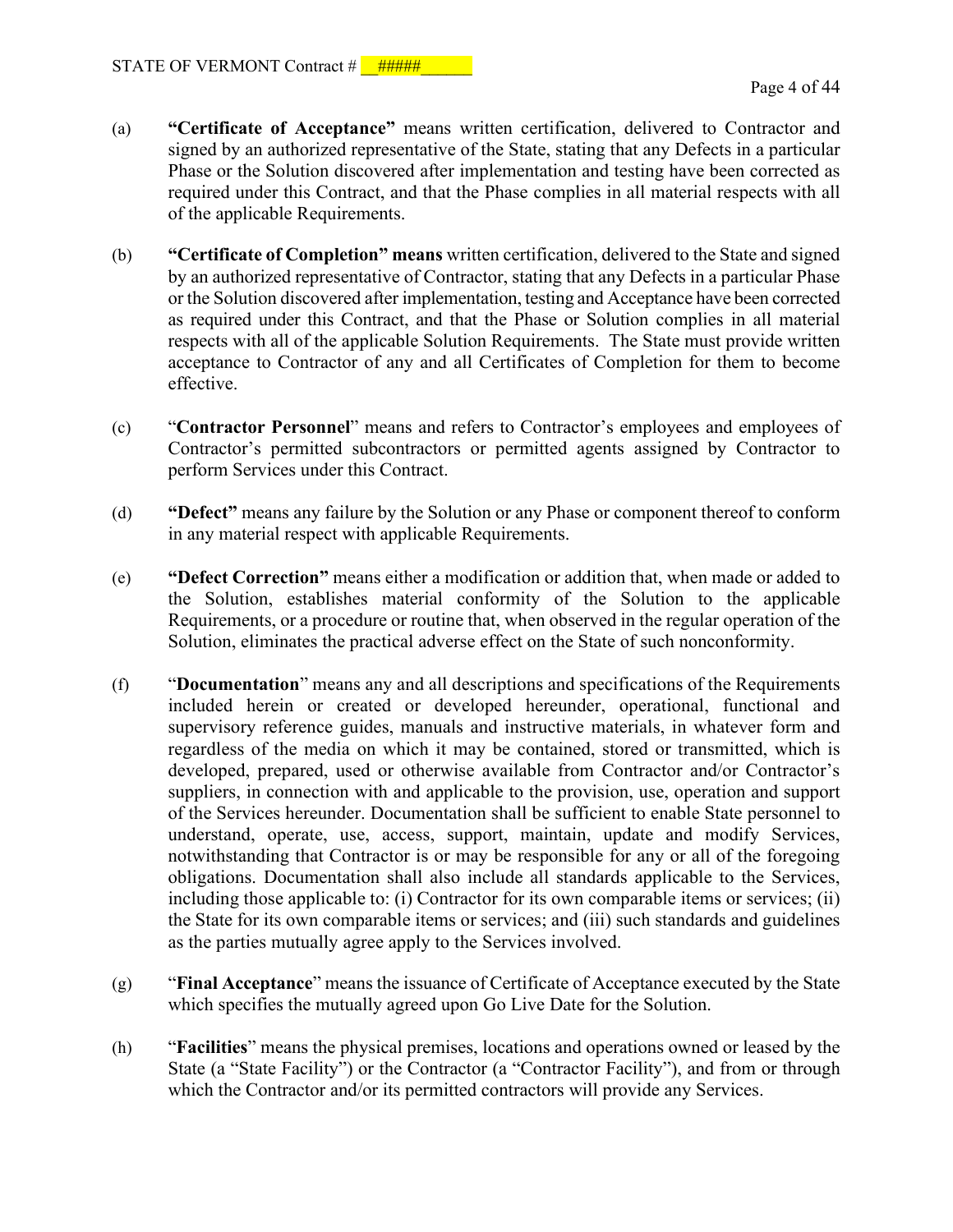- (i) **"Go Live Date."** The date that the all or any part of the entire Solution is first available for use by the State in an operational, non-test environment, utilizing actual production data.
- (j) "**Phases."** A particular portion of the Solution, as set forth in the Implementation Master Schedule or as may be modified in accordance with this Contract. Unless modified by written agreement of the parties, the project Phases are Training, and Maintenance and Support.
- (k) "**Requirements**" means the State's baseline Functional and Technical Requirements as outlined in Section 5. Scope of Services as identified herein.
- (l) **Service Level**" means the specific level of performance Contractor is required to comply with and adhere to in providing the Services in conformity with the Requirements, consistent with the criteria and parameters specified in this Contract. Service Level Terms are set forth in Attachment G to this Contract.
- 5. SCOPE OF SERVICES.

5.1 DESCRIPTION OF SERVICES. Contractor agrees to provide and shall perform the Services described herein in accordance with and subject to the terms and conditions set forth in this Contract.

 **5.1.1 Functional Requirements**: (Please see Bidder's Response form Part 3 for requirements to be added)

**5.1.2 Non-Functional Requirements**: (Please see Bidder's Response form Part 4 for requirements to be added)

**5.2 PROJECT MAJOR PHASES, WARRANTY AND OPTIONS.** The Contractor will, at a minimum, provide State access to a web-based Solution that meets the tools and functionality requirements of the State set forth in Attachment A.

**5.2.1 Training, Maintenance and Support Services.** Contractor will provide and shall perform the following maintenance and support services described herein in accordance with and subject to the terms and conditions set forth in this Contract.

| Service: Customer Phone &/or Email Support |                                                                                                          |  |
|--------------------------------------------|----------------------------------------------------------------------------------------------------------|--|
| Contact method for technical<br>support    | Registrant support and assistance with the use of Vendor Support is<br>available at:<br>Phone:<br>Email: |  |
|                                            | Technical support for the purposes of the transmission or receipt of bulk<br>data:                       |  |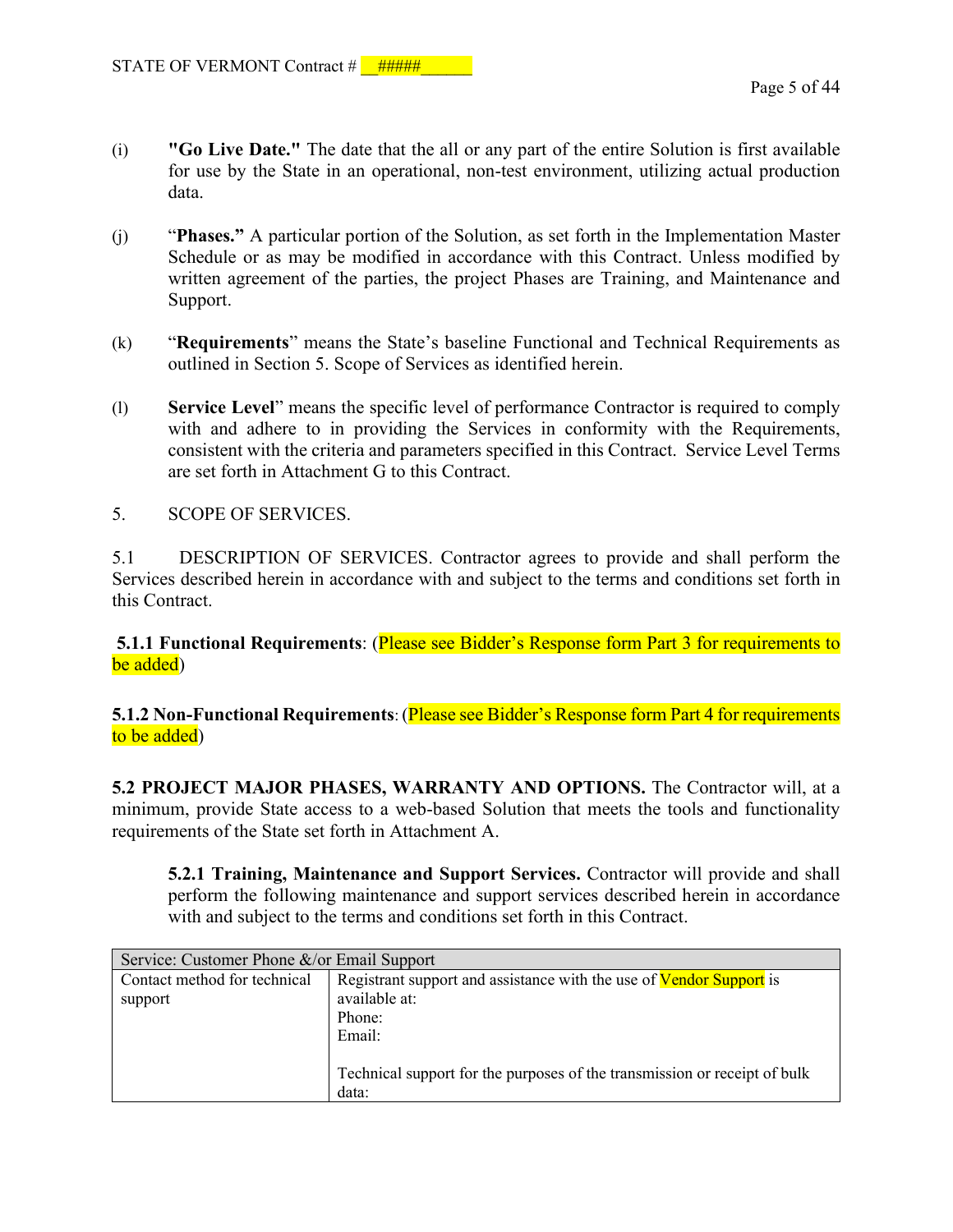|                                                                                                                                                 | Phone:<br>Email:                                                                                                                                                                                                                                                                                                                                                                                                                                                                                         |
|-------------------------------------------------------------------------------------------------------------------------------------------------|----------------------------------------------------------------------------------------------------------------------------------------------------------------------------------------------------------------------------------------------------------------------------------------------------------------------------------------------------------------------------------------------------------------------------------------------------------------------------------------------------------|
| Hours of operation for support                                                                                                                  | All customer support via the methods above is available 24x7x365                                                                                                                                                                                                                                                                                                                                                                                                                                         |
| Response turnaround time                                                                                                                        | All responses are subject to current volume and are measured and<br>published within the monthly SLS report.                                                                                                                                                                                                                                                                                                                                                                                             |
| Identified escalation process<br>for support issues                                                                                             | For support issues, customers should contact their respective Client<br>Relationship Manager (CRM).                                                                                                                                                                                                                                                                                                                                                                                                      |
| Support team structure and<br>qualifications                                                                                                    | The Vendor support team is comprised of a diverse group of highly skilled<br>individuals and is fully experienced in supporting client networks.                                                                                                                                                                                                                                                                                                                                                         |
| Response resolution metrics<br>and method of capture and<br>reporting                                                                           | All relevant metrics are published in the monthly SLS report which is<br>distributed by the Client Relations team.                                                                                                                                                                                                                                                                                                                                                                                       |
| Service: Incident/Security Breach Notification and Process                                                                                      |                                                                                                                                                                                                                                                                                                                                                                                                                                                                                                          |
| Contractor's identification<br>and notification process for<br>security breaches.<br>Service: Data Management<br>Data is storage, retention and | <b>SAMPLE LANGUAGE</b><br>Contractor maintains<br>Contractor stores, processes, or transmits<br>Contractor implements<br>Should Contractor or Contractor partners, affiliates, and/or subcontractors<br>suffer a system or data breach, notification will be carried out in<br>compliance with Federal and state notification laws. In the case of a<br>breach, Contractor will notify all affected customers within 2 business days<br>or as customer contract stipulates.<br>(insert information here) |
| back-up (including<br>Frequency)                                                                                                                |                                                                                                                                                                                                                                                                                                                                                                                                                                                                                                          |
| Method, frequency, and<br>content of communications<br>related to routine system<br>maintenance and usage<br>Data reporting capabilities of     | (insert information here)<br>(insert information here)                                                                                                                                                                                                                                                                                                                                                                                                                                                   |
| the Solution                                                                                                                                    |                                                                                                                                                                                                                                                                                                                                                                                                                                                                                                          |
| Service: Hosting<br>Contractor hosting service                                                                                                  | (insert information here)                                                                                                                                                                                                                                                                                                                                                                                                                                                                                |
| and associated service levels.                                                                                                                  |                                                                                                                                                                                                                                                                                                                                                                                                                                                                                                          |
| Contractor data hosts and<br>associated locations                                                                                               | (insert information here)                                                                                                                                                                                                                                                                                                                                                                                                                                                                                |

| Service: Scheduled Maintenance/Downtime                           |                           |  |
|-------------------------------------------------------------------|---------------------------|--|
| Frequency of scheduled<br>maintenance and downtime                | (insert information here) |  |
| Notification process for<br>scheduled maintenance and<br>downtime | (insert information here) |  |
| Process for maintenance<br>update testing with customers          | (insert information here) |  |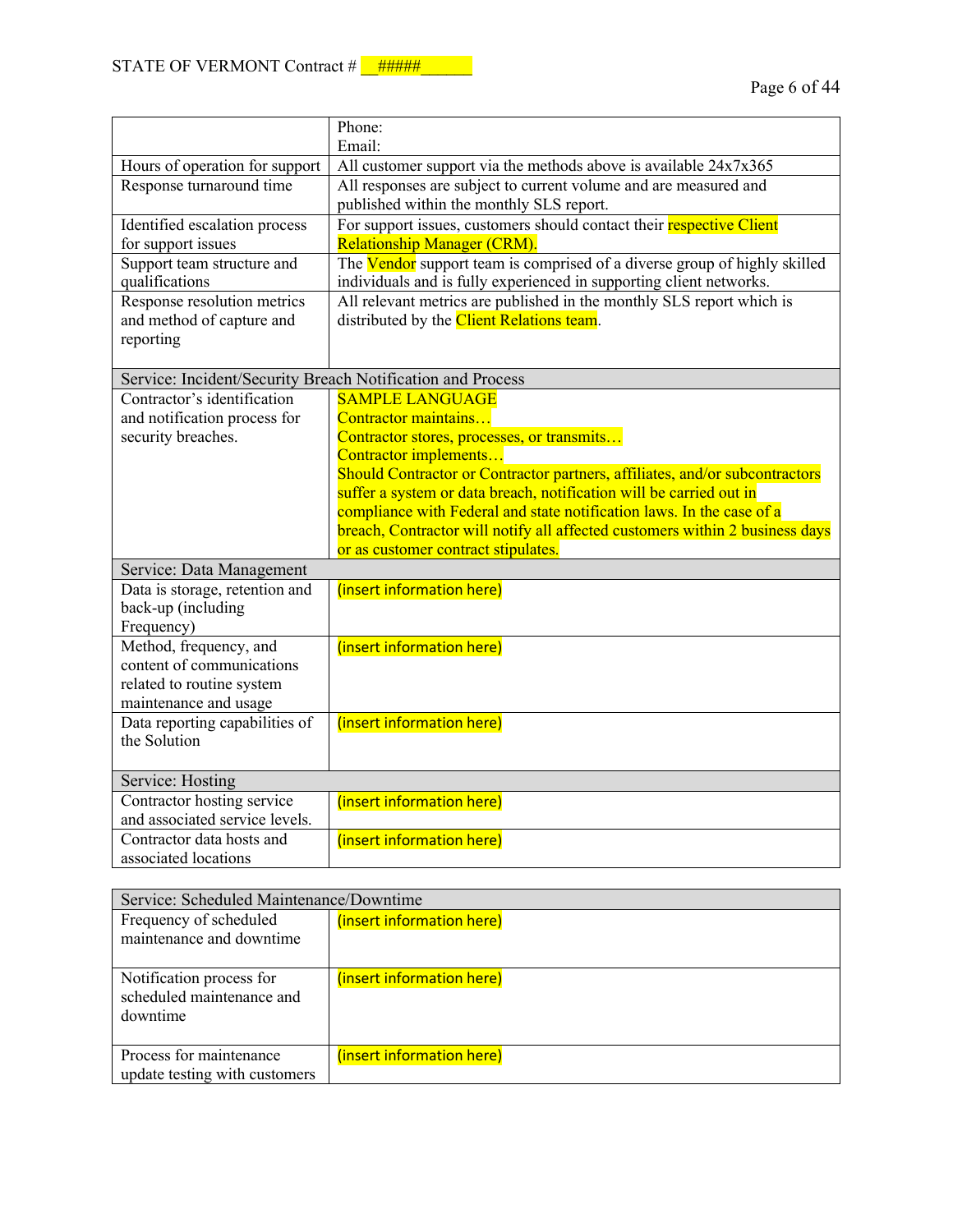| prior to installing them in<br>their live environments.                                                                                                            |                                                                                                                                                                                                                                                         |
|--------------------------------------------------------------------------------------------------------------------------------------------------------------------|---------------------------------------------------------------------------------------------------------------------------------------------------------------------------------------------------------------------------------------------------------|
| Information provided to<br>Program Managers (or other<br>designees as identified by the<br>State) following periods of<br>routine maintenance                      | The State will receive a notification once maintenance has been completed<br>provided, they have signed up at website.                                                                                                                                  |
| Information provided to<br>system users (the public) who<br>attempt to access the<br>system while it is<br>experiencing maintenance or<br>is not fully operational | Solution users will receive a notification once maintenance has been<br>completed provided, they have signed up at website. "Maintenance in<br>progress" pages may be utilized in certain cases of planned maintenance on<br>public websites.           |
| Service: System Upgrades                                                                                                                                           |                                                                                                                                                                                                                                                         |
| Software upgrades provided<br>as part of the software support<br>contract                                                                                          | The Contractor will make updates to the <b>software names</b> application when<br>needed to ensure any issues are resolved or make necessary updates to<br>ensure the continued reliability of the service in keeping with service level<br>agreements. |
| Process for software upgrade                                                                                                                                       | Application maintenance is performed <i>(insert information here)</i>                                                                                                                                                                                   |
| Frequency of new version<br>releases                                                                                                                               | New versions are deployed (insert information here)                                                                                                                                                                                                     |
| Documentation and training<br>provided for system upgrades                                                                                                         | Appropriate training and communication (insert information here)                                                                                                                                                                                        |
| Additional costs for upgrades<br>and/or new releases                                                                                                               | All upgrades and new releases are made available as part of the annual<br>service fee.                                                                                                                                                                  |
| How and when the State will<br>have an opportunity to test<br>system upgrades/releases<br>prior to live installation.                                              | The Contractor coordinates the testing of upgrades/releases with key<br>stakeholder States prior to rolling them out to the entire customer base.                                                                                                       |
| Process for the State to<br>validate post installation and<br>how changes will be backed<br>out in the event that a problem<br>is encountered.                     | Any change made to the platform that causes an issue can be reverted in<br>near real time following our software development processes and<br>procedures.                                                                                               |
| Service: Bug Fixes and Minor Enhancements                                                                                                                          |                                                                                                                                                                                                                                                         |
| Frequency and process for<br>providing, testing, and<br>installing bug fixes and minor<br>enhancements.                                                            | The Contractor will continue to resolve software bugs, maintain software<br>performance, and keep the Network in good operating order. (insert<br>information here)                                                                                     |
| Service: Disaster Recovery                                                                                                                                         |                                                                                                                                                                                                                                                         |
| Description of the disaster<br>recovery services included for<br>any non-state hosted services.                                                                    | The Contractor's Contingency Plan (insert information here)                                                                                                                                                                                             |
| Standard RPO and RTO                                                                                                                                               | RPO is XX minutes. RTO is XX hours.                                                                                                                                                                                                                     |
| The Contractor's plan for its<br>own disaster recovery of any<br>sites that may be involved in<br>support of the Solution.                                         | (insert information here)                                                                                                                                                                                                                               |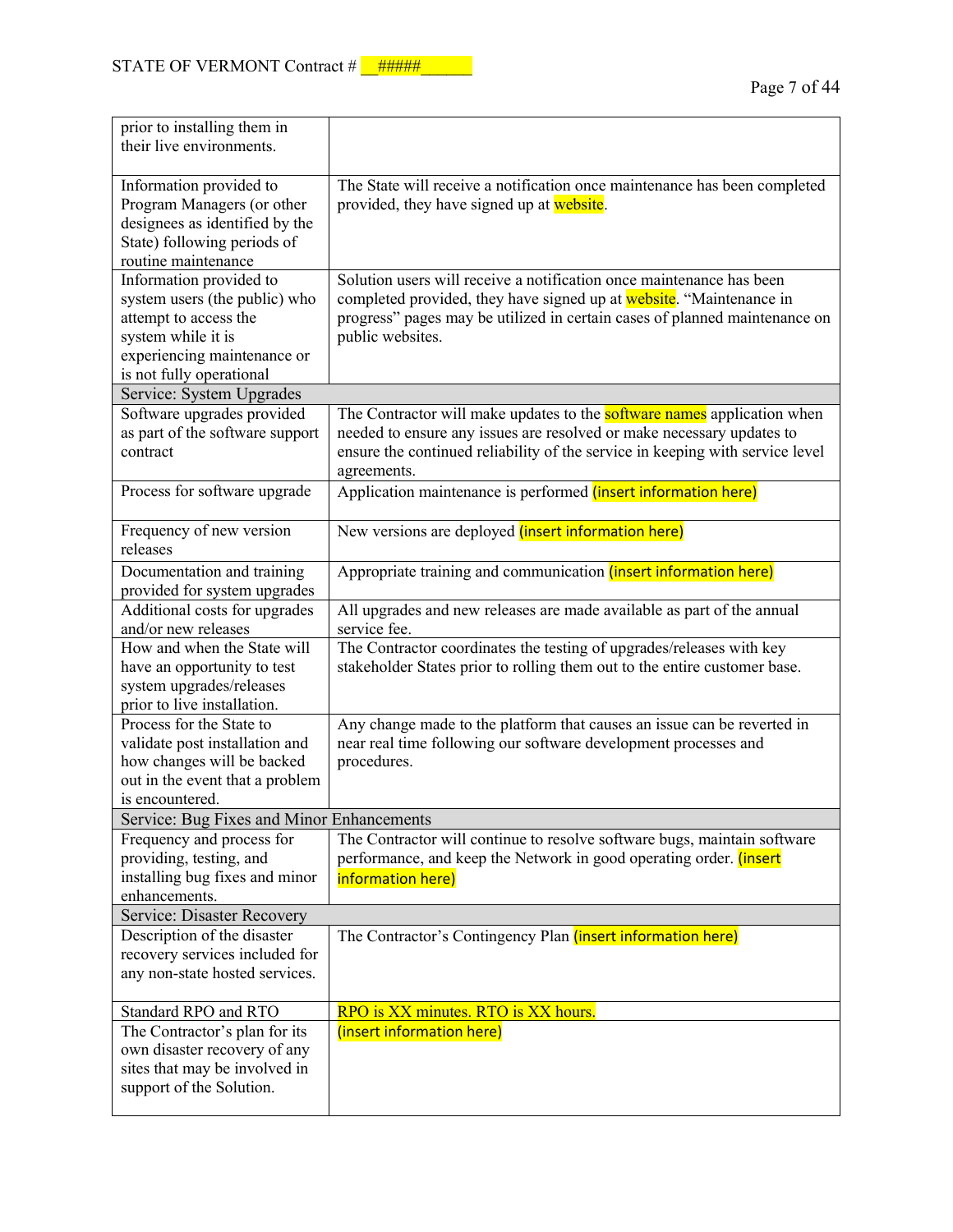| Level of support and        |  |
|-----------------------------|--|
| messaging made available to |  |
| Program Managers in support |  |
| of system users and         |  |
| registrants                 |  |

In addition to the support and maintenance described above, the Contractor will work with the State to provide technical services, resources and expertise when implementing changes requested. Any specific changes requested by the State will be handled through a change order process, which will include appropriate business and data analysis, configuration, testing and implementation.

**5.2.2 Performance of Additional Services**. Performance of Additional Services via a change order request is not included in the annual support fee. The parties agree that should the Contractor choose to perform, at the State's request, any services not covered by this Agreement, the State shall compensate the Contractor for its direct labor, parts and subcontracted work at the **Standard Rate of \$XX.00/hour**. Additional Change Order Process details are outlined in Section 8. "Contract/Project Change Order Process."

# **5.2.3 OTHER**

# 6. CONTRACT/PROJECT CHANGE ORDER PROCESS

For projects involving IT Implementation services, where frequent and/or multiple minor changes to the project schedule or deliverables are anticipated, the following process may be utilized to effectuate such minor changes without undue project delays ("Change Orders").

Changes to a Contract during its term may incur additional costs and possible delays relative to the project schedule, or may result in less cost to the State (for example, the State decides it no longer needs a deliverable in whole or part) or less effort on the part of a selected vendor. A Change Order shall define the effort involved in implementing the change, the total cost or associated savings to the State, of implementing the change, and the effect, if any, of implementing the change on the project schedule.

Any change that alters the essential terms of the original contract, including any change that expands or decreases the statement of work, the contract duration, the payment terms and/or the contract maximum amount, shall require a Contract Amendment in accordance with State contracting policies and procedures. Under no circumstances may a Change Order be used where a Contract Amendment is otherwise required pursuant to the Contract Amendments, Approval and Execution process set forth in State Administrative Bulletin 3.5.

Change Orders will be developed jointly, and every effort will be made to adhere to the approved Project Plan. The Project Manager for the State and the Project Manager for a Contractor will decide whether a Change Order is necessary. If a Change Order is necessary, the Project Manager for requesting party will prepare a Change Order Request detailing the impacts on scope, schedule, deliverables, resources, and cost. The Change Order Request must be submitted to the non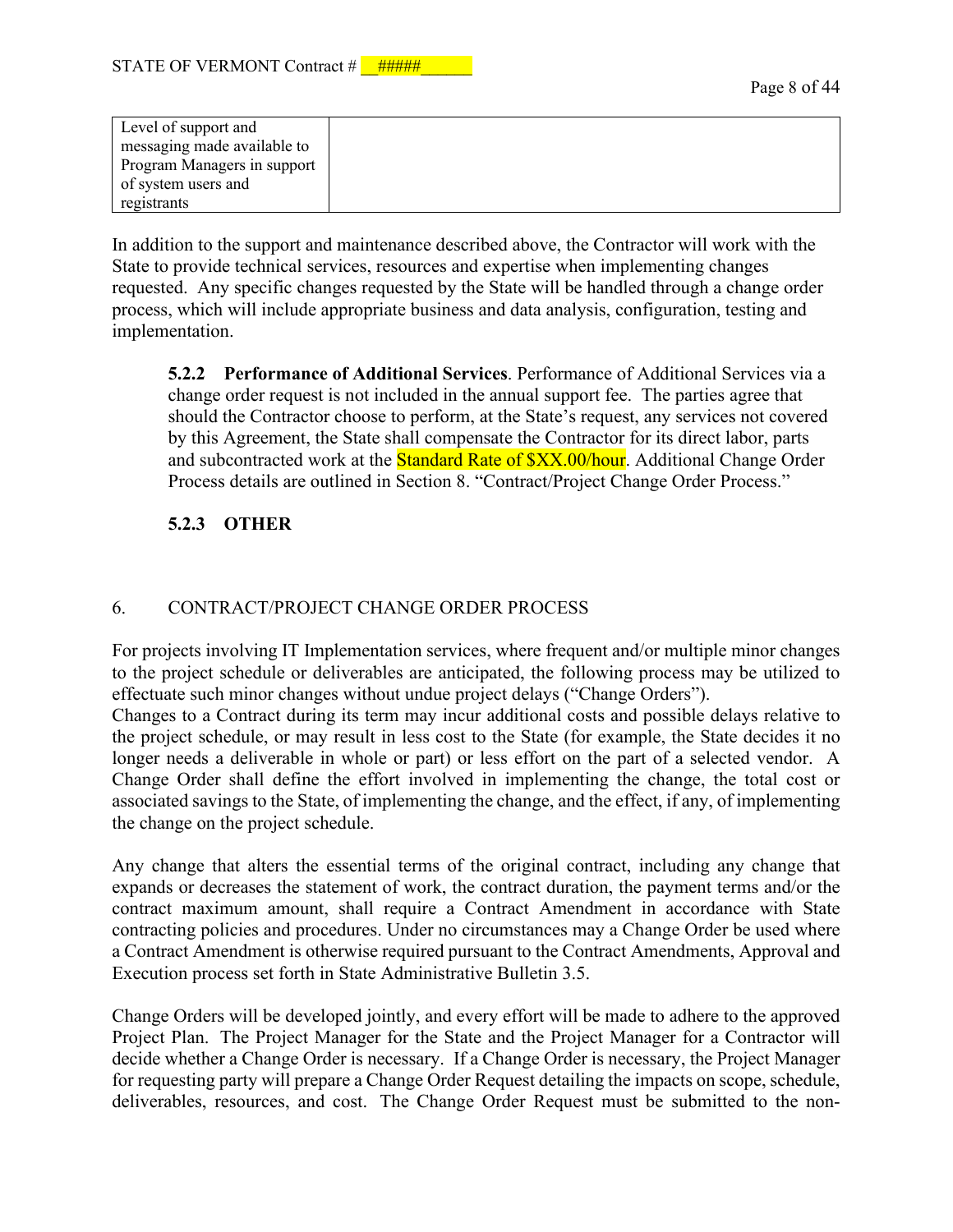requesting party for review. The non-requesting party will make its best efforts to either approve or deny the Change Order in writing within (10) business days. In no event shall any delay in the approval or denial of a Change Request constitute a deemed approval by the State.

The State will not pay for the effort involved in developing a Change Order. The Contractor shall bear the cost of estimating the cost or savings, time, and Contractor resources required to implement all Change Order Requests forthcoming from the State during the course of the Project.

All Change Orders that are mutually agreed upon must:

- (i) be in writing and describe, with specific reference to the applicable section(s) of the contract, what is being added, deleted or otherwise modified;
- (ii) be signed by both the State and the Contractor;
- (iii) include the original contract number and a sequential Change Order number;
- (iv) include Contractor certifications regarding Taxes, Debarment, and Child Support, as detailed in State Administrative Bulletin 3.5, Section XIII(A)(c); and
- (v) be consolidated into a formal Contract Amendment whenever an amendment would otherwise be required by State Administrative Bulletin 3.5.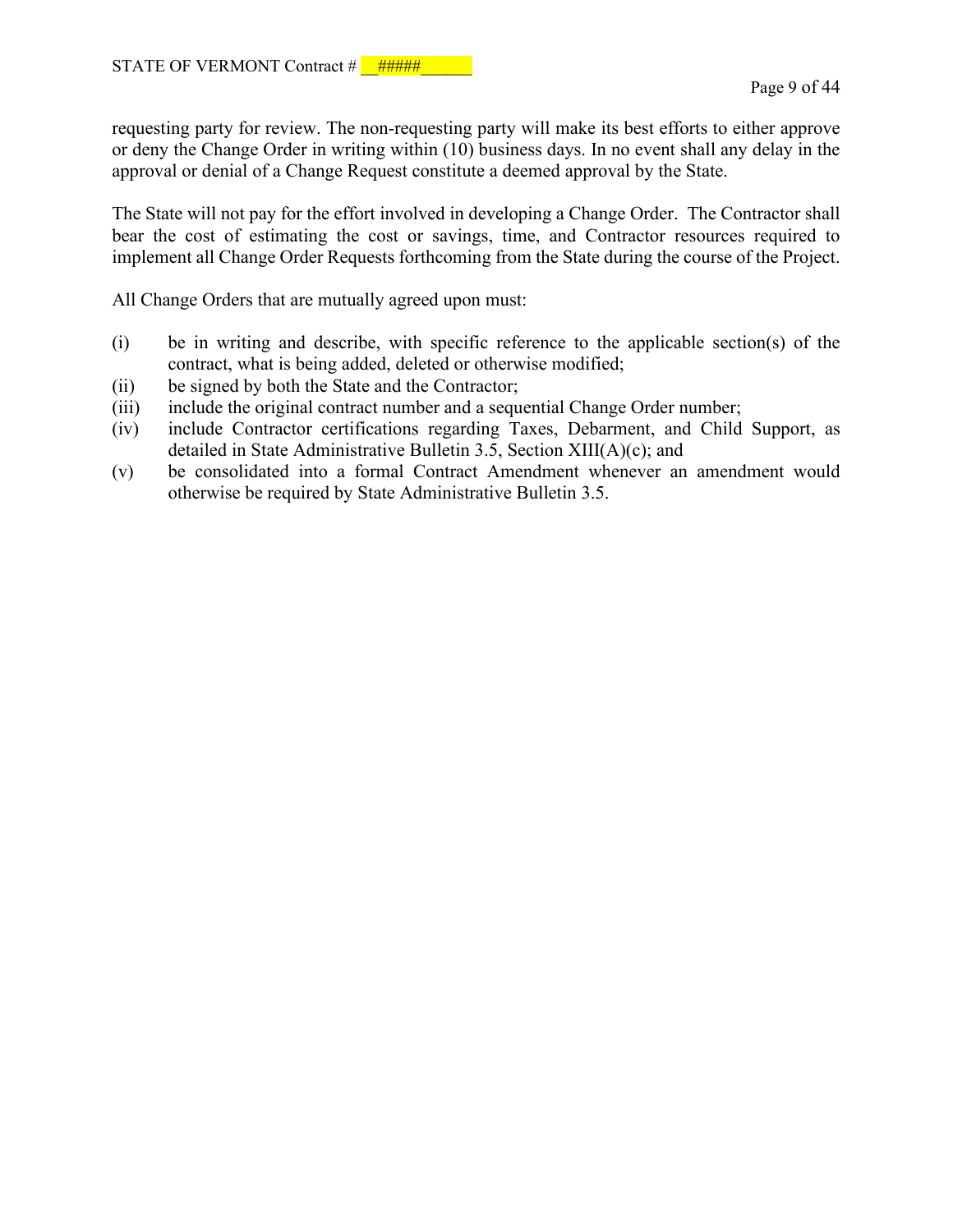# **ATTACHMENT B PAYMENT PROVISIONS**

The maximum dollar amount payable under this contract is not intended as any form of a guaranteed amount. The Contractor will be paid for products or services actually delivered or performed, as specified in Attachment A, up to the maximum allowable amount specified on page 1 of this contract.

- 1. Prior to commencement of work and release of any payments, Contractor shall submit to the State:
	- a. a certificate of insurance consistent with the requirements set forth in Attachment C, Section 8 (Insurance), and with any additional requirements for insurance as may be set forth elsewhere in this contract; and
	- b. a current IRS Form W-9 (signed within the last six months).
- 2. Payment terms are **Net 30** days from the date the State receives an error-free invoice with all necessary and complete supporting documentation.
- 3. Contractor shall submit detailed invoices itemizing all work performed during the invoice period, including the dates of service, rates of pay, hours of work performed, and any other information and/or documentation appropriate and sufficient to substantiate the amount invoiced for payment by the State. All invoices must include the Contract # for this contract.
- 4. Invoices shall be submitted to the State at the following address: AHS/DOC Community High School of Vermont 280 State Dr, NOB 2 South, Waterbury, VT 05671-2000
- 5. Contractor shall submit invoices to the State upon State Acceptance of a deliverable in accordance with the schedule for delivered products, or rates for services performed set forth below:
- 6. EXPENSES: The fee for services shall be inclusive of Contractor expenses.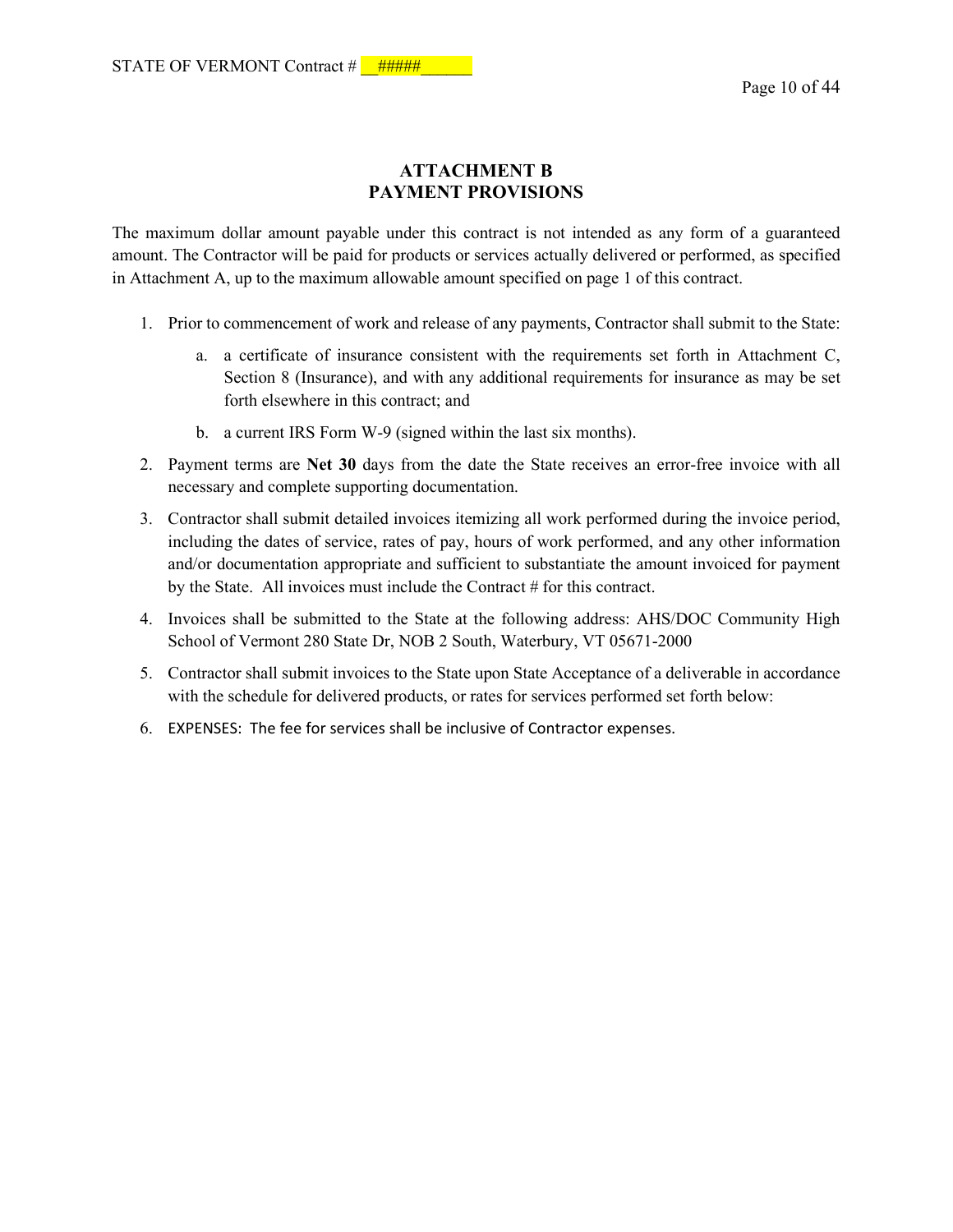#### **ATTACHMENT C**: **STANDARD STATE PROVISIONS FOR CONTRACTS AND GRANTS (REVISED DECEMBER 15, 2017)**

**1. Definitions:** For purposes of this Attachment, "Party" shall mean the Contractor, Grantee or Subrecipient, with whom the State of Vermont is executing this Agreement and consistent with the form of the Agreement. "Agreement" shall mean the specific contract or grant to which this form is attached.

**2. Entire Agreement:** This Agreement, whether in the form of a contract, State-funded grant, or Federallyfunded grant, represents the entire agreement between the parties on the subject matter. All prior agreements, representations, statements, negotiations, and understandings shall have no effect.

**3. Governing Law, Jurisdiction and Venue; No Waiver of Jury Trial:** This Agreement will be governed by the laws of the State of Vermont. Any action or proceeding brought by either the State or the Party in connection with this Agreement shall be brought and enforced in the Superior Court of the State of Vermont, Civil Division, Washington Unit. The Party irrevocably submits to the jurisdiction of this court for any action or proceeding regarding this Agreement. The Party agrees that it must first exhaust any applicable administrative remedies with respect to any cause of action that it may have against the State with regard to its performance under this Agreement. Party agrees that the State shall not be required to submit to binding arbitration or waive its right to a jury trial.

**4. Sovereign Immunity:** The State reserves all immunities, defenses, rights, or actions arising out of the State's sovereign status or under the Eleventh Amendment to the United States Constitution. No waiver of the State's immunities, defenses, rights, or actions shall be implied or otherwise deemed to exist by reason of the State's entry into this Agreement.

**5. No Employee Benefits For Party:** The Party understands that the State will not provide any individual retirement benefits, group life insurance, group health and dental insurance, vacation or sick leave, workers compensation or other benefits or services available to State employees, nor will the State withhold any state or Federal taxes except as required under applicable tax laws, which shall be determined in advance of execution of the Agreement. The Party understands that all tax returns required by the Internal Revenue Code and the State of Vermont, including but not limited to income, withholding, sales and use, and rooms and meals, must be filed by the Party, and information as to Agreement income will be provided by the State of Vermont to the Internal Revenue Service and the Vermont Department of Taxes.

**6. Independence:** The Party will act in an independent capacity and not as officers or employees of the State.

**7. Defense and Indemnity:** The Party shall defend the State and its officers and employees against all third party claims or suits arising in whole or in part from any act or omission of the Party or of any agent of the Party in connection with the performance of this Agreement. The State shall notify the Party in the event of any such claim or suit, and the Party shall immediately retain counsel and otherwise provide a complete defense against the entire claim or suit. The State retains the right to participate at its own expense in the defense of any claim. The State shall have the right to approve all proposed settlements of such claims or suits.

After a final judgment or settlement, the Party may request recoupment of specific defense costs and may file suit in Washington Superior Court requesting recoupment. The Party shall be entitled to recoup costs only upon a showing that such costs were entirely unrelated to the defense of any claim arising from an act or omission of the Party in connection with the performance of this Agreement.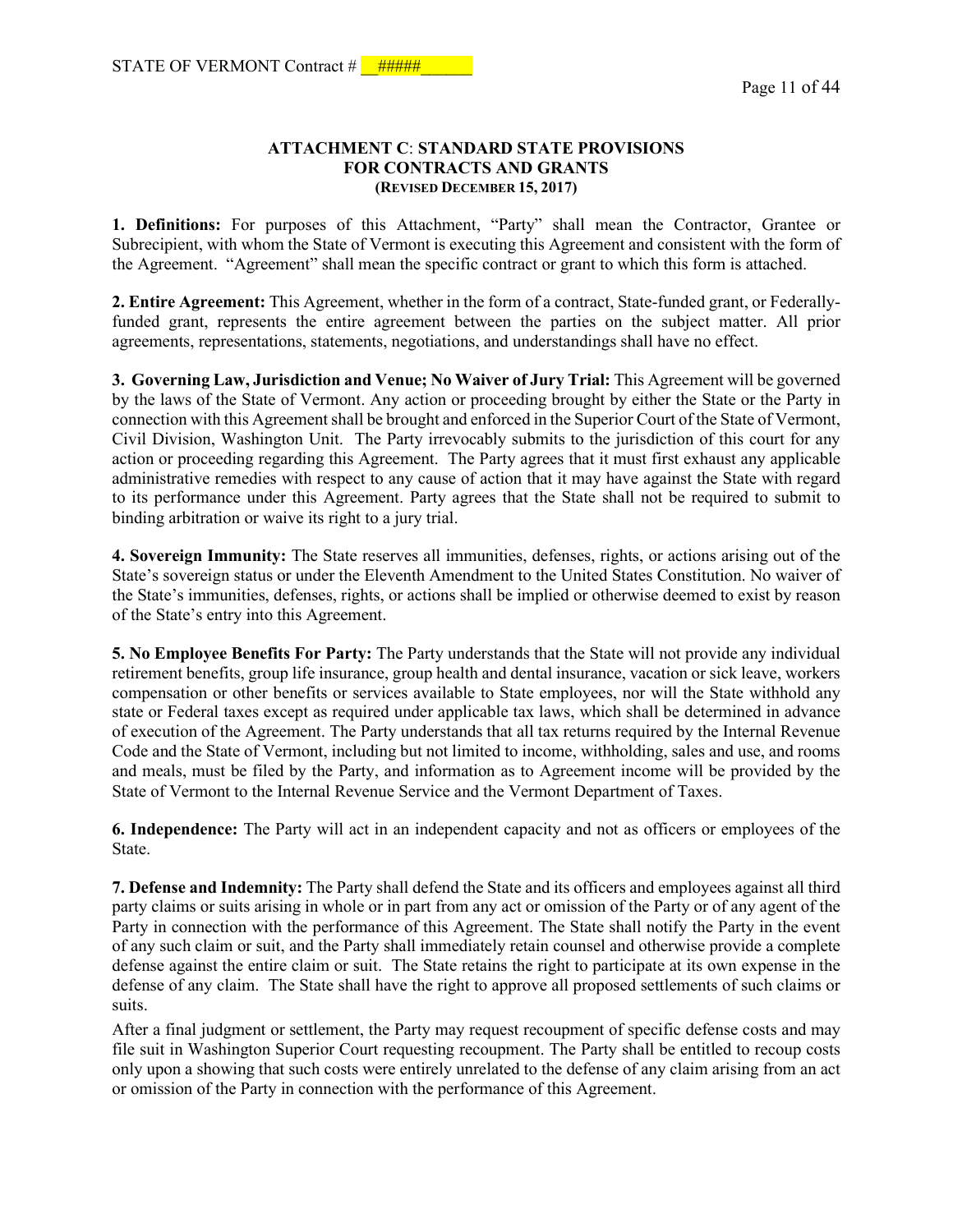The Party shall indemnify the State and its officers and employees if the State, its officers or employees become legally obligated to pay any damages or losses arising from any act or omission of the Party or an agent of the Party in connection with the performance of this Agreement.

Notwithstanding any contrary language anywhere, in no event shall the terms of this Agreement or any document furnished by the Party in connection with its performance under this Agreement obligate the State to (1) defend or indemnify the Party or any third party, or (2) otherwise be liable for the expenses or reimbursement, including attorneys' fees, collection costs or other costs of the Party or any third party.

**8. Insurance:** Before commencing work on this Agreement the Party must provide certificates of insurance to show that the following minimum coverages are in effect. It is the responsibility of the Party to maintain current certificates of insurance on file with the State through the term of this Agreement. No warranty is made that the coverages and limits listed herein are adequate to cover and protect the interests of the Party for the Party's operations. These are solely minimums that have been established to protect the interests of the State.

*Workers Compensation*: With respect to all operations performed, the Party shall carry workers' compensation insurance in accordance with the laws of the State of Vermont. Vermont will accept an outof-state employer's workers' compensation coverage while operating in Vermont provided that the insurance carrier is licensed to write insurance in Vermont and an amendatory endorsement is added to the policy adding Vermont for coverage purposes. Otherwise, the party shall secure a Vermont workers' compensation policy, if necessary, to comply with Vermont law.

*General Liability and Property Damage*: With respect to all operations performed under this Agreement, the Party shall carry general liability insurance having all major divisions of coverage including, but not limited to:

Premises - Operations Products and Completed Operations Personal Injury Liability Contractual Liability The policy shall be on an occurrence form and limits shall not be less than:

\$1,000,000 Each Occurrence

\$2,000,000 General Aggregate

\$1,000,000 Products/Completed Operations Aggregate

\$1,000,000 Personal & Advertising Injury

*Automotive Liability:* The Party shall carry automotive liability insurance covering all motor vehicles, including hired and non-owned coverage, used in connection with the Agreement. Limits of coverage shall not be less than \$500,000 combined single limit. If performance of this Agreement involves construction, or the transport of persons or hazardous materials, limits of coverage shall not be less than \$1,000,000 combined single limit.

*Additional Insured.* The General Liability and Property Damage coverages required for performance of this Agreement shall include the State of Vermont and its agencies, departments, officers and employees as Additional Insureds. If performance of this Agreement involves construction, or the transport of persons or hazardous materials, then the required Automotive Liability coverage shall include the State of Vermont and its agencies, departments, officers and employees as Additional Insureds. Coverage shall be primary and non-contributory with any other insurance and self-insurance.

*Notice of Cancellation or Change.* There shall be no cancellation, change, potential exhaustion of aggregate limits or non-renewal of insurance coverage(s) without thirty (30) days written prior written notice to the State.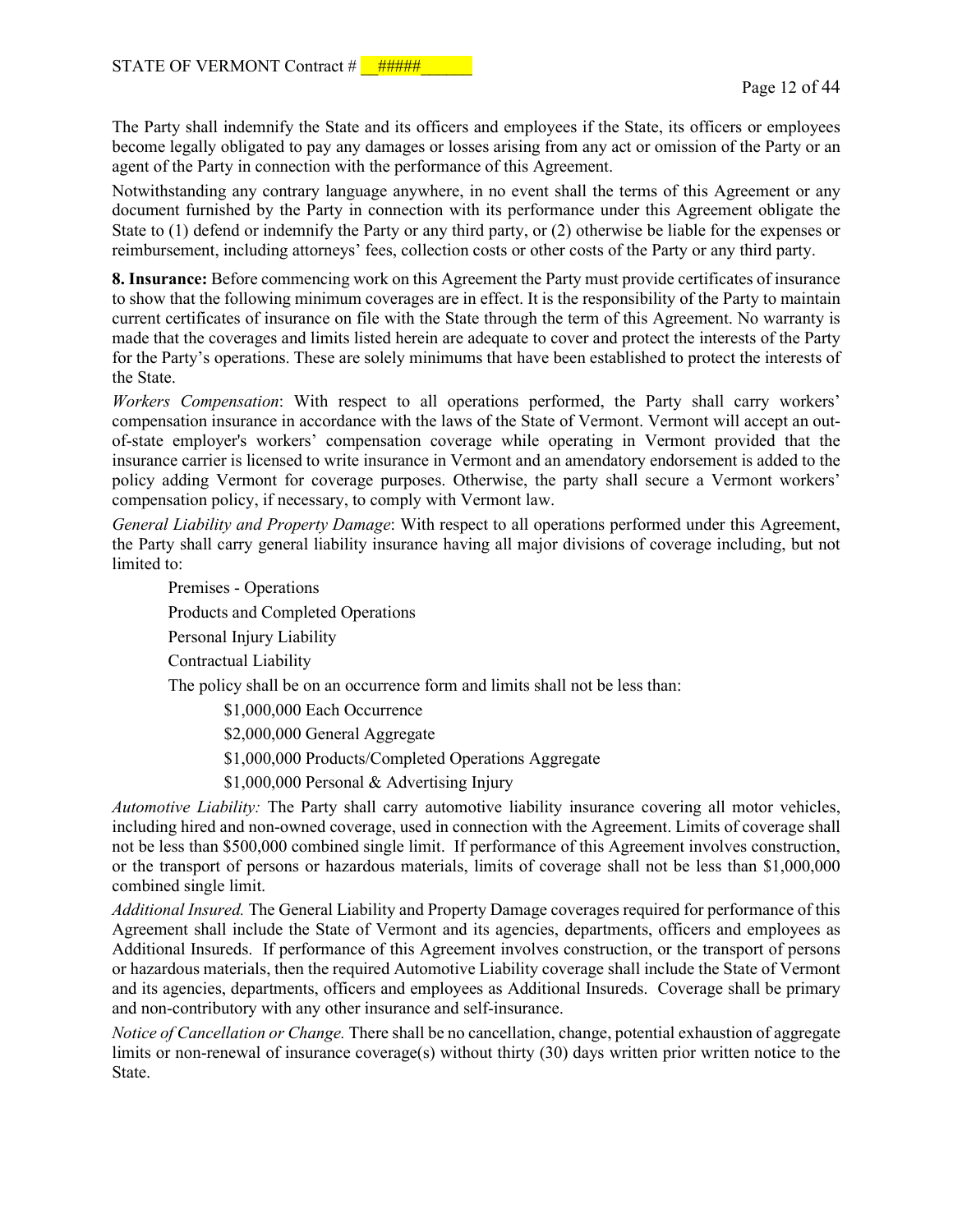**9. Reliance by the State on Representations:** All payments by the State under this Agreement will be made in reliance upon the accuracy of all representations made by the Party in accordance with this Agreement, including but not limited to bills, invoices, progress reports and other proofs of work.

**10. False Claims Act:** The Party acknowledges that it is subject to the Vermont False Claims Act as set forth in 32 V.S.A. § 630 *et seq.* If the Party violates the Vermont False Claims Act it shall be liable to the State for civil penalties, treble damages and the costs of the investigation and prosecution of such violation, including attorney's fees, except as the same may be reduced by a court of competent jurisdiction. The Party's liability to the State under the False Claims Act shall not be limited notwithstanding any agreement of the State to otherwise limit Party's liability.

**11. Whistleblower Protections:** The Party shall not discriminate or retaliate against one of its employees or agents for disclosing information concerning a violation of law, fraud, waste, abuse of authority or acts threatening health or safety, including but not limited to allegations concerning the False Claims Act. Further, the Party shall not require such employees or agents to forego monetary awards as a result of such disclosures, nor should they be required to report misconduct to the Party or its agents prior to reporting to any governmental entity and/or the public.

**12. Location of State Data:** No State data received, obtained, or generated by the Party in connection with performance under this Agreement shall be processed, transmitted, stored, or transferred by any means outside the continental United States, except with the express written permission of the State.

**13. Records Available for Audit:** The Party shall maintain all records pertaining to performance under this agreement. "Records" means any written or recorded information, regardless of physical form or characteristics, which is produced or acquired by the Party in the performance of this agreement. Records produced or acquired in a machine-readable electronic format shall be maintained in that format. The records described shall be made available at reasonable times during the period of the Agreement and for three years thereafter or for any period required by law for inspection by any authorized representatives of the State or Federal Government. If any litigation, claim, or audit is started before the expiration of the three-year period, the records shall be retained until all litigation, claims or audit findings involving the records have been resolved.

**14. Fair Employment Practices and Americans with Disabilities Act:** Party agrees to comply with the requirement of 21 V.S.A. Chapter 5, Subchapter 6, relating to fair employment practices, to the full extent applicable. Party shall also ensure, to the full extent required by the Americans with Disabilities Act of 1990, as amended, that qualified individuals with disabilities receive equitable access to the services, programs, and activities provided by the Party under this Agreement.

**15. Set Off:** The State may set off any sums which the Party owes the State against any sums due the Party under this Agreement; provided, however, that any set off of amounts due the State of Vermont as taxes shall be in accordance with the procedures more specifically provided hereinafter.

#### **16. Taxes Due to the State:**

- **A.** Party understands and acknowledges responsibility, if applicable, for compliance with State tax laws, including income tax withholding for employees performing services within the State, payment of use tax on property used within the State, corporate and/or personal income tax on income earned within the State.
- **B.** Party certifies under the pains and penalties of perjury that, as of the date this Agreement is signed, the Party is in good standing with respect to, or in full compliance with, a plan to pay any and all taxes due the State of Vermont.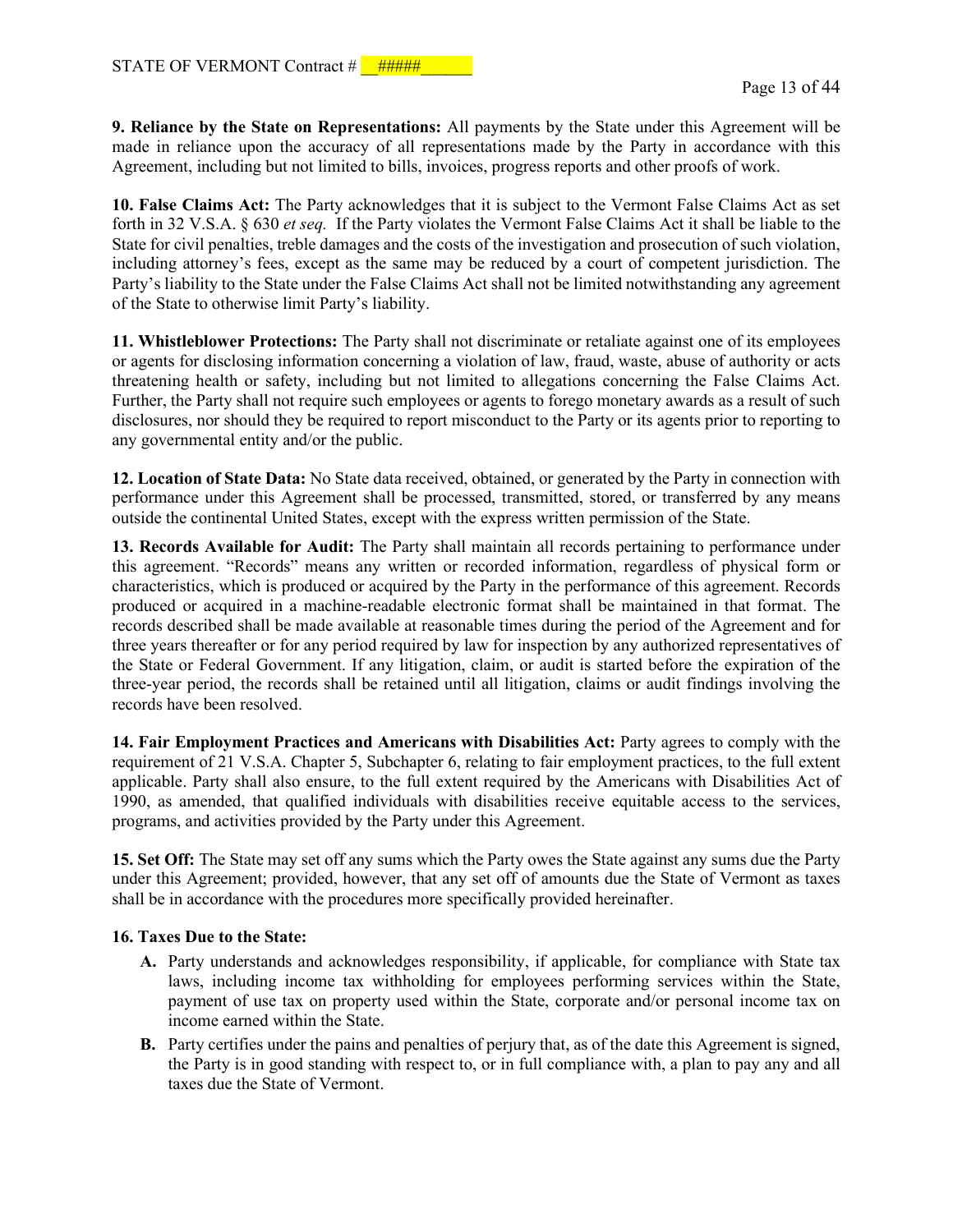- **C.** Party understands that final payment under this Agreement may be withheld if the Commissioner of Taxes determines that the Party is not in good standing with respect to or in full compliance with a plan to pay any and all taxes due to the State of Vermont.
- **D.** Party also understands the State may set off taxes (and related penalties, interest and fees) due to the State of Vermont, but only if the Party has failed to make an appeal within the time allowed by law, or an appeal has been taken and finally determined and the Party has no further legal recourse to contest the amounts due.

**17. Taxation of Purchases:** All State purchases must be invoiced tax free. An exemption certificate will be furnished upon request with respect to otherwise taxable items.

**18. Child Support:** (Only applicable if the Party is a natural person, not a corporation or partnership.) Party states that, as of the date this Agreement is signed, he/she:

- **A.** is not under any obligation to pay child support; or
- **B.** is under such an obligation and is in good standing with respect to that obligation; or
- **C.** has agreed to a payment plan with the Vermont Office of Child Support Services and is in full compliance with that plan.

Party makes this statement with regard to support owed to any and all children residing in Vermont. In addition, if the Party is a resident of Vermont, Party makes this statement with regard to support owed to any and all children residing in any other state or territory of the United States.

**19. Sub-Agreements:** Party shall not assign, subcontract or subgrant the performance of this Agreement or any portion thereof to any other Party without the prior written approval of the State. Party shall be responsible and liable to the State for all acts or omissions of subcontractors and any other person performing work under this Agreement pursuant to an agreement with Party or any subcontractor.

In the case this Agreement is a contract with a total cost in excess of \$250,000, the Party shall provide to the State a list of all proposed subcontractors and subcontractors' subcontractors, together with the identity of those subcontractors' workers compensation insurance providers, and additional required or requested information, as applicable, in accordance with Section 32 of The Vermont Recovery and Reinvestment Act of 2009 (Act No. 54).

Party shall include the following provisions of this Attachment C in all subcontracts for work performed solely for the State of Vermont and subcontracts for work performed in the State of Vermont: Section 10 ("False Claims Act"); Section 11 ("Whistleblower Protections"); Section 12 ("Location of State Data"); Section 14 ("Fair Employment Practices and Americans with Disabilities Act"); Section 16 ("Taxes Due the State"); Section 18 ("Child Support"); Section 20 ("No Gifts or Gratuities"); Section 22 ("Certification Regarding Debarment"); Section 30 ("State Facilities"); and Section 32.A ("Certification Regarding Use of State Funds").

**20. No Gifts or Gratuities:** Party shall not give title or possession of anything of substantial value (including property, currency, travel and/or education programs) to any officer or employee of the State during the term of this Agreement.

**21. Copies:** Party shall use reasonable best efforts to ensure that all written reports prepared under this Agreement are printed using both sides of the paper.

**22. Certification Regarding Debarment:** Party certifies under pains and penalties of perjury that, as of the date that this Agreement is signed, neither Party nor Party's principals (officers, directors, owners, or partners) are presently debarred, suspended, proposed for debarment, declared ineligible or excluded from participation in Federal programs, or programs supported in whole or in part by Federal funds.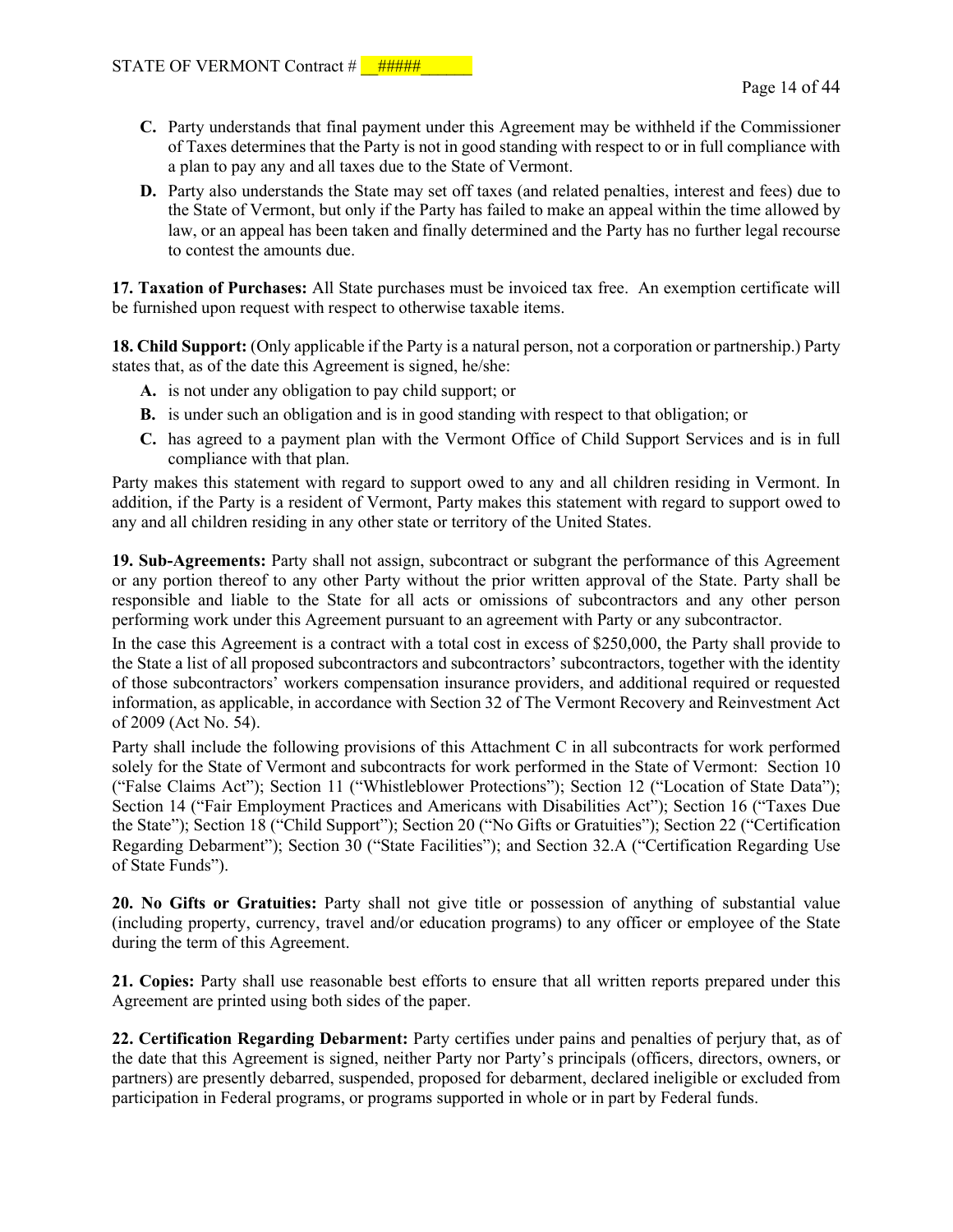Party further certifies under pains and penalties of perjury that, as of the date that this Agreement is signed, Party is not presently debarred, suspended, nor named on the State's debarment list at: http://bgs.vermont.gov/purchasing/debarment

**23. Conflict of Interest:** Party shall fully disclose, in writing, any conflicts of interest or potential conflicts of interest.

**24. Confidentiality:** Party acknowledges and agrees that this Agreement and any and all information obtained by the State from the Party in connection with this Agreement are subject to the State of Vermont Access to Public Records Act, 1 V.S.A. § 315 et seq.

**25. Force Majeure:** Neither the State nor the Party shall be liable to the other for any failure or delay of performance of any obligations under this Agreement to the extent such failure or delay shall have been wholly or principally caused by acts or events beyond its reasonable control rendering performance illegal or impossible (excluding strikes or lock-outs) ("Force Majeure"). Where Force Majeure is asserted, the nonperforming party must prove that it made all reasonable efforts to remove, eliminate or minimize such cause of delay or damages, diligently pursued performance of its obligations under this Agreement, substantially fulfilled all non-excused obligations, and timely notified the other party of the likelihood or actual occurrence of an event described in this paragraph.

**26. Marketing:** Party shall not refer to the State in any publicity materials, information pamphlets, press releases, research reports, advertising, sales promotions, trade shows, or marketing materials or similar communications to third parties except with the prior written consent of the State.

#### **27. Termination:**

- **A. Non-Appropriation:** If this Agreement extends into more than one fiscal year of the State (July 1 to June 30), and if appropriations are insufficient to support this Agreement, the State may cancel at the end of the fiscal year, or otherwise upon the expiration of existing appropriation authority. In the case that this Agreement is a Grant that is funded in whole or in part by Federal funds, and in the event Federal funds become unavailable or reduced, the State may suspend or cancel this Grant immediately, and the State shall have no obligation to pay Subrecipient from State revenues.
- **B. Termination for Cause:** Either party may terminate this Agreement if a party materially breaches its obligations under this Agreement, and such breach is not cured within thirty (30) days after delivery of the non-breaching party's notice or such longer time as the non-breaching party may specify in the notice.
- **C. Termination Assistance:** Upon nearing the end of the final term or termination of this Agreement, without respect to cause, the Party shall take all reasonable and prudent measures to facilitate any transition required by the State. All State property, tangible and intangible, shall be returned to the State upon demand at no additional cost to the State in a format acceptable to the State.

**28. Continuity of Performance:** In the event of a dispute between the Party and the State, each party will continue to perform its obligations under this Agreement during the resolution of the dispute until this Agreement is terminated in accordance with its terms.

**29. No Implied Waiver of Remedies:** Either party's delay or failure to exercise any right, power or remedy under this Agreement shall not impair any such right, power or remedy, or be construed as a waiver of any such right, power or remedy. All waivers must be in writing.

**30. State Facilities:** If the State makes space available to the Party in any State facility during the term of this Agreement for purposes of the Party's performance under this Agreement, the Party shall only use the space in accordance with all policies and procedures governing access to and use of State facilities which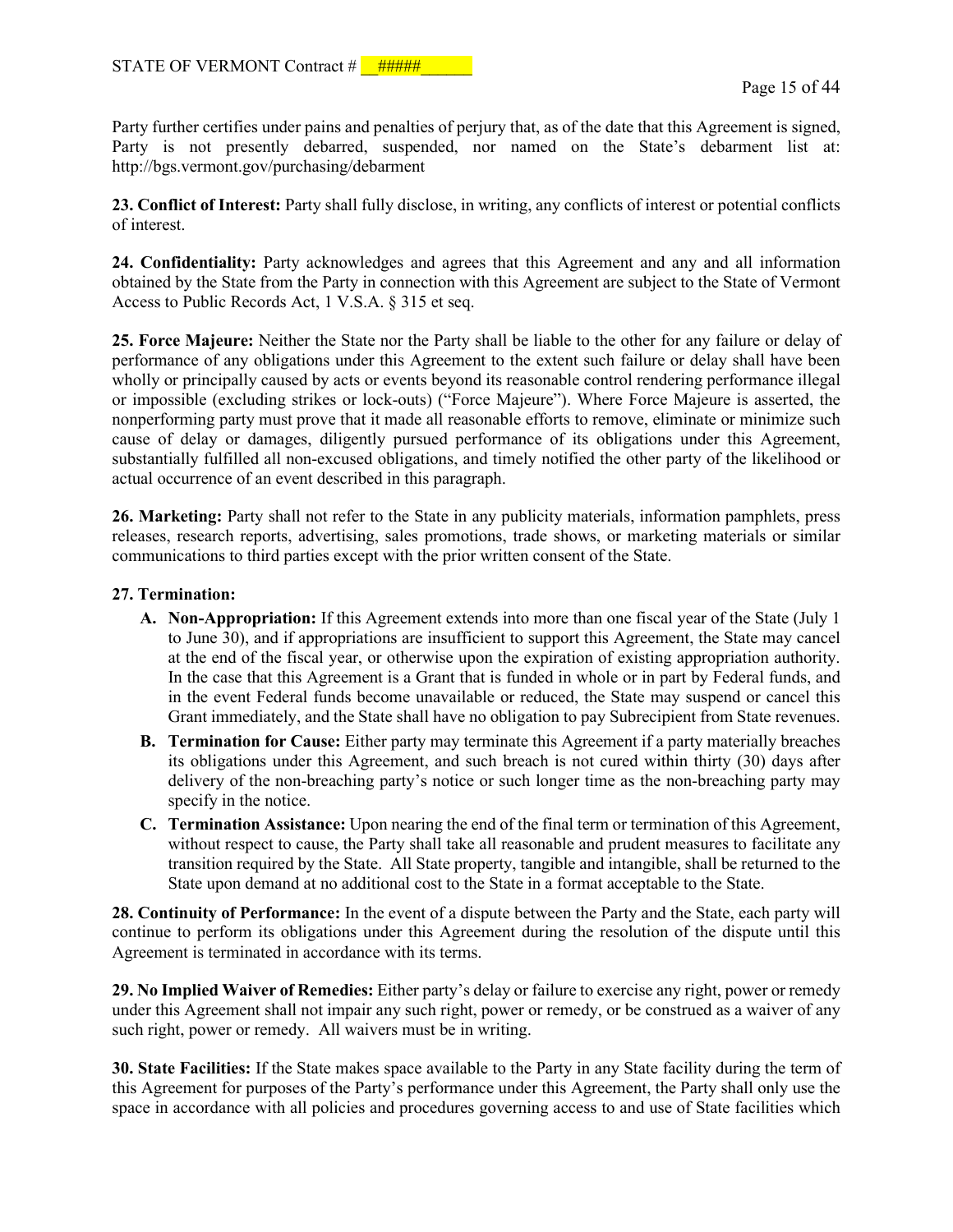shall be made available upon request. State facilities will be made available to Party on an "AS IS, WHERE IS" basis, with no warranties whatsoever.

**31. Requirements Pertaining Only to Federal Grants and Subrecipient Agreements:** If this Agreement is a grant that is funded in whole or in part by Federal funds:

**A. Requirement to Have a Single Audit:** The Subrecipient will complete the Subrecipient Annual Report annually within 45 days after its fiscal year end, informing the State of Vermont whether or not a Single Audit is required for the prior fiscal year. If a Single Audit is required, the Subrecipient will submit a copy of the audit report to the granting Party within 9 months. If a single audit is not required, only the Subrecipient Annual Report is required.

For fiscal years ending before December 25, 2015, a Single Audit is required if the subrecipient expends \$500,000 or more in Federal assistance during its fiscal year and must be conducted in accordance with OMB Circular A-133. For fiscal years ending on or after December 25, 2015, a Single Audit is required if the subrecipient expends \$750,000 or more in Federal assistance during its fiscal year and must be conducted in accordance with 2 CFR Chapter I, Chapter II, Part 200, Subpart F. The Subrecipient Annual Report is required to be submitted within 45 days, whether or not a Single Audit is required.

- **B. Internal Controls:** In accordance with 2 CFR Part II, §200.303, the Party must establish and maintain effective internal control over the Federal award to provide reasonable assurance that the Party is managing the Federal award in compliance with Federal statutes, regulations, and the terms and conditions of the award. These internal controls should be in compliance with guidance in "Standards for Internal Control in the Federal Government" issued by the Comptroller General of the United States and the "Internal Control Integrated Framework", issued by the Committee of Sponsoring Organizations of the Treadway Commission (COSO).
- **C. Mandatory Disclosures:** In accordance with 2 CFR Part II, §200.113, Party must disclose, in a timely manner, in writing to the State, all violations of Federal criminal law involving fraud, bribery, or gratuity violations potentially affecting the Federal award. Failure to make required disclosures may result in the imposition of sanctions which may include disallowance of costs incurred, withholding of payments, termination of the Agreement, suspension/debarment, etc.

#### **32. Requirements Pertaining Only to State-Funded Grants:**

- **A. Certification Regarding Use of State Funds:** If Party is an employer and this Agreement is a State-funded grant in excess of \$1,001, Party certifies that none of these State funds will be used to interfere with or restrain the exercise of Party's employee's rights with respect to unionization.
- **B. Good Standing Certification (Act 154 of 2016):** If this Agreement is a State-funded grant, Party hereby represents: (i) that it has signed and provided to the State the form prescribed by the Secretary of Administration for purposes of certifying that it is in good standing (as provided in Section 13(a)(2) of Act 154) with the Agency of Natural Resources and the Agency of Agriculture, Food and Markets, or otherwise explaining the circumstances surrounding the inability to so certify, and (ii) that it will comply with the requirements stated therein.

(End of Standard Provisions)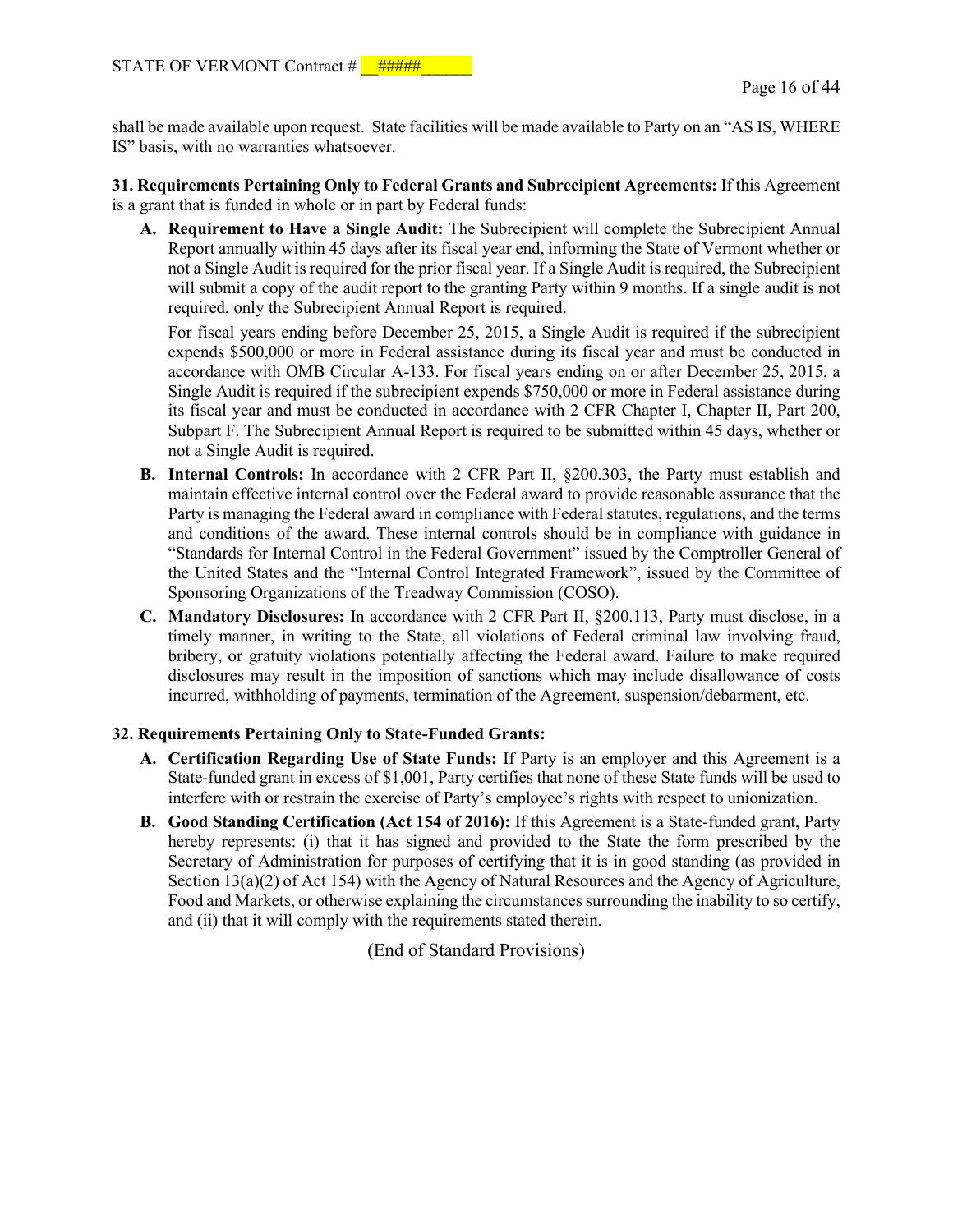## **ATTACHMENT D INFORMATION TECHNOLOGY SYSTEM IMPLEMENTATION TERMS AND CONDITIONS (rev. 3/08/19)**

#### **1. MODIFICATIONS TO CONTRACTOR DOCUMENTS**

The parties specifically agree that the Contractor Documents are hereby modified and superseded by Attachment C and this Attachment D.

"Contractor Documents" shall mean one or more document, agreement or other instrument required by Contractor in connection with the performance of the products and services being purchased by the State, regardless of format, including the license agreement, end user license agreement or similar document, any hyperlinks to documents contained in the Contractor Documents, agreement or other instrument and any other paper or "shrinkwrap," "clickwrap," "browsewrap" or other electronic version thereof.

### 2. **NO SUBSEQUENT, UNILATERAL MODIFICATION OF TERMS BY CONTRACTOR**

Notwithstanding any other provision or other unilateral license terms which may be issued by Contractor during the Term of this Contract, and irrespective of whether any such provisions have been proposed prior to or after the issuance of an order for the products and services being purchased by the State, as applicable, the components of which are licensed under the Contractor Documents, or the fact that such other agreement may be affixed to or accompany the products and services being purchased by the State, as applicable, upon delivery, the terms and conditions set forth herein shall supersede and govern licensing and delivery of all products and services hereunder.

#### 3. **TERM OF CONTRACTOR'S DOCUMENTS; PAYMENT TERMS**

Contractor acknowledges and agrees that, to the extent a Contractor Document provides for alternate term or termination provisions, including automatic renewals, such sections shall be waived and shall have no force and effect. All Contractor Documents shall run concurrently with the term of this Contract; provided, however, to the extent the State has purchased a perpetual license to use the Contractor's software, hardware or other services, such license shall remain in place unless expressly terminated in accordance with the terms of this Contract. Contractor acknowledges and agrees that, to the extent a Contractor Document provides for payment terms which differ from the payment terms set forth in Attachment B, such sections shall be waived and shall have no force and effect and the terms in Attachment B shall govern.

### **4. OWNERSHIP AND LICENSE IN DELIVERABLES**

#### **4.1 Contractor Intellectual Property**.

As between the parties, and subject to the terms and conditions of this Contract, Contractor and its third-party suppliers will retain ownership of all intellectual property rights in the [System], and any and all derivative works made to the [System] or any part thereof, as well as all Work Product provided to the State ("**Contractor Proprietary Technology**"). The State acquires no rights to Contractor Proprietary Technology except for the licensed interests granted under this Contract. The term "**Work Product**" means all other materials, reports,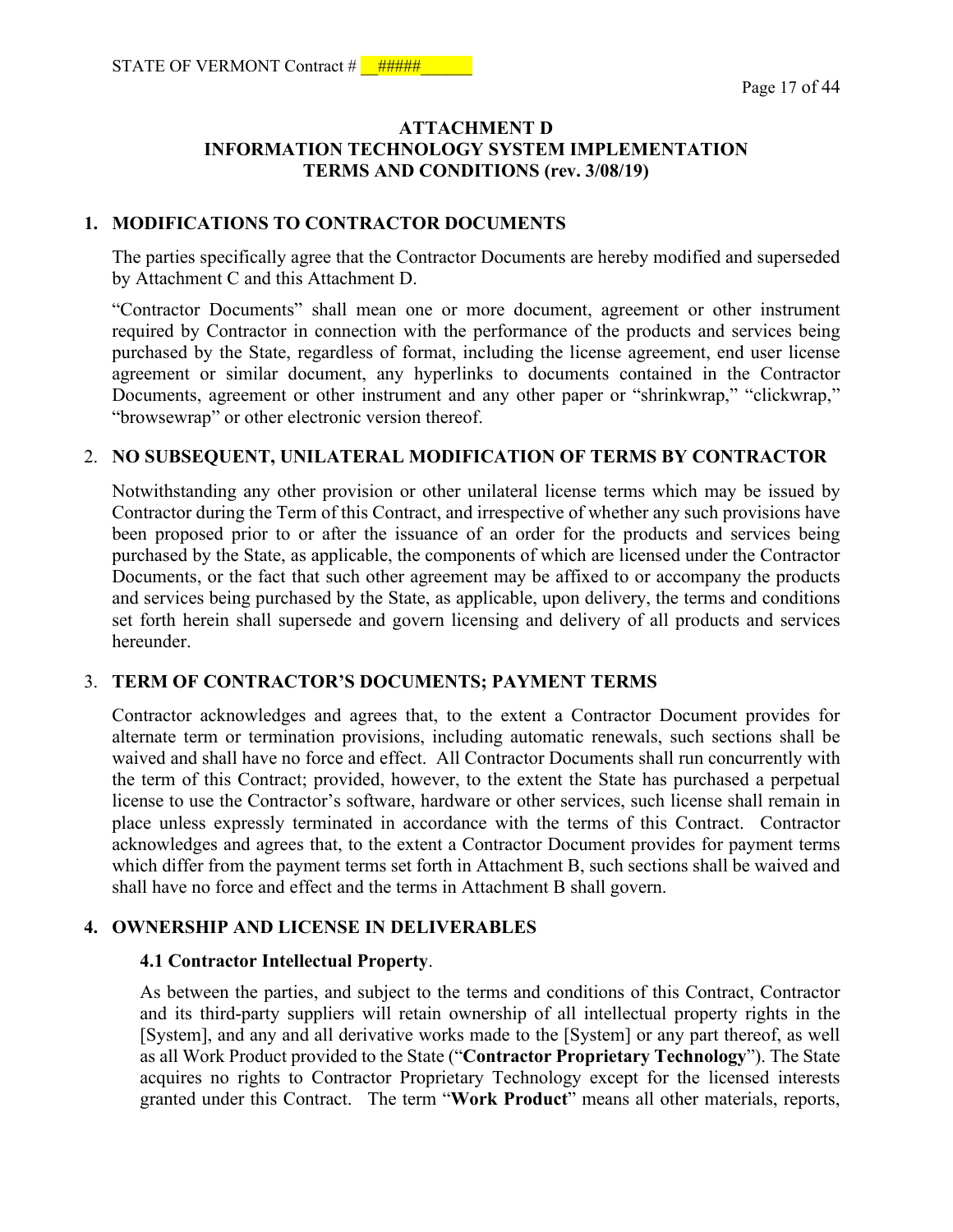manuals, visual aids, documentation, ideas, concepts, techniques, inventions, processes, or works of authorship developed, provided or created by Contractor or its employees or contractors during the course of performing work for the State (excluding any State Data or derivative works thereof and excluding any output from the [System] generated by the State's use of the [System], including without limitation, reports, graphs, charts and modified State Data, but expressly including any form templates of such reports, graphs or charts by themselves that do not include the State Data).

Title, ownership rights, and all Intellectual Property Rights in and to the [System] will remain the sole property of Contractor or its suppliers. The State acknowledges that the source code is not covered by any license hereunder and will not be provided by Contractor. Except as set forth in this Contract, no right or implied license or right of any kind is granted to the State regarding the [System] or any part thereof. Nothing in this Contract confers upon either party any right to use the other party's trade names and trademarks, except for permitted license use in accordance with this Contract. All use of such marks by either party will inure to the benefit of the owner of such marks, use of which will be subject to specifications controlled by the owner.

### **4.2 State Intellectual Property; User Name**

The State shall retain all right, title and interest in and to (i) all content and all property, data and information furnished by or on behalf of the State or any agency, commission or board thereof, and to all information that is created under this Contract, including, but not limited to, all data that is generated under this Contract as a result of the use by Contractor, the State or any third party of any technology systems or knowledge bases that are developed for the State and used by Contractor hereunder, and all other rights, tangible or intangible; and (ii) all State trademarks, trade names, logos and other State identifiers, Internet uniform resource locators, State user name or names, Internet addresses and e-mail addresses obtained or developed pursuant to this Contract (collectively, "**State Intellectual Property**").

Contractor may not collect, access or use State Intellectual Property for any purpose other than as specified in this Contract. Upon expiration or termination of this Contract, Contractor shall return or destroy all State Intellectual Property and all copies thereof, and Contractor shall have no further right or license to such State Intellectual Property.

Contractor acquires no rights or licenses, including, without limitation, intellectual property rights or licenses, to use State Intellectual Property for its own purposes, unless otherwise expressly stated herein.. In no event shall the Contractor claim any security interest in State Intellectual Property.

Contractor builds and maintains databases and solutions utilizing data from disparate incarceration systems. The hygiene, maintenance and storage of this incarceration data ("Data") improves data quality and solutions for all clients seeking to manage risk, security and fraud (collectively "Risk Solutions"). A network effect is created whereby benefits increase with each participating organization.

Notwithstanding the foregoing, State permits Contractor to access the Data for development and improvement of Contractor's Risk Solutions and the usage of the Data by Criminal Justice Agencies in the administration of criminal justice. "Criminal Justice Agency" means a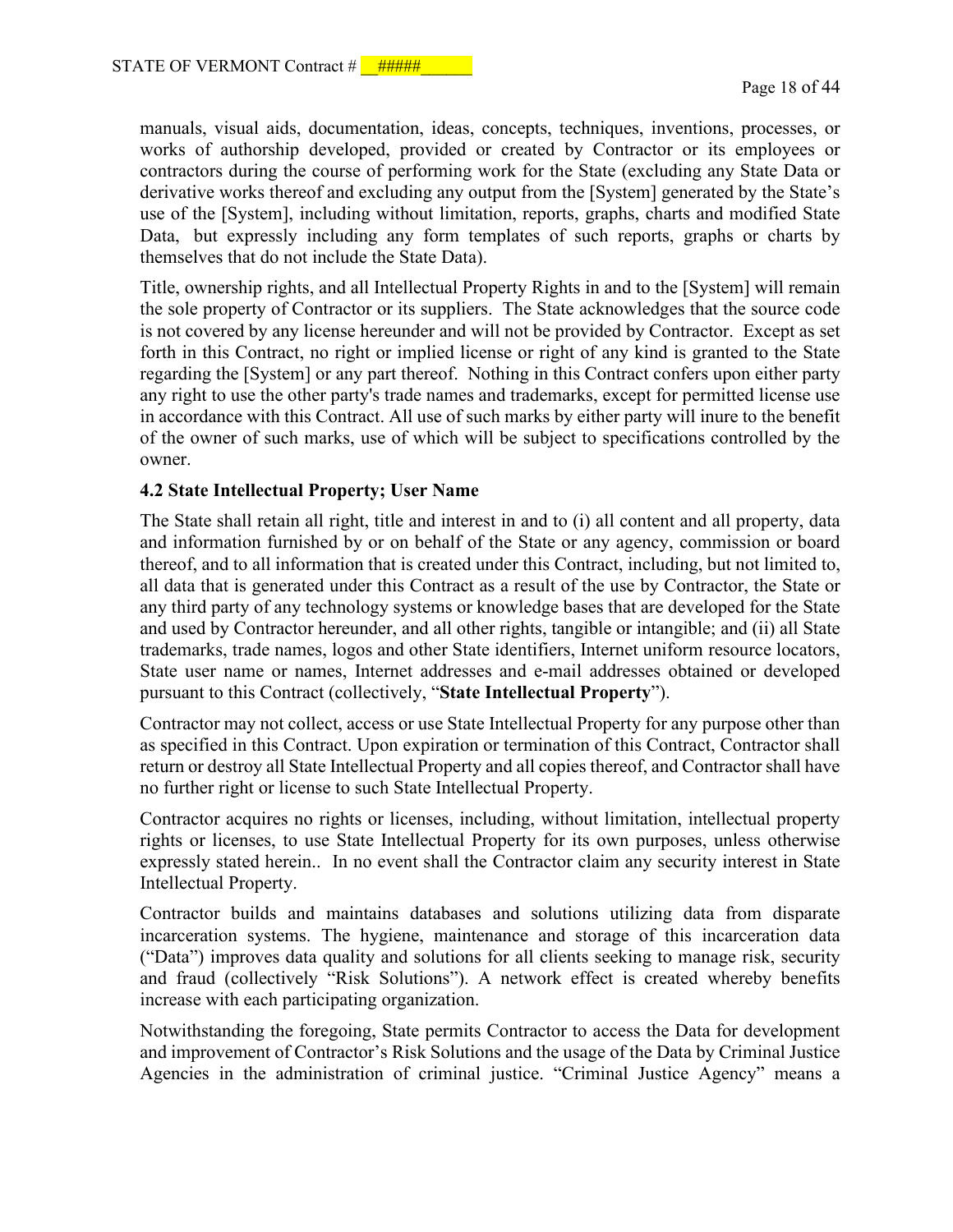government agency, or any subunit thereof, which is authorized by law to perform the administration of criminal justice.

Notwithstanding the foregoing, Contractor may utilize Data made publicly available.

**4.2 State Intellectual Property.** The State shall retain all right, title and interest in and to (i) all content and all property, data and information furnished by or on behalf of the State or any agency, commission or board thereof, and to all information that is created under this Contract, including, but not limited to, all data that is generated under this Contract as a result of the use by Contractor, the State or any third party of any technology systems or knowledge bases that are developed for the State and used by Contractor hereunder, and all other rights, tangible or intangible; and (ii) all State trademarks, trade names, logos and other State identifiers, Internet uniform resource locators, State user name or names, Internet addresses and e-mail addresses obtained or developed pursuant to this Contract (collectively, "State Intellectual Property").

Contractor may not use State Intellectual Property for any purpose other than as specified in this Contract. Upon expiration or termination of this Contract, Contractor shall return or destroy all State Intellectual Property and all copies thereof, and Contractor shall have no further right or license to such State Intellectual Property.

Contractor acquires no rights or licenses, including, without limitation, intellectual property rights or licenses, to use State Intellectual Property for its own purposes. In no event shall the Contractor claim any security interest in State Intellectual Property."

### **5. CONFIDENTIALITY AND NON-DISCLOSURE; SECURITY BREACH REPORTING**

- **5.1** For purposes of this Contract, confidential information will not include information or material which (a) enters the public domain (other than as a result of a breach of this Contract); (b) was in the receiving party's possession prior to its receipt from the disclosing party; (c) is independently developed by the receiving party without the use of confidential information; (d) is obtained by the receiving party from a third party under no obligation of confidentiality to the disclosing party; or (e) is not exempt from disclosure under applicable State law.
- **5.2 Confidentiality of Contractor Information.** The Contractor acknowledges and agrees that this Contract and any and all Contractor information obtained by the State in connection with this Contract are subject to the State of Vermont Access to Public Records Act, 1 V.S.A. § 315 et seq. The State will not disclose information for which a reasonable claim of exemption can be made pursuant to 1 V.S.A. § 317(c), including, but not limited to, trade secrets, proprietary information or financial information, including any formulae, plan, pattern, process, tool, mechanism, compound, procedure, production data, or compilation of information which is not patented, which is known only to the Contractor, and which gives the Contractor an opportunity to obtain business advantage over competitors who do not know it or use it.

The State shall immediately notify Contractor of any request made under the Access to Public Records Act, or any request or demand by any court, governmental agency or other person asserting a demand or request for Contractor information. Contractor may, in its discretion,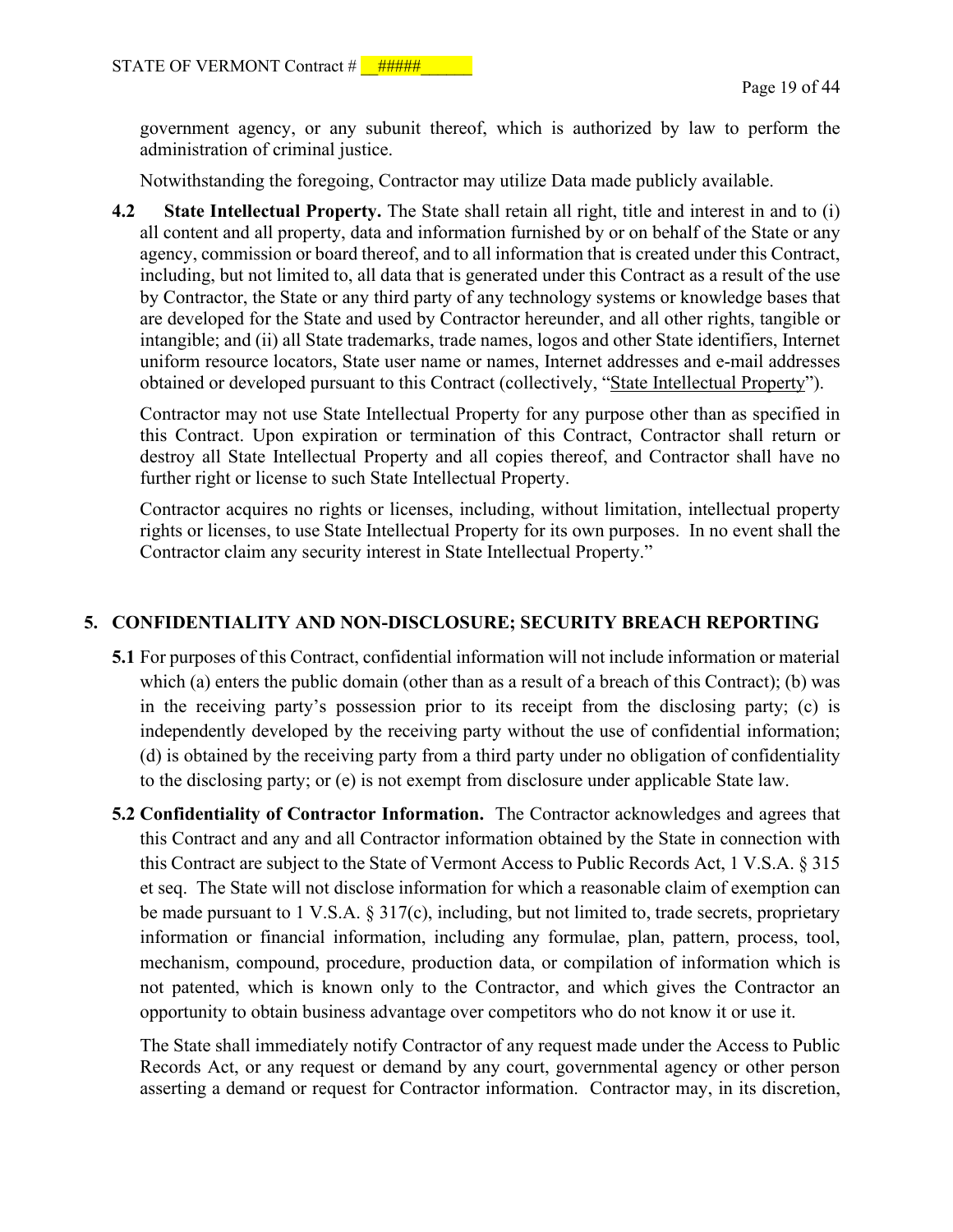seek an appropriate protective order, or otherwise defend any right it may have to maintain the confidentiality of such information under applicable State law within three business days of the State's receipt of any such request. Contractor agrees that it will not make any claim against the State if the State makes available to the public any information in accordance with the Access to Public Records Act or in response to a binding order from a court or governmental body or agency compelling its production. Contractor shall indemnify the State for any costs or expenses incurred by the State, including, but not limited to, attorneys' fees awarded in accordance with 1 V.S.A. § 320, in connection with any action brought in connection with Contractor's attempts to prevent or unreasonably delay public disclosure of Contractor's information if a final decision of a court of competent jurisdiction determines that the State improperly withheld such information and that the improper withholding was based on Contractor's attempts to prevent public disclosure of Contractor's information.

The State agrees that (a) it will use the Contractor information only as may be necessary in the course of performing duties, receiving services or exercising rights under this Contract; (b) it will provide at a minimum the same care to avoid disclosure or unauthorized use of Contractor information as it provides to protect its own similar confidential and proprietary information; (c) except as required by the Access to Records Act, it will not disclose such information orally

or in writing to any third party unless that third party is subject to a written confidentiality agreement that contains restrictions and safeguards at least as restrictive as those contained in this Contract; (d) it will take all reasonable precautions to protect the Contractor's information; and (e) it will not otherwise appropriate such information to its own use or to the use of any other person or entity.

Contractor may affix an appropriate legend to Contractor information that is provided under this Contract to reflect the Contractor's determination that any such information is a trade secret, proprietary information or financial information at time of delivery or disclosure.

**5.3 Confidentiality of State Information.** In performance of this Contract, and any exhibit or schedule hereunder, the Contractor acknowledges that certain State Data (as defined below), to which the Contractor may have access may contain individual federal tax information, personal protected health information and other individually identifiable information protected by State or federal law or otherwise exempt from disclosure under the State of Vermont Access to Public Records Act, 1 V.S.A. § 315 et seq. ("State Data").

State Data shall not be stored, accessed from, or transferred to any location outside the United States.

Unless otherwise instructed by the State, Contractor agrees to keep confidential all State Data. The Contractor agrees that (a) it will use the State Data only as may be necessary in the course of performing duties or exercising rights under this Contract; (b) it will provide at a minimum the same care to avoid disclosure or unauthorized use of State Data as it provides to protect its own similar confidential and proprietary information; (c) it will not publish, reproduce, or otherwise divulge any State Data in whole or in part, in any manner or form orally or in writing to any third party unless it has received written approval from the State and that third party is subject to a written confidentiality agreement that contains restrictions and safeguards at least as restrictive as those contained in this Contract; (d) it will take all reasonable precautions to protect the State's information; and (e) it will not otherwise appropriate such information to its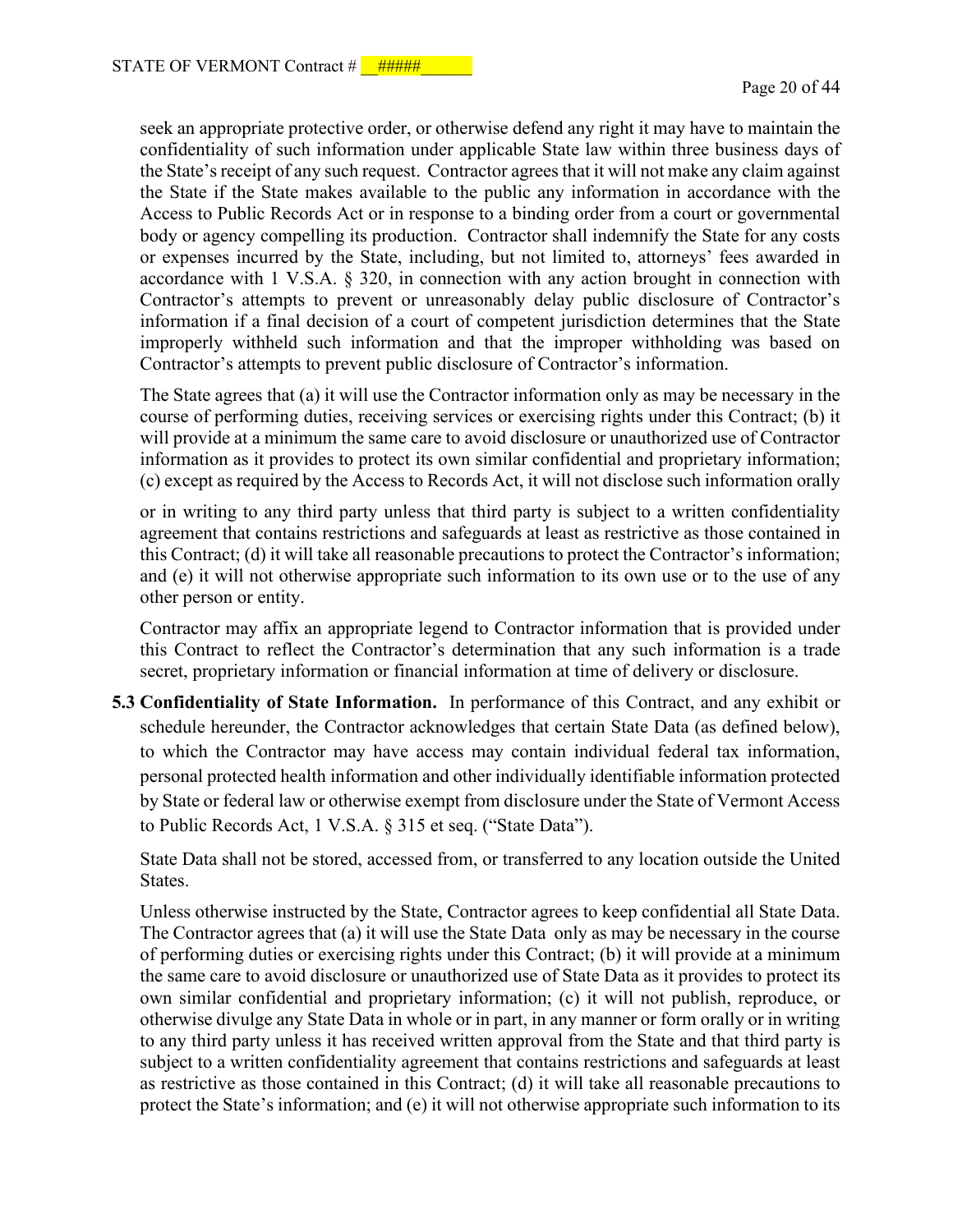own use or to the use of any other person or entity. Contractor will take reasonable measures as are necessary to restrict access to State Data in the Contractor's possession to only those employees on its staff who must have the information on a "need to know" basis. The Contractor shall not retain any State Data except to the extent required to perform the services under this Contract.

Contractor shall not access State user accounts or State Data, except in the course of data center operations, response to service or technical issues, as required by the express terms of this Contract, or at State's written request.

Contractor may not share State Data with its parent company or other affiliate without State's express written consent.

The Contractor shall promptly notify the State of any request or demand by any court, governmental agency or other person asserting a demand or request for State Data to which the Contractor or any third party hosting service of the Contractor may have access, so that the State may seek an appropriate protective order.

# **6. SECURITY OF STATE INFORMATION**

**6.1 Security Standards.** To the extent the Contractor or its subcontractors, affiliates or agents handles, collects, stores, disseminates or otherwise deals with State Data, the Contractor represents and warrants that it has implemented and it shall maintain during the term of this Contract the highest industry standard administrative, technical, and physical safeguards and controls consistent with NIST *Special Publication 800-53* (version 4 or higher) and *Federal Information Processing Standards Publication* 200 and designed to (i) ensure the security and confidentiality of State Data; (ii) protect against any anticipated security threats or hazards to the security or integrity of the State Data; and (iii) protect against unauthorized access to or use of State Data. Such measures shall include at a minimum: (1) access controls on information systems, including controls to authenticate and permit access to State Data only to authorized individuals and controls to prevent the Contractor employees from providing State Data to unauthorized individuals who may seek to obtain this information (whether through fraudulent means or otherwise); (2) industry-standard firewall protection; (3) encryption of electronic State Data while in transit from the Contractor networks to external networks; (4) measures to store in a secure fashion all State Data which shall include, but not be limited to, encryption at rest and multiple levels of authentication; (5) dual control procedures, segregation of duties, and pre-employment criminal background checks for employees with responsibilities for or access to State Data; (6) measures to ensure that the State Data shall not be altered or corrupted without the prior written consent of the State; (7) measures to protect against destruction, loss or damage of State Data due to potential environmental hazards, such as fire and water damage; (8) staff training to implement the information security measures; and (9) monitoring of the security of any portions of the Contractor systems that are used in the provision of the services against intrusion on a twenty-four (24) hour a day basis.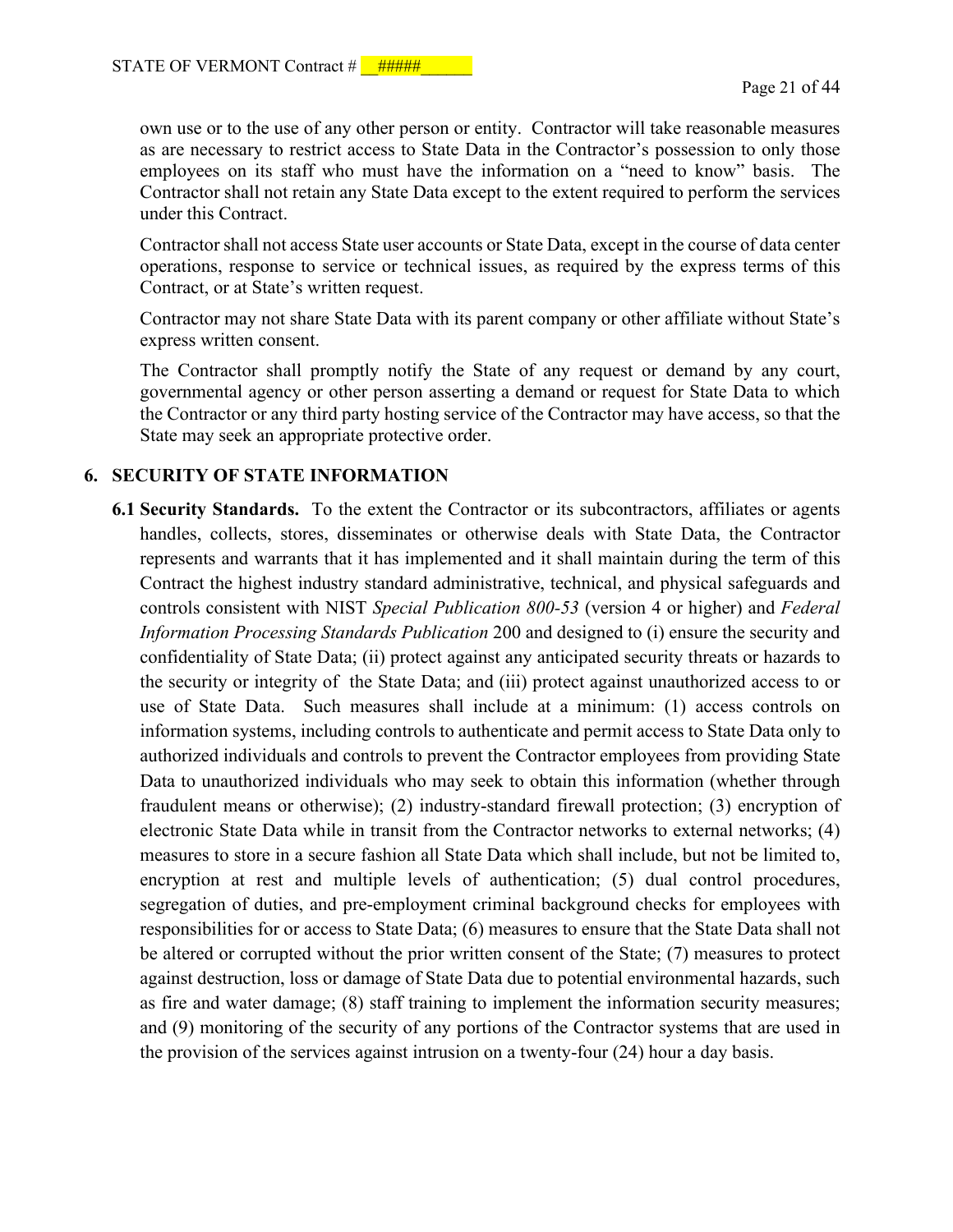**6.2 Security Breach Notice and Reporting.** The Contractor shall have policies and procedures in place for the effective management of Security Breaches, as defined below, which shall be made available to the State upon request.

In the event of any actual security breach or reasonable belief of an actual security breach the Contractor either suffers or learns of that either compromises or could compromise State Data (a "Security Breach"), the Contractor shall notify the State within 48 hours of its discovery. Contractor shall immediately or promptly work to mitigate and determine the nature and extent of the Security Breach, contain the incident by stopping the unauthorized practice, recover records, shut down the system that was breached, revoke access and/or correct weaknesses in physical security. Contractor shall report to the State: (i) the nature of the Security Breach; (ii) the State Data used or disclosed; (iii) who made the unauthorized use or received the unauthorized disclosure; (iv) what the Contractor has done or shall do to mitigate any deleterious effect of the unauthorized use or disclosure; and (v) what corrective action the Contractor has taken or shall take to prevent future similar unauthorized use or disclosure. The Contractor shall provide such other information, including a written report, as reasonably requested by the State. Contractor shall analyze and document the incident and provide all notices required by applicable law.

In accordance with Section 9 V.S.A. §2435(b)(3), the Contractor shall notify the Office of the Attorney General, or, if applicable, Vermont Department of Financial Regulation ("DFR"), within fourteen (14) business days of the Contractor's discovery of the Security Breach. The notice shall provide a preliminary description of the breach. The foregoing notice requirement shall be included in the subcontracts of any of Contractor's subcontractors, affiliates or agents which may be "data collectors" hereunder.

The Contractor agrees to cooperate with the State and assume responsibility at its own expense for the following, to be determined in the sole discretion of the State: (i) notice to affected consumers if the State determines it to be appropriate under the circumstances of any particular Security Breach, in a form recommended by the AGO; and (ii) investigation and remediation associated with a Security Breach, including but not limited to, outside investigation, forensics, counsel, crisis management and credit monitoring, in the sole determination of the State.

The Contractor agrees to comply with all applicable laws, as such laws may be amended from time to time (including, but not limited to, Chapter 62 of Title 9 of the Vermont Statutes and all applicable State and federal laws, rules or regulations) that require notification in the event of unauthorized release of personally-identifiable information or other event requiring notification.

In addition to any other indemnification obligations in this Contract, the Contractor shall fully indemnify and save harmless the State from any costs, loss or damage to the State resulting from a Security Breach or the unauthorized disclosure of State Data by the Contractor, its officers, agents, employees, and subcontractors.

**6.3 Security Policies**. To the extent the Contractor or its subcontractors, affiliates or agents handles, collects, stores, disseminates or otherwise deals with State Data, the Contractor will have an information security policy that protects its systems and processes and media that may contain State Data from internal and external security threats and State Data from unauthorized disclosure, and will have provided a copy of the Table of Contents of such policy to the State.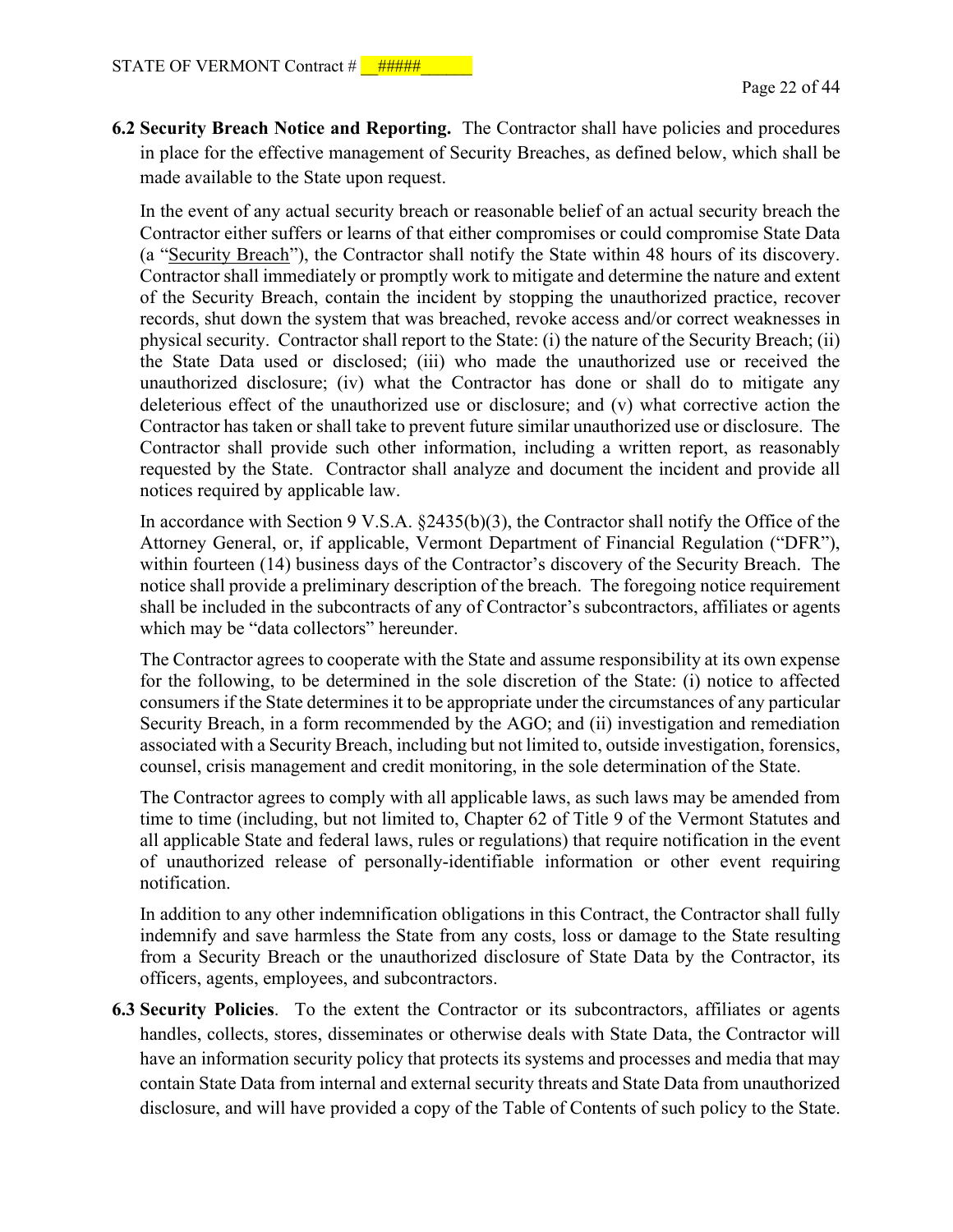The Contractor shall provide the State with not less than thirty (30) days advance written notice of any material amendment or modification of such policies. Vendor will allow Vermont DOC to view confidential policies and procedures electronically on a mutually agreed upon date and time*.*

- **6.4 Operations Security**. To the extent the Contractor or its subcontractors, affiliates or agents handles, collects, stores, disseminates, or otherwise deals with State Data, the Contractor shall cause an SSAE 18 SOC 2 Type 2 audit report to be conducted annually. An executive summary of the audit results and the Contractor's plan for addressing or resolution of the audit results shall be shared with the State within sixty (60) days of the Contractor's receipt of the audit results. Further, on an annual basis, within 90 days of the end of the Contractor's fiscal year, the Contractor shall transmit its annual audited financial statements to the State upon request. Vendor will allow Vermont DOC to view confidential audit report electronically on a mutually agreed upon date and time.
- **6.5 Redundant Back-Up.** The Contractor shall maintain a fully redundant backup data center geographically separated from its main data center that maintains near real time replication of data from the main data center. The Table of Contents related to Contractor's back-up policies shall be made available to the State upon request. The Contractor shall provide the State with not less than thirty (30) days advance written notice of any material amendment or modification of such policies. Vendor will allow Vermont DOC to view confidential policies and procedures electronically on a mutually agreed upon date and time*.*
- **6.6 Vulnerability Testing.** The Contractor shall run quarterly vulnerability assessments and shall provide an executive summary of the report, upon request, to the State. Contractor shall remediate all critical issues within 90 days, all medium issues within 120 days and low issues within 180 days. Contractor shall obtain written State approval for any exceptions. Once remediation is complete, Contractor shall re-perform the test. Vendor will allow Vermont DOC to view confidential vulnerability report electronically on a mutually agreed upon date and time*.*

## **7. CONTRACTOR'S REPRESENTATIONS AND WARRANTIES**

- **7.1 General Representations and Warranties.** The Contractor represents, warrants, and covenants that:
	- (vi) The Contractor has all requisite power and authority to execute, deliver and perform its obligations under this Contract and the execution, delivery and performance of this Contract by the Contractor has been duly authorized by the Contractor.
	- (vii) There is no outstanding litigation, arbitrated matter or other dispute to which the Contractor is a party which, if decided unfavorably to the Contractor, would reasonably be expected to have a material adverse effect on the Contractor's ability to fulfill its obligations under this Contract.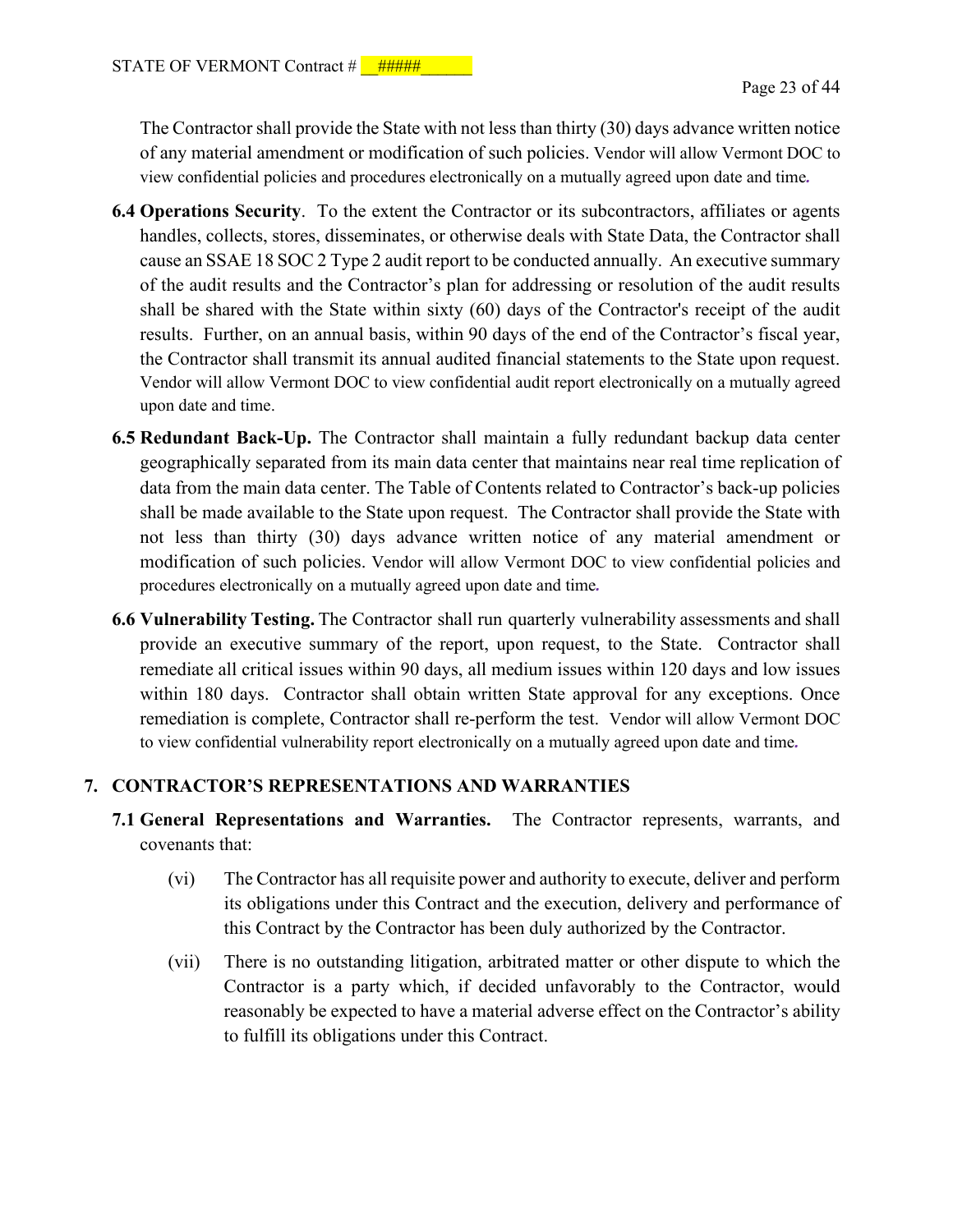- (viii) The Contractor will comply with all laws applicable to its performance of the services and otherwise to the Contractor in connection with its obligations under this Contract.
- (ix) The Contractor (a) owns, or has the right to use under valid and enforceable agreements, all intellectual property rights reasonably necessary for and related to delivery of the services and provision of the Deliverables as set forth in this Contract; (b) shall be responsible for and have full authority to license all proprietary and/or third party software modules, including algorithms and protocols, that Contractor incorporates into its product; and (c) none of the Deliverables or other materials or technology provided by the Contractor to the State will infringe upon or misappropriate the intellectual property rights of any third party.
- (x) The Contractor has adequate resources to fulfill its obligations under this Contract.
- (xi) Neither Contractor nor Contractor's subcontractors has past state or federal violations, convictions or suspensions relating to miscoding of employees in NCCI job codes for purposes of differentiating between independent contractors and employees.

**7.2 Contractor's Performance Warranties.** Contractor represents and warrants to the State that:

- (i) All Deliverables will be free from material errors and shall perform in accordance with the specifications therefor for a period of at least one year.
- (ii) Contractor will provide to the State commercially reasonable continuous and uninterrupted access to the Service and will not interfere with the State's access to and use of the Service during the term of this Contract.
- (iii) The Service is compatible with and will operate successfully with any environment (including web browser and operating system) specified by the Contractor in its documentation.
- (iv) Each and all of the services shall be performed in a timely, diligent, professional and skillful manner, in accordance with the highest professional or technical standards applicable to such services, by qualified persons with the technical skills, training and experience to perform such services in the planned environment.
- (v) All Deliverables supplied by the Contractor to the State shall be transferred free and clear of any and all restrictions on the conditions of transfer, modification, licensing, sublicensing and free and clear of any and all liens, claims, mortgages, security interests, liabilities and encumbrances or any kind.
- (vi) Any time software is delivered to the State, whether delivered via electronic media or the internet, no portion of such software or the media upon which it is stored or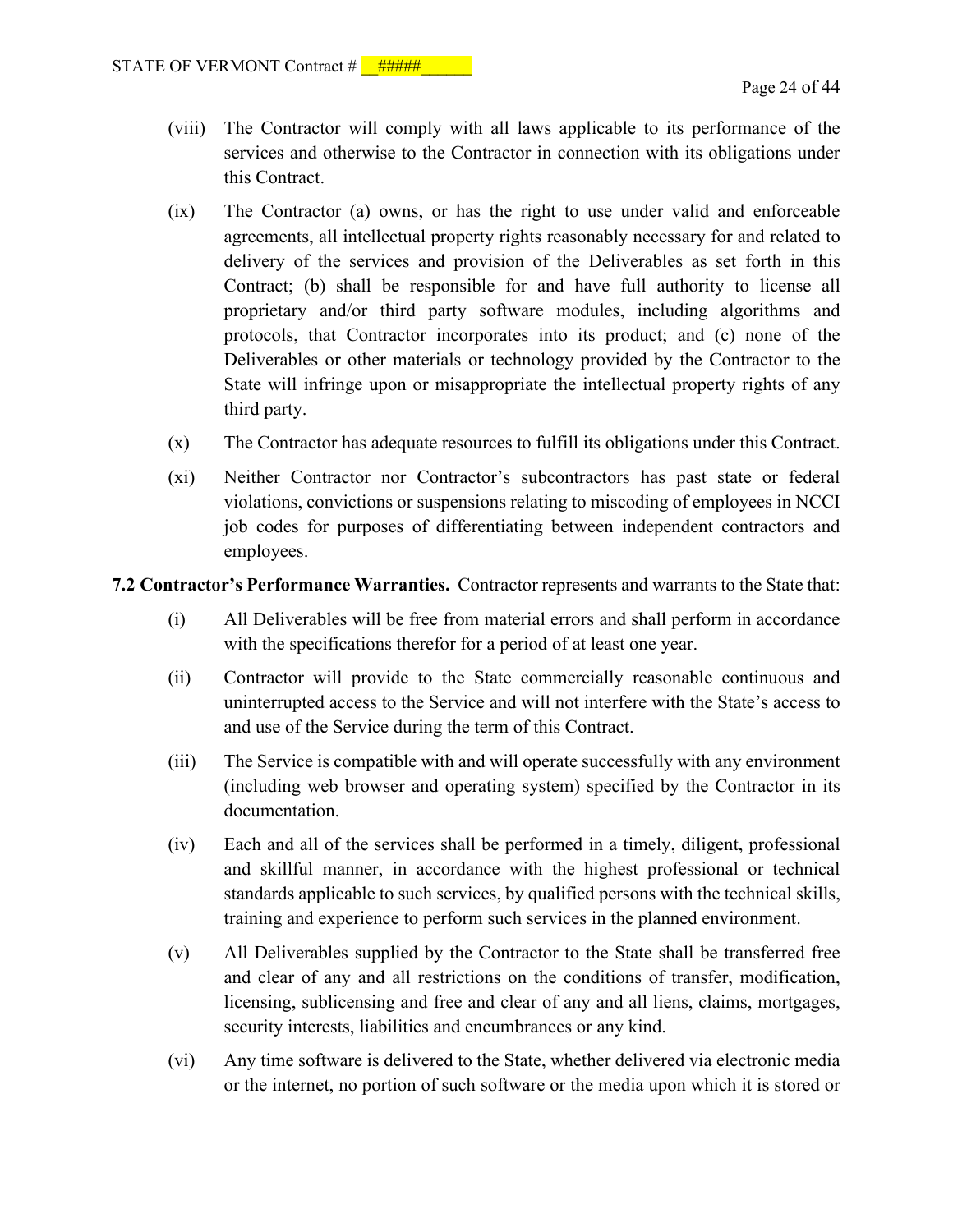delivered will have any type of software routine or other element which is designed to facilitate unauthorized access to or intrusion upon; or unrequested disabling or erasure of; or unauthorized interference with the operation of any hardware, software, data or peripheral equipment of or utilized by the State. Without limiting the generality of the foregoing, if the State believes that harmful code may be present in any software delivered hereunder, Contractor will, upon State's request, provide a new or clean install of the software. Notwithstanding the foregoing, Contractor assumes no responsibility for the State's negligence or failure to protect data from viruses, or any unintended modification, destruction, or disclosure.

- (vii) To the extent Contractor resells commercial hardware or software it purchased from a third party, Contractor will, to the extent it is legally able to do so, pass through any such third-party warranties to the State and will reasonably cooperate in enforcing them. Such warranty pass-through will not relieve the Contractor from Contractor's warranty obligations set forth herein.
- **7.3 Limitation on Disclaimer.** The express warranties set forth in this Contract shall be in lieu of all other warranties, express or implied.
- **7.4 Effect of Breach of Warranty.** If, at any time during the term of this Contract, software or the results of Contractor's work fail to perform according to any warranty of Contractor under this Contract, the State shall promptly notify Contractor in writing of such alleged nonconformance, and Contractor shall, at its own expense and without limiting any other rights or remedies of the State hereunder, re-perform or replace any services that the State has determined to be unsatisfactory in its reasonable discretion.

# **8. PROFESSIONAL LIABILITY AND CYBER LIABILITY INSURANCE COVERAGE**

In addition to the insurance required in Attachment C to this Contract, before commencing work on this Contract and throughout the term of this Contract, Contractor agrees to procure and maintain (a) Technology Professional Liability insurance for any and all services performed under this Contract, with minimum third party coverage of \$1,000,000 per claim, \$2,000,000 aggregate; and (b) first party Breach Notification Coverage of not less than \$500,000.

Before commencing work on this Contract, the Contractor must provide certificates of insurance to show that the foregoing minimum coverages are in effect.

With respect to the first party Breach Notification Coverage, Contractor shall name the State of Vermont and its officers and employees as additional insureds for liability arising out of this Contract.

## **9. TRADE SECRET, PATENT AND COPYRIGHT INFRINGEMENT**

The State shall not be deemed to waive any of its rights or remedies at law or in equity in the event of Contractor's trade secret, patent and/or copyright infringement.

## **12 REMEDIES FOR DEFAULT; NO WAIVER OF REMEDIES**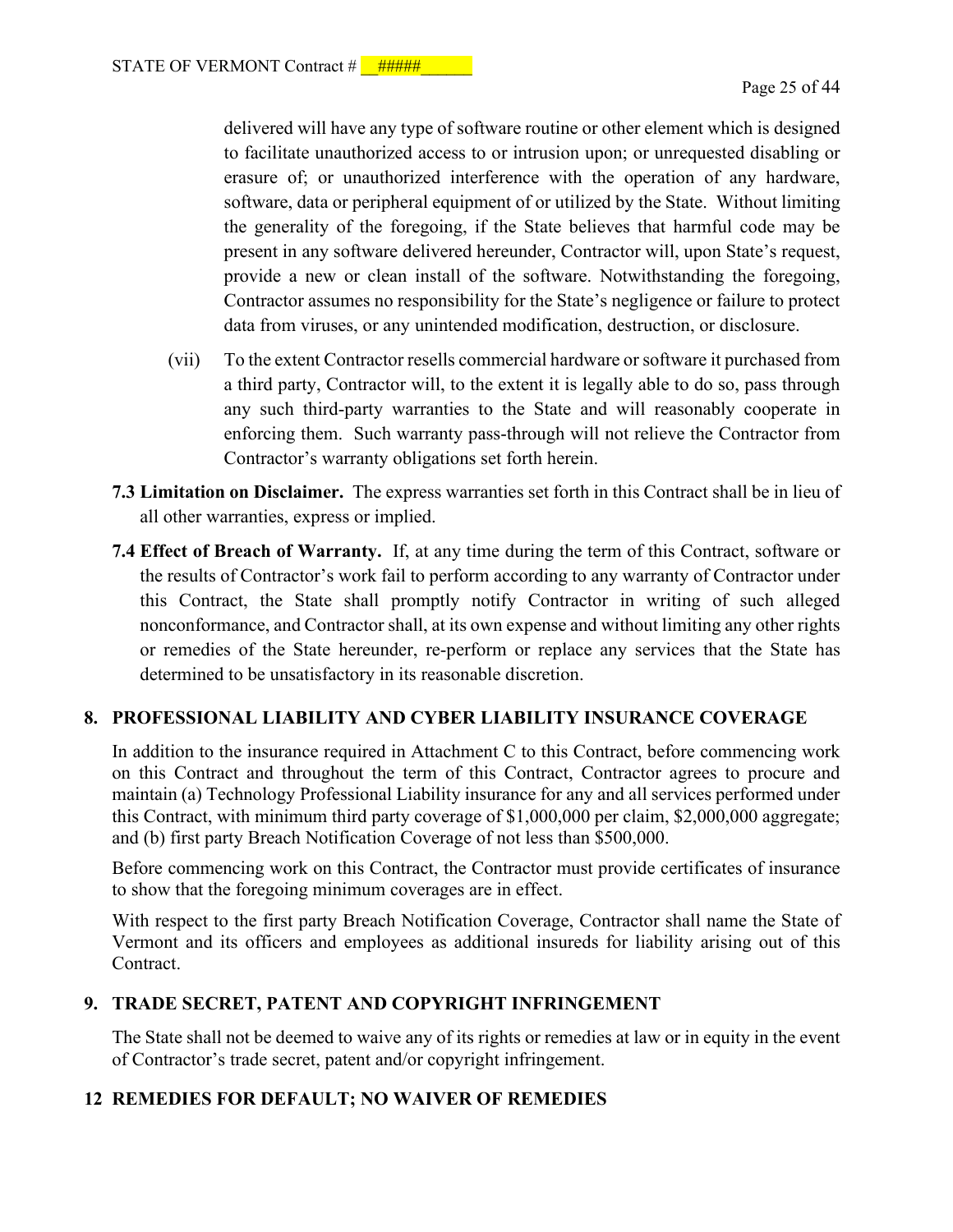In the event either party is in default under this Contract, the non-defaulting party may, at its option, pursue any or all of the remedies available to it under this Contract, including termination for cause, and at law or in equity.

No delay or failure to exercise any right, power or remedy accruing to either party upon breach or default by the other under this Contract shall impair any such right, power or remedy, or shall be construed as a waiver of any such right, power or remedy, nor shall any waiver of a single breach or default be deemed a waiver of any subsequent breach or default. All waivers must be in writing.

# **13 NO ASSUMPTION OF COSTS**

Any requirement that the State defend or indemnify Contractor or otherwise be liable for the expenses or reimbursement, including attorneys' fees, collection costs or license verification costs of Contractor, is hereby deleted from the Contractor Documents.

# **14 TERMINATION**

Upon termination of this Contract for any reason whatsoever, Contractor shall immediately deliver to the State all State information, State Intellectual Property or State Data (including without limitation any Deliverables for which State has made payment in whole or in part) ("State Materials"), that are in the possession or under the control of Contractor in a mutually agreed upon format between the parties.

In the event the Contractor ceases conducting business in the normal course, becomes insolvent, makes a general assignment for the benefit of creditors, suffers or permits the appointment of a receiver for its business or assets or avails itself of or becomes subject to any proceeding under the Federal Bankruptcy Act or any statute of any state relating to insolvency or the protection of rights of creditors, the Contractor shall immediately return all State Materials to State control; including, but not limited to, making all necessary access to applicable remote systems available to the State for purposes of downloading all State Materials.

Contractor shall reasonably cooperate with other parties in connection with all services to be delivered under this Contract, including without limitation any successor provider to whom State Materials are to be transferred in connection with termination. Contractor shall assist the State in exporting and extracting the State Materials, in a format usable without the use of the Services and as agreed to by the parties, at no additional cost.

Any transition services requested by State involving additional knowledge transfer and support may be subject to a contract amendment for a fixed fee or at rates to be mutually agreed upon by the parties.

If the State determines in its sole discretion that a documented transition plan is necessary, then no later than sixty (60) days prior to termination, Contractor and the State shall mutually prepare a Transition Plan identifying transition services to be provided.

# **15. ACCESS TO STATE DATA**:

Contractor agrees to immediately deliver to the Department with 30 days written notice a complete and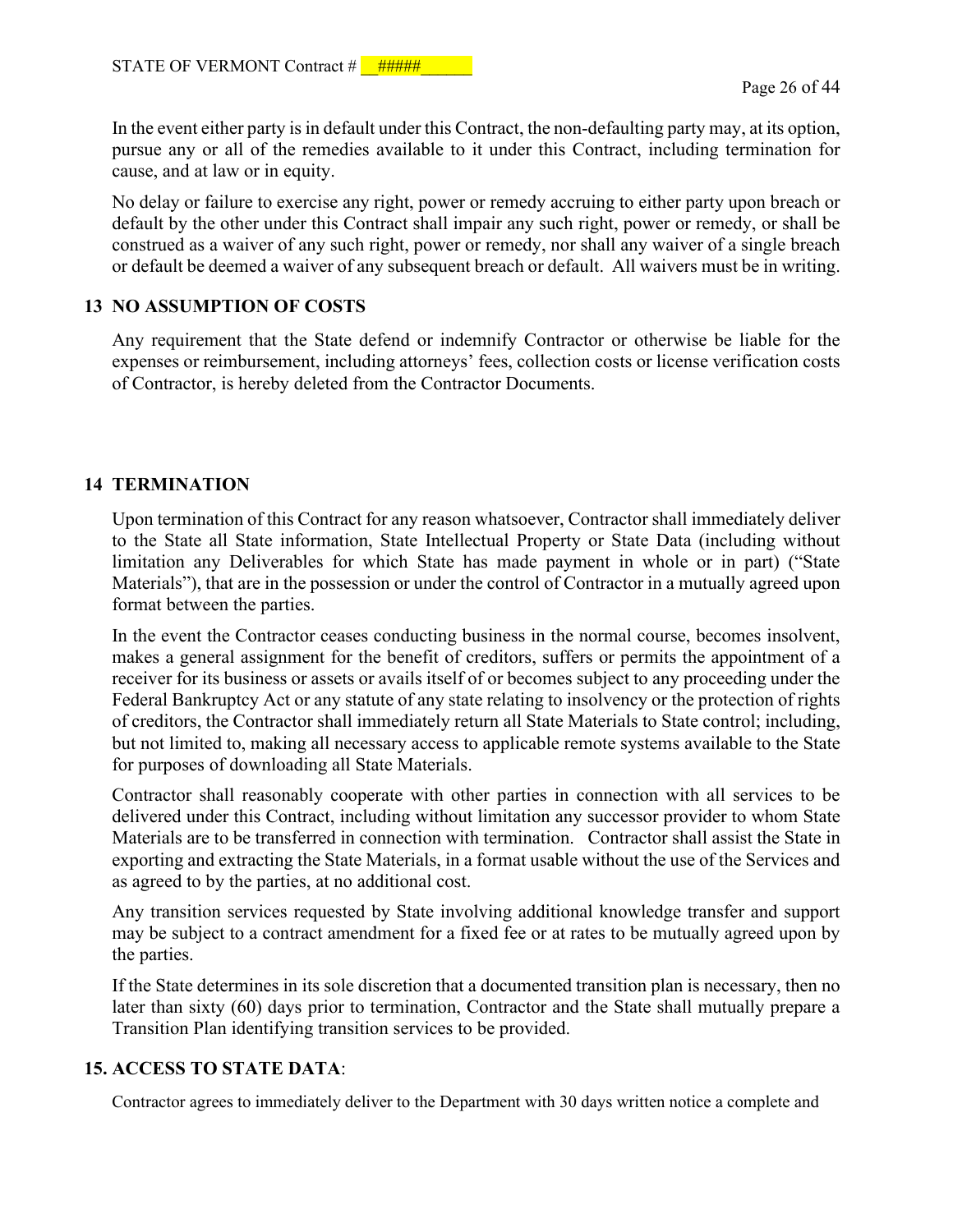current snapshot of all offender incarceration data and associated registrations in tab-separated values (TSV) or a comma-separated vales (CSV) format. These files must include a specification defining each .TSV or .CSV document by name, worksheet, and column.

### **16. AUDIT RIGHTS**

Contractor will maintain and cause its permitted contractors to maintain a complete audit trail of all transactions and activities, financial and non-financial, in connection with this Contract. Contractor will provide to the State, its internal or external auditors, clients, inspectors, regulators and other designated representatives, at reasonable times (and in the case of State or federal regulators, at any time required by such regulators) access to Contractor personnel and to Contractor's corporate office where the required information, data and records are maintained, for the purpose of performing audits and inspections) of Contractor and/or Contractor personnel and/or any or all of the records, data and information applicable to this Contract.

At a minimum, such audits, inspections and access shall be conducted to the extent permitted or required by any laws applicable to the State or Contractor (or such higher or more rigorous standards, if any, as State or Contractor applies to its own similar businesses, operations or activities), to (i) verify the accuracy of charges and invoices; (ii) verify the integrity of State Data and examine the security of systems that process, store, maintain, support and transmit that data; (iii) examine and verify Contractor's and/or its permitted contractors' operations and security procedures and controls; (iv) examine and verify Contractor's and/or its permitted contractors' disaster recovery and testing plan , business resumption and continuity planning and testing, contingency arrangements and insurance coverage in a manner determined by Contractor; and (v) examine Contractor's and/or its permitted contractors' performance of the Services including audits of: (1) practices and procedures; (2) systems, communications and information technology; (3) general controls and physical and data/information security practices and procedures directly related to the Service provided herein; (4) quality initiatives and quality assurance, (5) contingency and continuity planning, disaster recovery and back-up procedures for processes, resources and data; (6) Contractor's and/or its permitted contractors' efficiency and costs in performing Services; (7) compliance with the terms of this Contract and applicable laws, and (9) any other matters reasonably requested by the State directly related to the Services provided herein. Such audits shall take place upon reasonable notice to Contractor and at a mutually agreed upon date and time and shall not interfere with Contractor's business operations.

# **17. DESTRUCTION OF STATE DATA**

At any time during the term of this Contract within (i) thirty days of the State's written request or (ii) [three (3) months] of termination or expiration of this Contract for any reason, and in any event after the State has had an opportunity to export and recover the State Materials, Contractor shall at its own expense securely destroy and erase from all systems it directly or indirectly uses or controls all tangible or intangible forms of the State Materials, in whole or in part, and all copies thereof except such records as are required by law. The destruction of State Data and State Intellectual Property shall be performed according to National Institute of Standards and Technology (NIST) approved methods. Contractor shall certify in writing to the State that such State Data has been disposed of securely. To the extent that any applicable law prevents Contractor from destroying or erasing State Materials as set forth herein, Contractor shall retain, in its then current state, all such State Materials then within its right of control or possession in accordance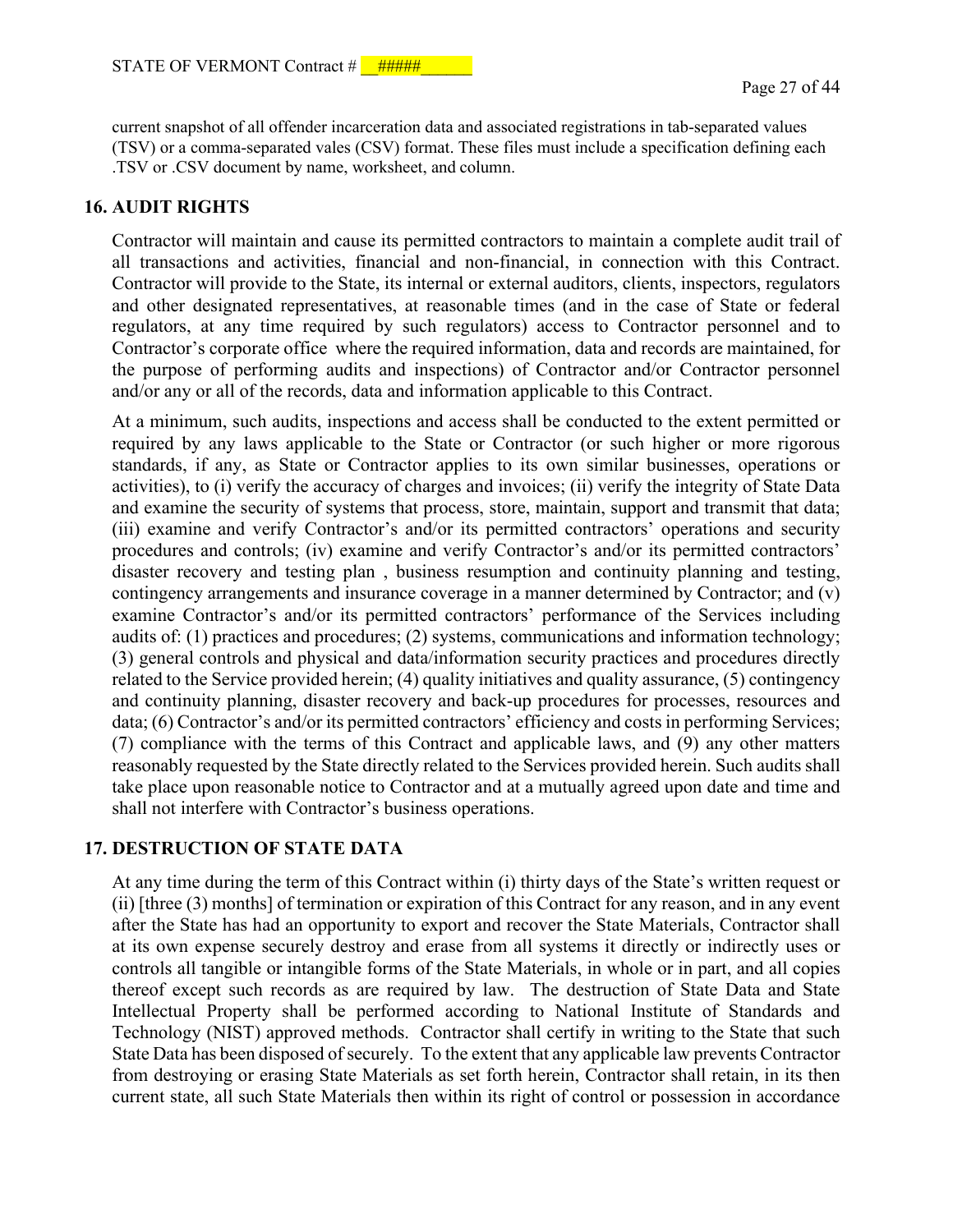with the confidentiality, security and other requirements of this Contract, and perform its obligations under this section as soon as such law no longer prevents it from doing so.

Further, upon the relocation of State Data, Contractor shall securely dispose of such copies from the former data location and certify in writing to the State that such State Data has been disposed of securely. Contractor shall comply with all reasonable directions provided by the State with respect to the disposal of State Data.

# **18 CONTRACTOR BANKRUPTCY**.

Contractor acknowledges that if Contractor, as a debtor in possession, or a trustee in bankruptcy in a case under Section 365(n) of Title 11, United States Code (the "Bankruptcy Code"), rejects this Contract, the State may elect to retain its rights under this Contract as provided in Section 365(n) of the Bankruptcy Code. Upon written request of the State to Contractor or the Bankruptcy Trustee, Contractor or such Bankruptcy Trustee shall not interfere with the rights of the State as provided in this Contract, including the right to obtain the State Intellectual Property.

#### **19 SOFTWARE LICENSEE COMPLIANCE REPORT**.

In lieu of any requirement that may be in a Contractor Document that the State provide the Contractor with access to its System for the purpose of determining State compliance with the terms of the Contractor Document, upon request and not more frequently than annually, the State will provide Contractor with a certified report concerning the State's use of any software licensed for State use pursuant this Contract.

### **20 SOV CYBERSECUTIRY STANDARD 19-01**

All products and service provided to or for the use of the State under this Contract shall be in compliance with State of Vermont Cybersecurity Standard 19-01, which Contractor acknowledges has been provided to it, and is available on-line at the following URL[:https://digitalservices.vermont.gov/cybersecurity/cybersecurity-standards-and-directives](https://digitalservices.vermont.gov/cybersecurity/cybersecurity-standards-and-directives)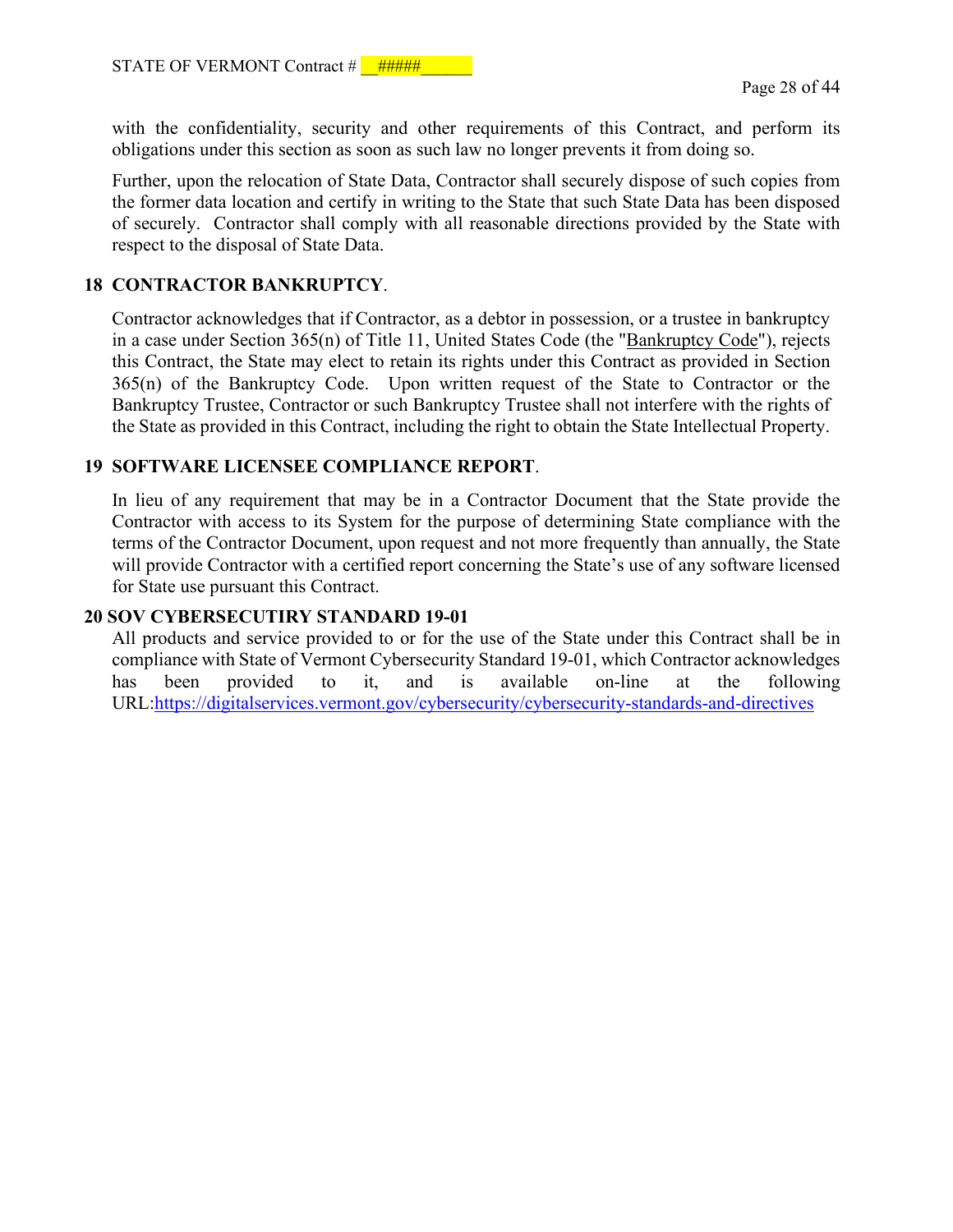## **ATTACHMENT E BUSINESS ASSOCIATE AGREEMENT**

## **SOV CONTRACTOR/GRANTEE/BUSINESS ASSOCIATE: \_\_\_\_\_\_\_\_\_\_\_\_\_\_\_\_\_\_\_\_**

# **SOV CONTRACT No. \_\_\_\_\_\_\_\_\_\_\_\_\_ CONTRACT Effective DATE:** \_\_\_\_\_\_\_\_\_\_\_\_\_\_

**\_\_\_\_\_\_\_\_\_\_\_\_\_\_\_\_\_\_\_\_\_\_\_\_\_\_\_\_\_\_\_\_\_\_\_\_\_\_\_\_\_\_\_\_\_\_\_\_\_\_\_\_\_\_\_\_\_\_\_\_\_\_\_\_\_\_\_\_\_\_** 

This Business Associate Agreement ("Agreement") is entered into by and between the State of Vermont Agency of Human Services, operating by and through its **Vermont Department of Corrections** ("Covered Entity") and Party identified in this Agreement as Contractor or Grantee above ("Business Associate"). This Agreement supplements and is made a part of the contract or grant ("Contract or Grant") to which it is attached.

Covered Entity and Business Associate enter into this Agreement to comply with the standards promulgated under the Health Insurance Portability and Accountability Act of 1996 ("HIPAA"), including the Standards for the Privacy of Individually Identifiable Health Information, at 45 CFR Parts 160 and 164 ("Privacy Rule"), and the Security Standards, at 45 CFR Parts 160 and 164 ("Security Rule"), as amended by Subtitle D of the Health Information Technology for Economic and Clinical Health Act (HITECH), and any associated federal rules and regulations.

#### **The parties agree as follows:**

**1. Definitions**. All capitalized terms used but not otherwise defined in this Agreement have the meanings set forth in 45 CFR Parts 160 and 164 as amended by HITECH and associated federal rules and regulations. Terms defined in this Agreement are italicized. Unless otherwise specified, when used in this Agreement, defined terms used in the singular shall be understood if appropriate in their context to include the plural when applicable.

"*Agent*" means an *Individual* acting within the scope of the agency of the *Business Associate*, in accordance with the Federal common law of agency, as referenced in 45 CFR § 160.402(c) and includes Workforce members and *Subcontractors*.

"*Breach*" means the acquisition, Access, Use or Disclosure of *Protected Health Information* (*PHI*) which compromises the Security or privacy of the *PHI*, except as excluded in the definition of *Breach* in 45 CFR § 164.402.

"*Business Associate*" shall have the meaning given for "Business Associate" in 45 CFR § 160.103 and means Contractor or Grantee and includes its Workforce, *Agents* and *Subcontractors*.

"*Electronic PHI*" shall mean *PHI* created, received, maintained or transmitted electronically in accordance with 45 CFR § 160.103.

"*Individual*" includes a Person who qualifies as a personal representative in accordance with 45 CFR § 164.502(g).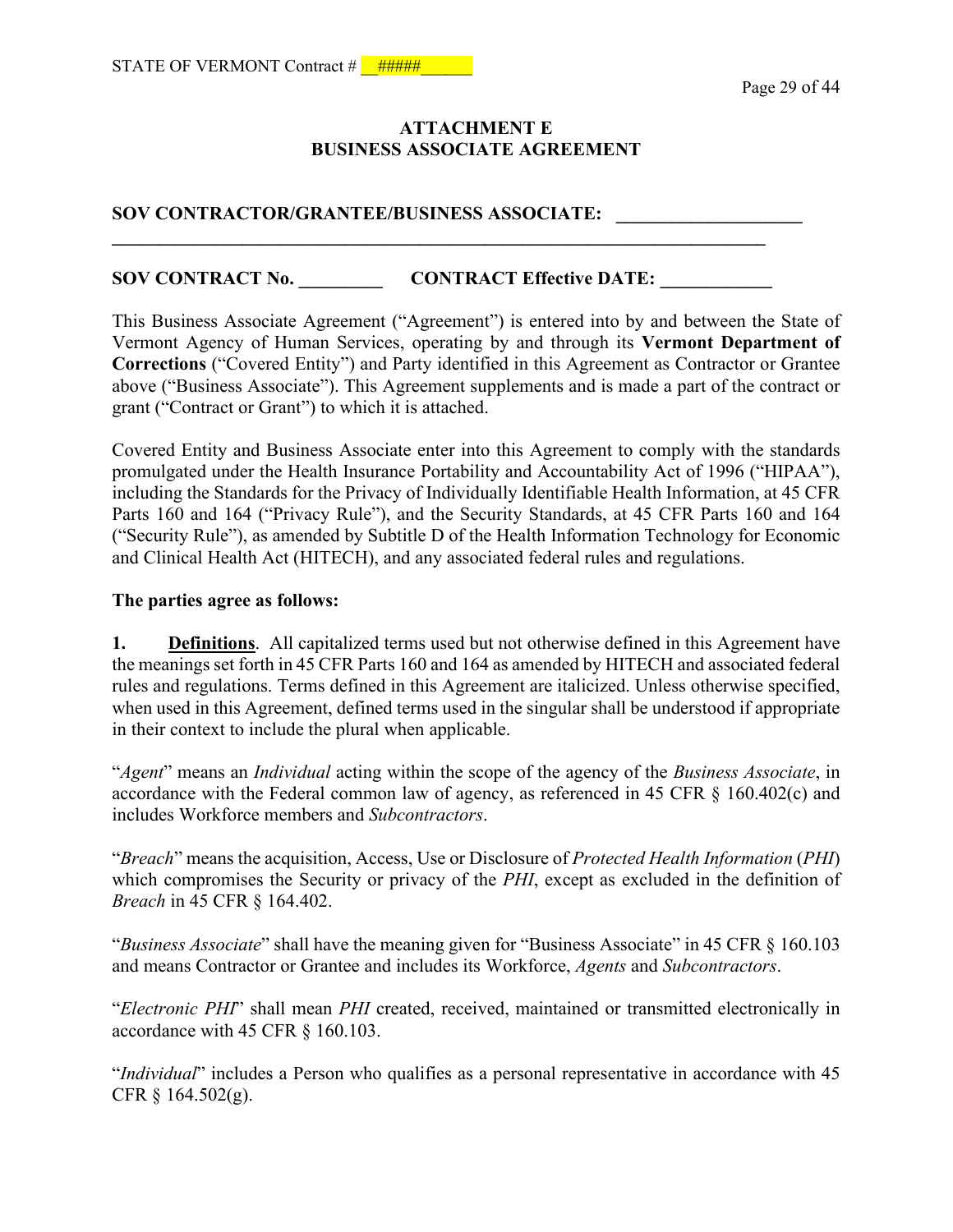"*Protected Health Information*" ("*PHI*") shall have the meaning given in 45 CFR § 160.103, limited to the *PHI* created or received by *Business Associate* from or on behalf of Covered Entity.

"*Required by Law*" means a mandate contained in law that compels an entity to make a use or disclosure of *PHI* and that is enforceable in a court of law and shall have the meaning given in 45 CFR § 164.103.

"*Report*" means submissions required by this Agreement as provided in section 2.3.

"*Security Incident*" means the attempted or successful unauthorized Access, Use, Disclosure, modification, or destruction of Information or interference with system operations in an Information System relating to *PHI* in accordance with 45 CFR § 164.304.

"*Services*" includes all work performed by the *Business Associate* for or on behalf of Covered Entity that requires the Use and/or Disclosure of *PHI* to perform a *Business Associate* function described in 45 CFR § 160.103.

"*Subcontractor*" means a Person to whom *Business Associate* delegates a function, activity, or service, other than in the capacity of a member of the workforce of such *Business Associate*.

"*Successful Security Incident*" shall mean a *Security Incident* that results in the unauthorized Access, Use, Disclosure, modification, or destruction of information or interference with system operations in an Information System.

"*Unsuccessful Security Incident*" shall mean a *Security Incident* such as routine occurrences that do not result in unauthorized Access, Use, Disclosure, modification, or destruction of information or interference with system operations in an Information System, such as: (i) unsuccessful attempts to penetrate computer networks or services maintained by *Business Associate*; and (ii) immaterial incidents such as pings and other broadcast attacks on *Business Associate's* firewall, port scans, unsuccessful log-on attempts, denials of service and any combination of the above with respect to *Business Associate's* Information System.

"*Targeted Unsuccessful Security Incident*" means an *Unsuccessful Security Incident* that appears to be an attempt to obtain unauthorized Access, Use, Disclosure, modification or destruction of the Covered Entity's *Electronic PHI*.

## **2. Contact Information for Privacy and Security Officers and Reports.**

2.1 *Business Associate* shall provide, within ten (10) days of the execution of this Agreement, written notice to the Contract or Grant manager the names and contact information of both the HIPAA Privacy Officer and HIPAA Security Officer of the *Business Associate.* This information must be updated by *Business Associate* any time these contacts change.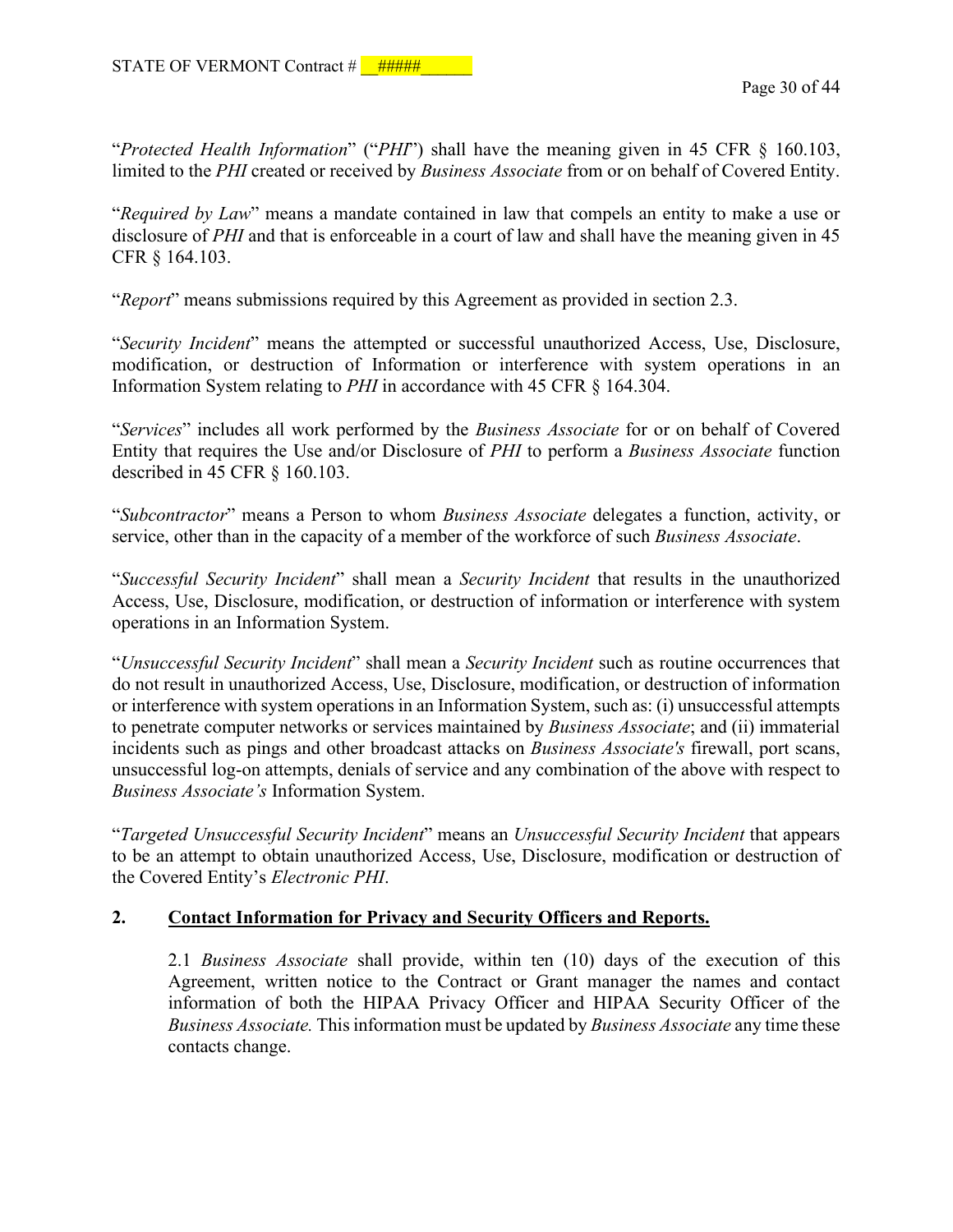2.2 Covered Entity's HIPAA Privacy Officer and HIPAA Security Officer contact information is posted at: [https://humanservices.vermont.gov/rules-policies/health](https://humanservices.vermont.gov/rules-policies/health-insurance-portability-and-accountability-act-hipaa)[insurance-portability-and-accountability-act-hipaa](https://humanservices.vermont.gov/rules-policies/health-insurance-portability-and-accountability-act-hipaa) 

2.3 *Business Associate* shall submit all *Reports* required by this Agreement to the following email address: [AHS.PrivacyAndSecurity@vermont.gov](mailto:)

# **3. Permitted and Required Uses/Disclosures of PHI**.

3.1 Subject to the terms in this Agreement, *Business Associate* may Use or Disclose *PHI* to perform *Services*, as specified in the Contract or Grant. Such Uses and Disclosures are limited to the minimum necessary to provide the *Services*. *Business Associate* shall not Use or Disclose *PHI* in any manner that would constitute a violation of the Privacy Rule if Used or Disclosed by Covered Entity in that manner. *Business Associate* may not Use or Disclose *PHI* other than as permitted or required by this Agreement or as *Required by Law* and only in compliance with applicable laws and regulations.

3.2 *Business Associate* may make *PHI* available to its Workforce, *Agent* and *Subcontractor* who need Access to perform *Services* as permitted by this Agreement, provided that *Business Associate* makes them aware of the Use and Disclosure restrictions in this Agreement and binds them to comply with such restrictions.

3.3 *Business Associate* shall be directly liable under HIPAA for impermissible Uses and Disclosures of *PHI*.

**4. Business Activities**. *Business Associate* may Use *PHI* if necessary for *Business Associate's* proper management and administration or to carry out its legal responsibilities. *Business Associate* may Disclose *PHI* for *Business Associate's* proper management and administration or to carry out its legal responsibilities if a Disclosure is *Required by Law* or if *Business Associate* obtains reasonable written assurances via a written agreement from the Person to whom the information is to be Disclosed that such *PHI* shall remain confidential and be Used or further Disclosed only as *Required by Law* or for the purpose for which it was Disclosed to the Person, and the Agreement requires the Person to notify *Business Associate*, within five (5) business days, in writing of any *Breach* of Unsecured *PHI* of which it is aware. Such Uses and Disclosures of *PHI* must be of the minimum amount necessary to accomplish such purposes.

## **5. Electronic PHI Security Rule Obligations**.

5.1 With respect to *Electronic PHI*, *Business Associate* shall:

a) Implement and use Administrative, Physical, and Technical Safeguards in compliance with 45 CFR sections 164.308, 164.310, and 164.312;

b) Identify in writing upon request from Covered Entity all the safeguards that it uses to protect such *Electronic PHI*;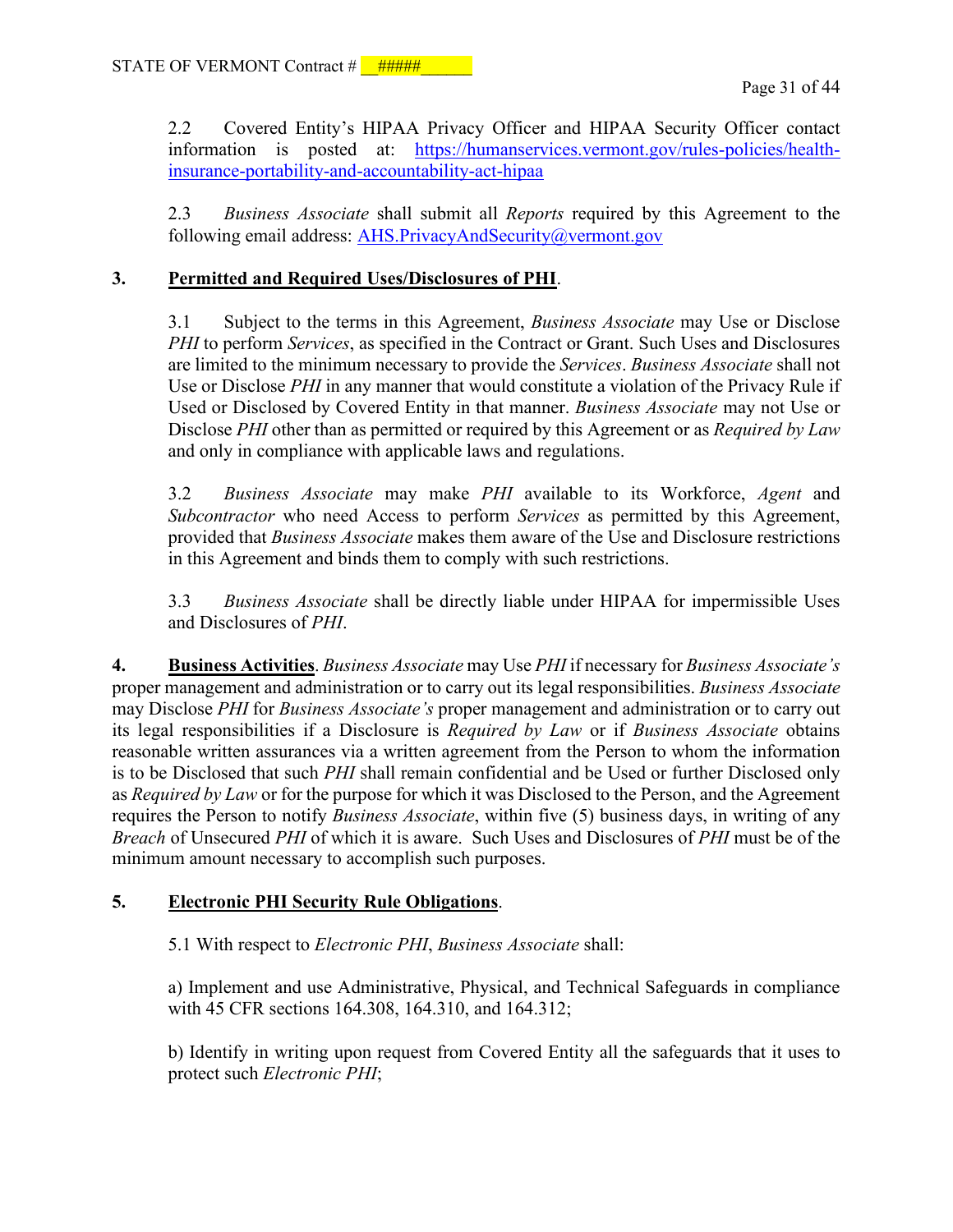c) Prior to any Use or Disclosure of *Electronic PHI* by an *Agent* or *Subcontractor*, ensure that any *Agent* or *Subcontractor* to whom it provides *Electronic PHI* agrees in writing to implement and use Administrative, Physical, and Technical Safeguards that reasonably and appropriately protect the Confidentiality, Integrity and Availability of *Electronic PHI*. The written agreement must identify Covered Entity as a direct and intended third party beneficiary with the right to enforce any breach of the agreement concerning the Use or Disclosure of *Electronic PHI*, and be provided to Covered Entity upon request;

d) Report in writing to Covered Entity any *Successful Security Incident* or *Targeted Unsuccessful Security Incident* as soon as it becomes aware of such incident and in no event later than five (5) business days after such awareness. Such *Report* shall be timely made notwithstanding the fact that little information may be known at the time of the *Report* and need only include such information then available;

e) Following such *Report*, provide Covered Entity with the information necessary for Covered Entity to investigate any such incident; and

f) Continue to provide to Covered Entity information concerning the incident as it becomes available to it.

5.2 Reporting *Unsuccessful Security Incidents. Business Associate* shall provide Covered Entity upon written request a *Report* that: (a) identifies the categories of Unsuccessful Security Incidents; (b) indicates whether *Business Associate* believes its current defensive security measures are adequate to address all *Unsuccessful Security Incidents*, given the scope and nature of such attempts; and (c) if the security measures are not adequate, the measures *Business Associate* will implement to address the security inadequacies.

5.3 *Business Associate* shall comply with any reasonable policies and procedures Covered Entity implements to obtain compliance under the Security Rule.

## **6. Reporting and Documenting Breaches**.

6.1 *Business Associate* shall *Report* to Covered Entity any *Breach* of Unsecured *PHI* as soon as it, or any Person to whom *PHI* is disclosed under this Agreement, becomes aware of any such *Breach*, and in no event later than five (5) business days after such awareness, except when a law enforcement official determines that a notification would impede a criminal investigation or cause damage to national security. Such *Report* shall be timely made notwithstanding the fact that little information may be known at the time of the *Report* and need only include such information then available.

6.2 Following the *Report* described in 6.1, *Business Associate* shall conduct a risk assessment and provide it to Covered Entity with a summary of the event. *Business Associate* shall provide Covered Entity with the names of any *Individual* whose Unsecured *PHI* has been, or is reasonably believed to have been, the subject of the *Breach* and any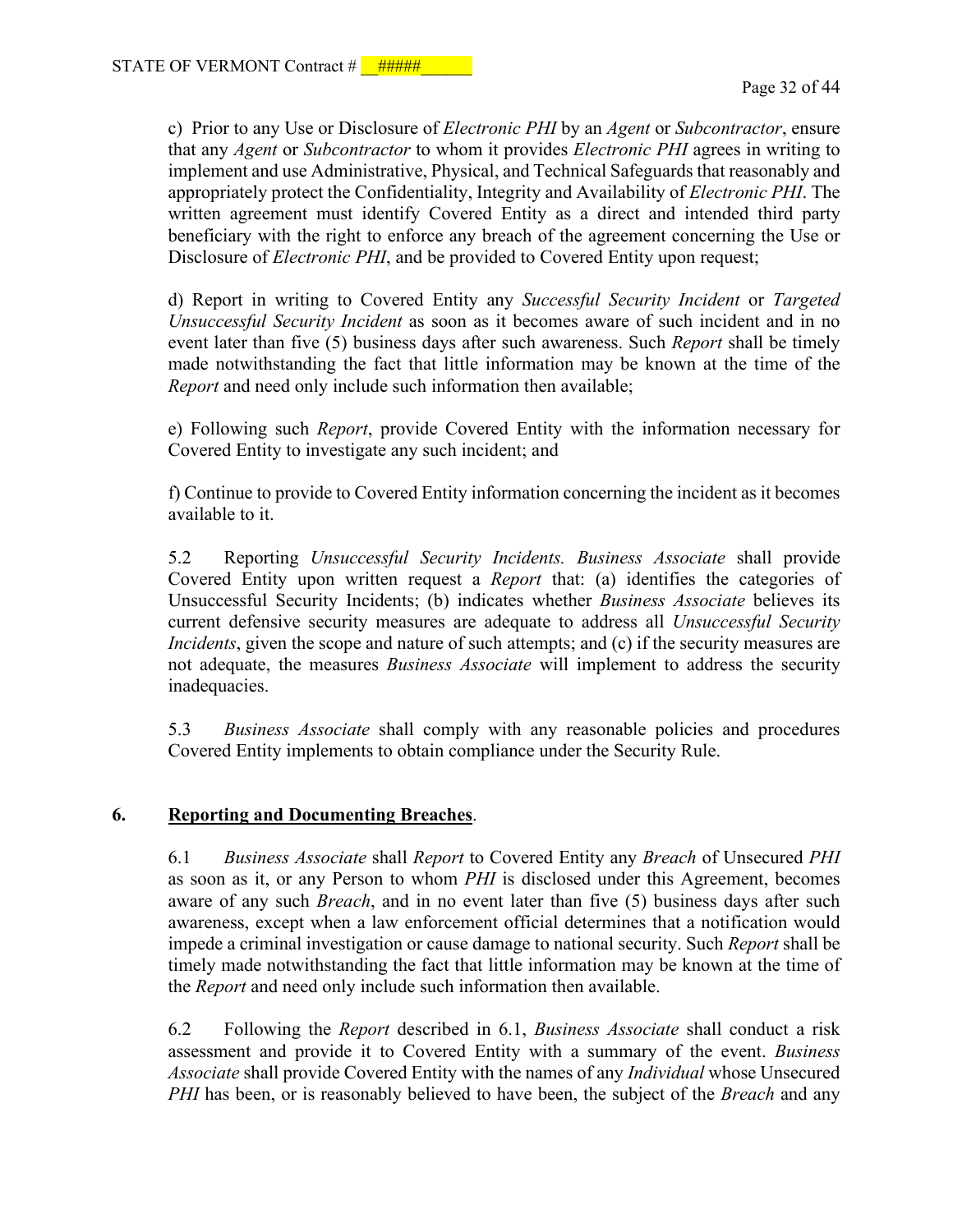other available information that is required to be given to the affected *Individual*, as set forth in 45 CFR § 164.404(c). Upon request by Covered Entity, *Business Associate* shall provide information necessary for Covered Entity to investigate the impermissible Use or Disclosure. *Business Associate* shall continue to provide to Covered Entity information concerning the *Breach* as it becomes available.

6.3 When *Business Associate* determines that an impermissible acquisition, Access, Use or Disclosure of *PHI* for which it is responsible is not a *Breach*, and therefore does not necessitate notice to the impacted *Individual*, it shall document its assessment of risk, conducted as set forth in 45 CFR § 402(2). *Business Associate* shall make its risk assessment available to Covered Entity upon request. It shall include 1) the name of the person making the assessment, 2) a brief summary of the facts, and 3) a brief statement of the reasons supporting the determination of low probability that the *PHI* had been compromised.

**7. Mitigation and Corrective Action.** *Business Associate* shall mitigate, to the extent practicable, any harmful effect that is known to it of an impermissible Use or Disclosure of *PHI*, even if the impermissible Use or Disclosure does not constitute a *Breach*. *Business Associate* shall draft and carry out a plan of corrective action to address any incident of impermissible Use or Disclosure of *PHI*. *Business Associate* shall make its mitigation and corrective action plans available to Covered Entity upon request.

# **8. Providing Notice of Breaches**.

8.1 If Covered Entity determines that a *Breach* of *PHI* for which *Business Associate* was responsible, and if requested by Covered Entity, *Business Associate* shall provide notice to the *Individual* whose *PHI* has been the subject of the *Breach*. When so requested, *Business Associate* shall consult with Covered Entity about the timeliness, content and method of notice, and shall receive Covered Entity's approval concerning these elements. *Business Associate* shall be responsible for the cost of notice and related remedies.

8.2 The notice to affected *Individuals* shall be provided as soon as reasonably possible and in no case later than sixty (60) calendar days after *Business Associate* reported the *Breach* to Covered Entity.

8.3 The notice to affected *Individuals* shall be written in plain language and shall include, to the extent possible: 1) a brief description of what happened; 2) a description of the types of Unsecured *PHI* that were involved in the *Breach*; 3) any steps *Individuals* can take to protect themselves from potential harm resulting from the *Breach*; 4) a brief description of what the *Business Associate* is doing to investigate the *Breach* to mitigate harm to *Individuals* and to protect against further *Breaches*; and 5) contact procedures for *Individuals* to ask questions or obtain additional information, as set forth in 45 CFR § 164.404(c).

8.4 *Business Associate* shall notify *Individuals* of *Breaches* as specified in 45 CFR § 164.404(d) (methods of *Individual* notice). In addition, when a *Breach* involves more than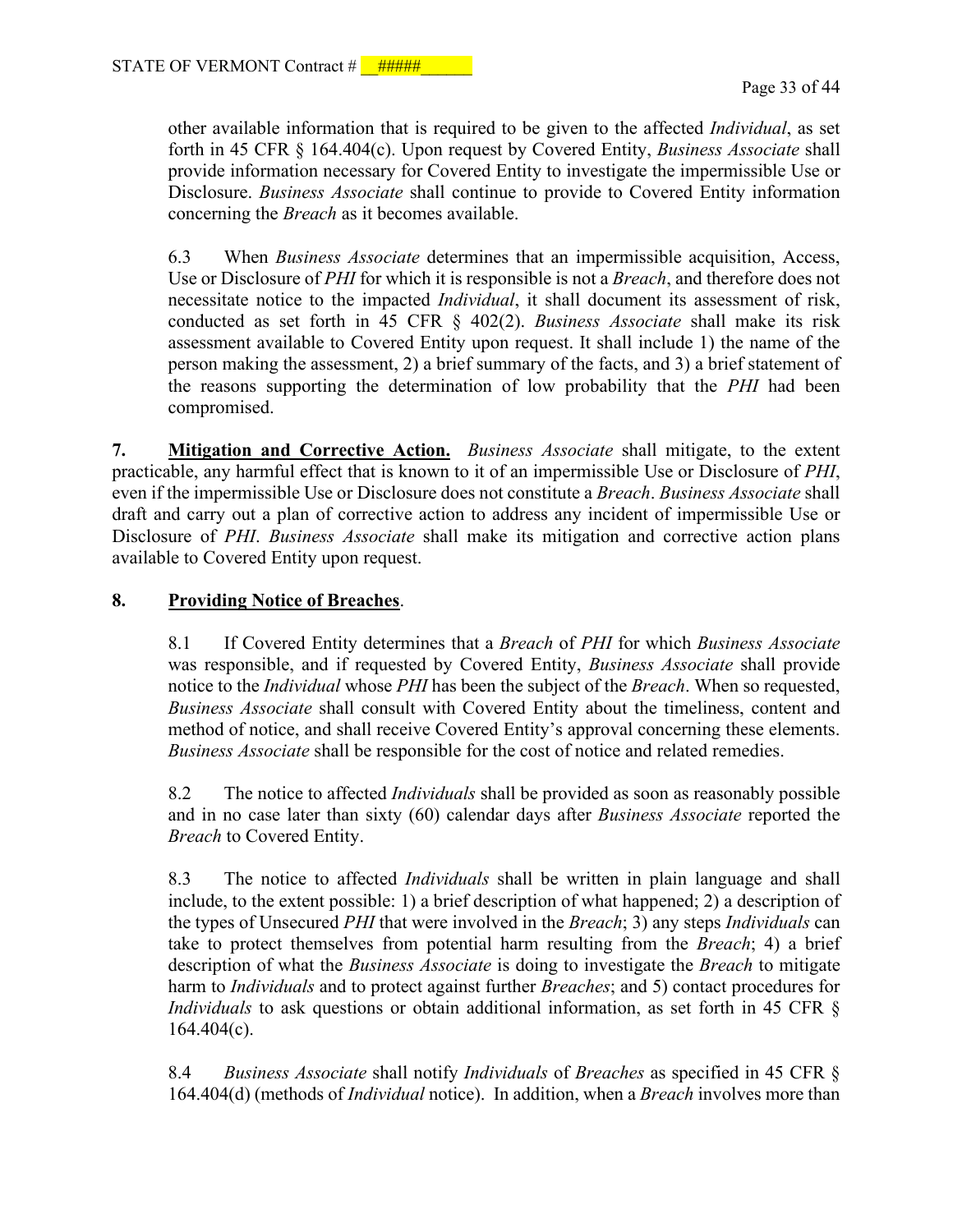500 residents of Vermont, *Business Associate* shall, if requested by Covered Entity, notify prominent media outlets serving Vermont, following the requirements set forth in 45 CFR § 164.406.

**9. Agreements with Subcontractors**. *Business Associate* shall enter into a Business Associate Agreement with any *Subcontractor* to whom it provides *PHI* to require compliance with HIPAA and to ensure *Business Associate* and *Subcontractor* comply with the terms and conditions of this Agreement. *Business Associate* must enter into such written agreement before any Use by or Disclosure of *PHI* to such *Subcontractor*. The written agreement must identify Covered Entity as a direct and intended third party beneficiary with the right to enforce any breach of the agreement concerning the Use or Disclosure of *PHI*. *Business Associate* shall provide a copy of the written agreement it enters into with a *Subcontractor* to Covered Entity upon request. *Business Associate* may not make any Disclosure of *PHI* to any *Subcontractor* without prior written consent of Covered Entity.

**10. Access to PHI**. *Business Associate* shall provide access to *PHI* in a Designated Record Set to Covered Entity or as directed by Covered Entity to an *Individual* to meet the requirements under 45 CFR § 164.524. *Business Associate* shall provide such access in the time and manner reasonably designated by Covered Entity. Within five (5) business days, *Business Associate* shall forward to Covered Entity for handling any request for Access to *PHI* that *Business Associate* directly receives from an *Individual*.

**11. Amendment of PHI**. *Business Associate* shall make any amendments to *PHI* in a Designated Record Set that Covered Entity directs or agrees to pursuant to 45 CFR § 164.526, whether at the request of Covered Entity or an *Individual*. *Business Associate* shall make such amendments in the time and manner reasonably designated by Covered Entity. Within five (5) business days, *Business Associate* shall forward to Covered Entity for handling any request for amendment to *PHI* that *Business Associate* directly receives from an *Individual*.

**12. Accounting of Disclosures**. *Business Associate* shall document Disclosures of *PHI* and all information related to such Disclosures as would be required for Covered Entity to respond to a request by an *Individual* for an accounting of disclosures of *PHI* in accordance with 45 CFR § 164.528. *Business Associate* shall provide such information to Covered Entity or as directed by Covered Entity to an *Individual*, to permit Covered Entity to respond to an accounting request. *Business Associate* shall provide such information in the time and manner reasonably designated by Covered Entity. Within five (5) business days, *Business Associate* shall forward to Covered Entity for handling any accounting request that *Business Associate* directly receives from an *Individual*.

**13. Books and Records**. Subject to the attorney-client and other applicable legal privileges, *Business Associate* shall make its internal practices, books, and records (including policies and procedures and *PHI*) relating to the Use and Disclosure of *PHI* available to the Secretary of Health and Human Services (HHS) in the time and manner designated by the Secretary. *Business Associate* shall make the same information available to Covered Entity, upon Covered Entity's request, in the time and manner reasonably designated by Covered Entity so that Covered Entity may determine whether *Business Associate* is in compliance with this Agreement.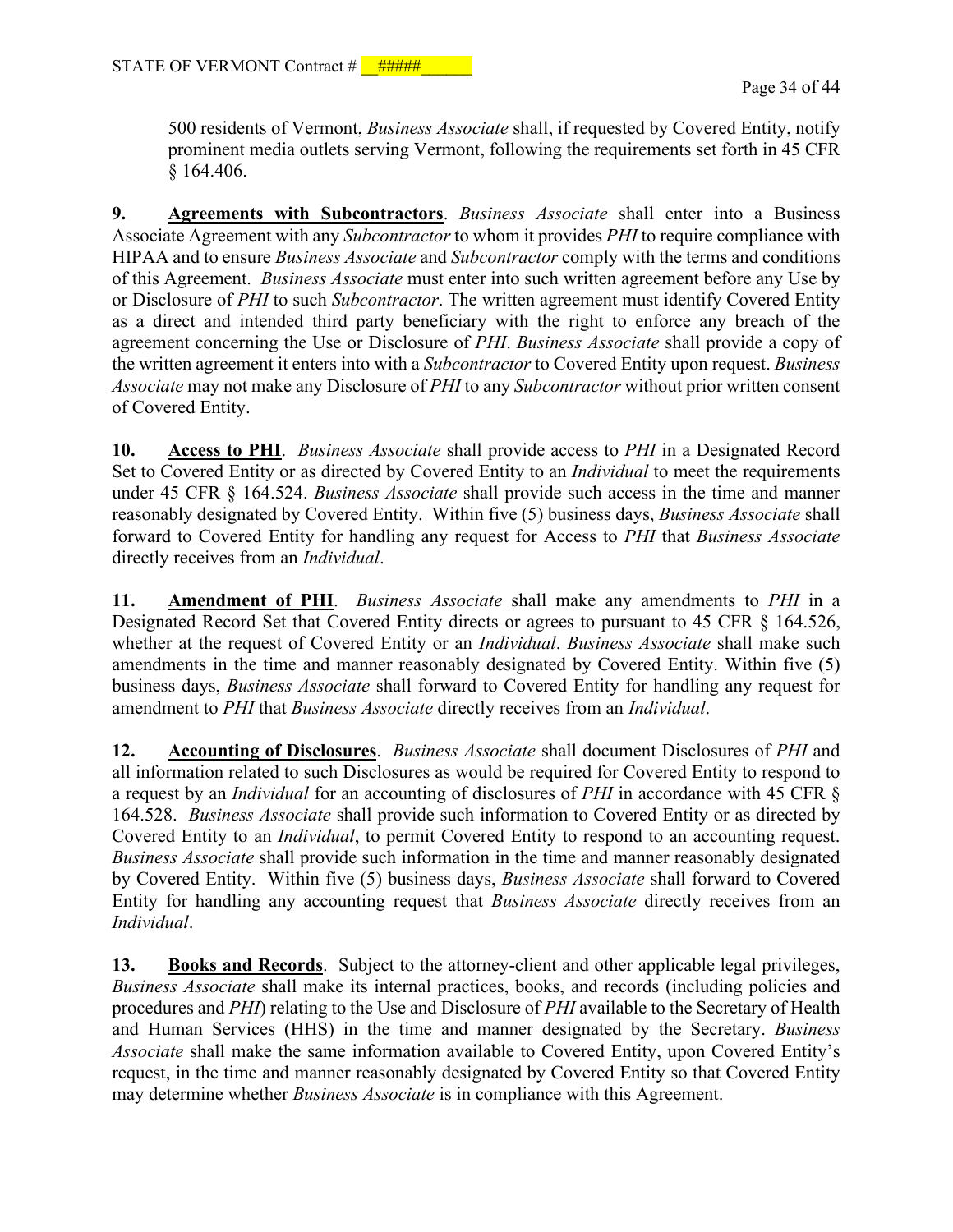# **14. Termination.**

14.1 This Agreement commences on the Effective Date and shall remain in effect until terminated by Covered Entity or until all the *PHI* is destroyed or returned to Covered Entity subject to Section 18.8.

14.2 If *Business Associate* fails to comply with any material term of this Agreement, Covered Entity may provide an opportunity for *Business Associate* to cure. If *Business Associate* does not cure within the time specified by Covered Entity or if Covered Entity believes that cure is not reasonably possible, Covered Entity may immediately terminate the Contract or Grant without incurring liability or penalty for such termination. If neither termination nor cure are feasible, Covered Entity shall report the breach to the Secretary of HHS. Covered Entity has the right to seek to cure such failure by *Business Associate*. Regardless of whether Covered Entity cures, it retains any right or remedy available at law, in equity, or under the Contract or Grant and *Business Associate* retains its responsibility for such failure.

## **15. Return/Destruction of PHI**.

15.1 *Business Associate* in connection with the expiration or termination of the Contract or Grant shall return or destroy, at the discretion of the Covered Entity, *PHI* that *Business Associate* still maintains in any form or medium (including electronic) within thirty (30) days after such expiration or termination. *Business Associate* shall not retain any copies of *PHI*. *Business Associate* shall certify in writing and report to Covered Entity (1) when all *PHI* has been returned or destroyed and (2) that *Business Associate* does not continue to maintain any *PHI*. *Business Associate* is to provide this certification during this thirty (30) day period.

15.2 *Business Associate* shall report to Covered Entity any conditions that *Business Associate* believes make the return or destruction of *PHI* infeasible. *Business Associate* shall extend the protections of this Agreement to such *PHI* and limit further Uses and Disclosures to those purposes that make the return or destruction infeasible for so long as *Business Associate* maintains such *PHI*.

**16. Penalties**. *Business Associate* understands that: (a) there may be civil or criminal penalties for misuse or misappropriation of *PHI* and (b) violations of this Agreement may result in notification by Covered Entity to law enforcement officials and regulatory, accreditation, and licensure organizations.

**17. Training.** *Business Associate* understands its obligation to comply with the law and shall provide appropriate training and education to ensure compliance with this Agreement. If requested by Covered Entity, *Business Associate* shall participate in Covered Entity's training regarding the Use, Confidentiality, and Security of *PHI*; however, participation in such training shall not supplant nor relieve *Business Associate* of its obligations under this Agreement to independently assure compliance with the law and this Agreement.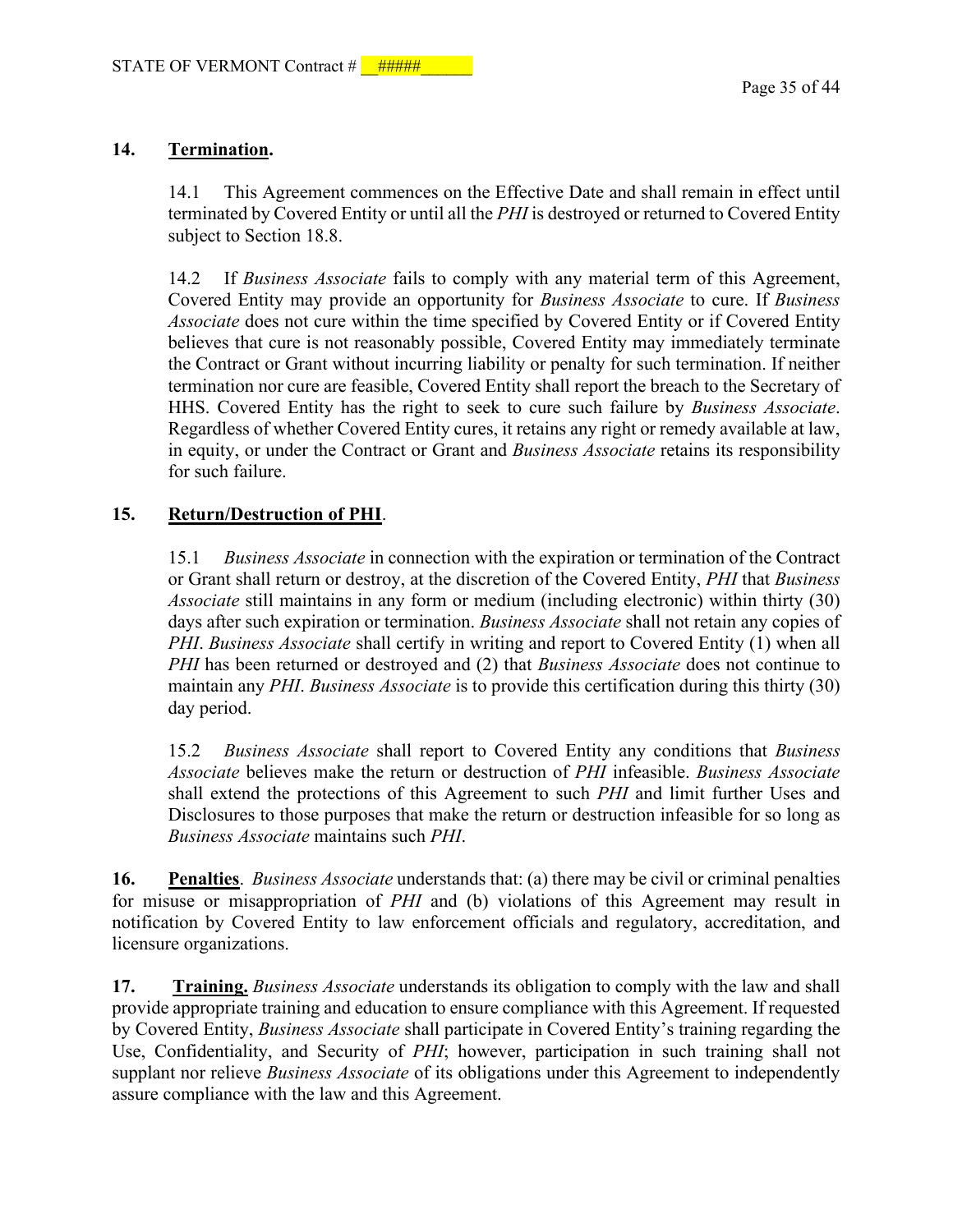### **18. Miscellaneous.**

18.1 In the event of any conflict or inconsistency between the terms of this Agreement and the terms of the Contract or Grant, the terms of this Agreement shall govern with respect to its subject matter. Otherwise, the terms of the Contract or Grant continue in effect.

18.2 Each party shall cooperate with the other party to amend this Agreement from time to time as is necessary for such party to comply with the Privacy Rule, the Security Rule, or any other standards promulgated under HIPAA. This Agreement may not be amended, except by a writing signed by all parties hereto.

18.3 Any ambiguity in this Agreement shall be resolved to permit the parties to comply with the Privacy Rule, Security Rule, or any other standards promulgated under HIPAA.

18.4 In addition to applicable Vermont law, the parties shall rely on applicable federal law (e.g., HIPAA, the Privacy Rule, Security Rule, and HITECH) in construing the meaning and effect of this Agreement.

18.5 *Business Associate* shall not have or claim any ownership of *PHI*.

18.6 *Business Associate* shall abide by the terms and conditions of this Agreement with respect to all *PHI* even if some of that information relates to specific services for which *Business Associate* may not be a "*Business Associate*" of Covered Entity under the Privacy Rule.

18.7 *Business Associate* is prohibited from directly or indirectly receiving any remuneration in exchange for an *Individual's PHI*. *Business Associate* will refrain from marketing activities that would violate HIPAA, including specifically Section 13406 of the HITECH Act. *Reports* or data containing *PHI* may not be sold without Covered Entity's or the affected Individual's written consent.

18.8 The provisions of this Agreement that by their terms encompass continuing rights or responsibilities shall survive the expiration or termination of this Agreement. For example: (a) the provisions of this Agreement shall continue to apply if Covered Entity determines that it would be infeasible for *Business Associate* to return or destroy *PHI* as provided in Section 14.2 and (b) the obligation of *Business Associate* to provide an accounting of disclosures as set forth in Section 12 survives the expiration or termination of this Agreement with respect to accounting requests, if any, made after such expiration or termination.

Rev. 05/22/2020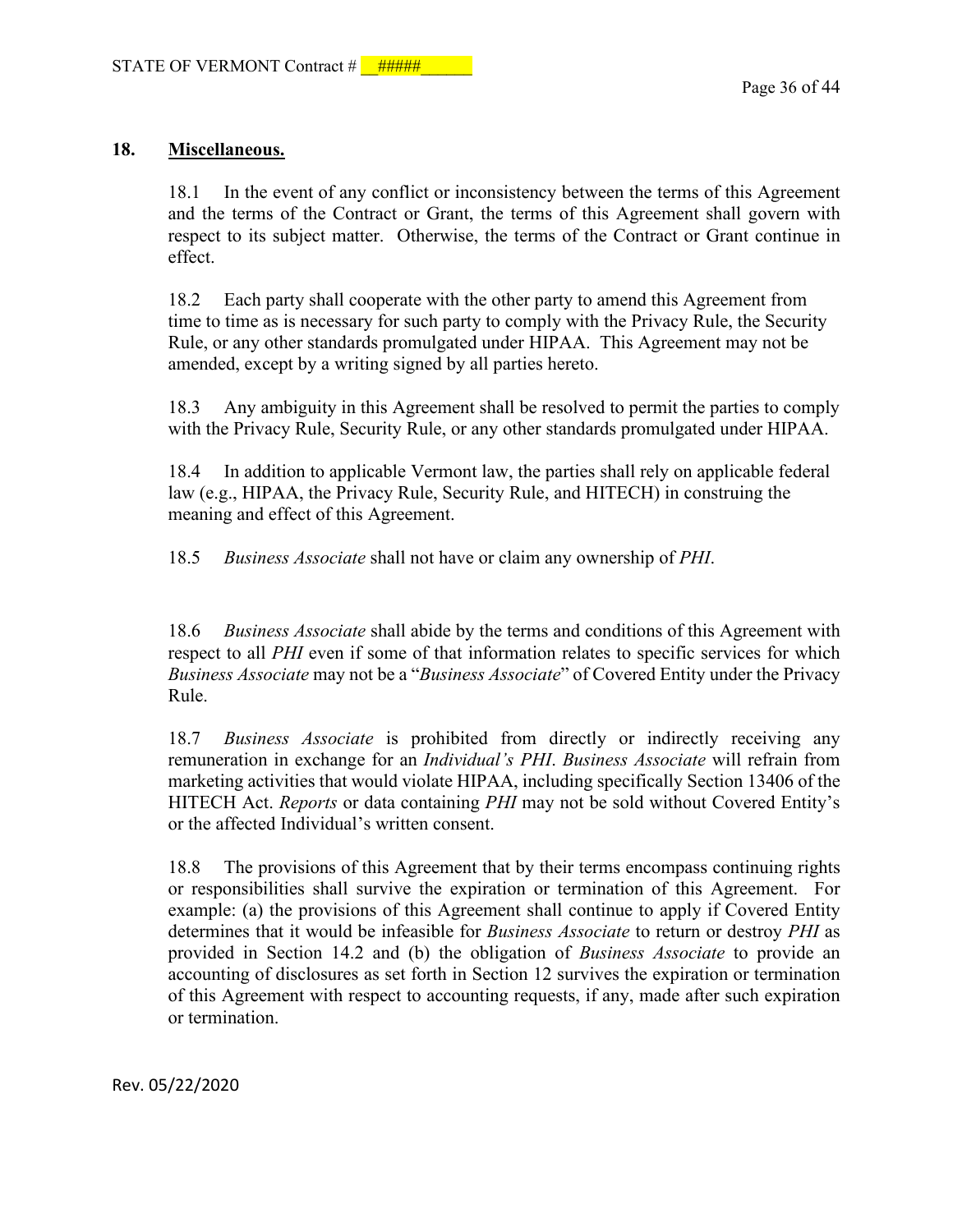### **ATTACHMENT F AGENCY OF HUMAN SERVICES' CUSTOMARY CONTRACT/GRANT PROVISIONS**

- 1. **Definitions:** For purposes of this Attachment F, the term "Agreement" shall mean the form of the contract or grant, with all of its parts, into which this Attachment F is incorporated. The meaning of the term "Party" when used in this Attachment F shall mean any named party to this Agreement *other than* the State of Vermont, the Agency of Human Services (AHS) and any of the departments, boards, offices and business units named in this Agreement. As such, the term "Party" shall mean, when used in this Attachment F, the Contractor or Grantee with whom the State of Vermont is executing this Agreement. If Party, when permitted to do so under this Agreement, seeks by way of any subcontract, sub-grant or other form of provider agreement to employ any other person or entity to perform any of the obligations of Party under this Agreement, Party shall be obligated to ensure that all terms of this Attachment F are followed. As such, the term "Party" as used herein shall also be construed as applicable to, and describing the obligations of, any subcontractor, sub-recipient or sub-grantee of this Agreement. Any such use or construction of the term "Party" shall not, however, give any subcontractor, sub-recipient or sub-grantee any substantive right in this Agreement without an express written agreement to that effect by the State of Vermont.
- 2. **Agency of Human Services**: The Agency of Human Services is responsible for overseeing all contracts and grants entered by any of its departments, boards, offices and business units, however denominated. The Agency of Human Services, through the business office of the Office of the Secretary, and through its Field Services Directors, will share with any named AHS-associated party to this Agreement oversight, monitoring and enforcement responsibilities. Party agrees to cooperate with both the named AHS-associated party to this contract and with the Agency of Human Services itself with respect to the resolution of any issues relating to the performance and interpretation of this Agreement, payment matters and legal compliance.
- 3. **Medicaid Program Parties** (*applicable to any Party providing services and supports paid for under Vermont's Medicaid program and Vermont's Global Commitment to Health Waiver*):

*Inspection and Retention of Records*: In addition to any other requirement under this Agreement or at law, Party must fulfill all state and federal legal requirements, and will comply with all requests appropriate to enable the Agency of Human Services, the U.S. Department of Health and Human Services (along with its Inspector General and the Centers for Medicare and Medicaid Services), the Comptroller General, the Government Accounting Office, or any of their designees: (i) to evaluate through inspection or other means the quality, appropriateness, and timeliness of services performed under this Agreement; and (ii) to inspect and audit any records, financial data, contracts, computer or other electronic systems of Party relating to the performance of services under Vermont's Medicaid program and Vermont's Global Commitment to Health Waiver. Party will retain for ten years all documents required to be retained pursuant to 42 CFR 438.3(u).

*Subcontracting for Medicaid Services*: Notwithstanding any permitted subcontracting of services to be performed under this Agreement, Party shall remain responsible for ensuring that this Agreement is fully performed according to its terms, that subcontractor remains in compliance with the terms hereof, and that subcontractor complies with all state and federal laws and regulations relating to the Medicaid program in Vermont. Subcontracts, and any service provider agreements entered into by Party in connection with the performance of this Agreement, must clearly specify in writing the responsibilities of the subcontractor or other service provider and Party must retain the authority to revoke its subcontract or service provider agreement or to impose other sanctions if the performance of the subcontractor or service provider is inadequate or if its performance deviates from any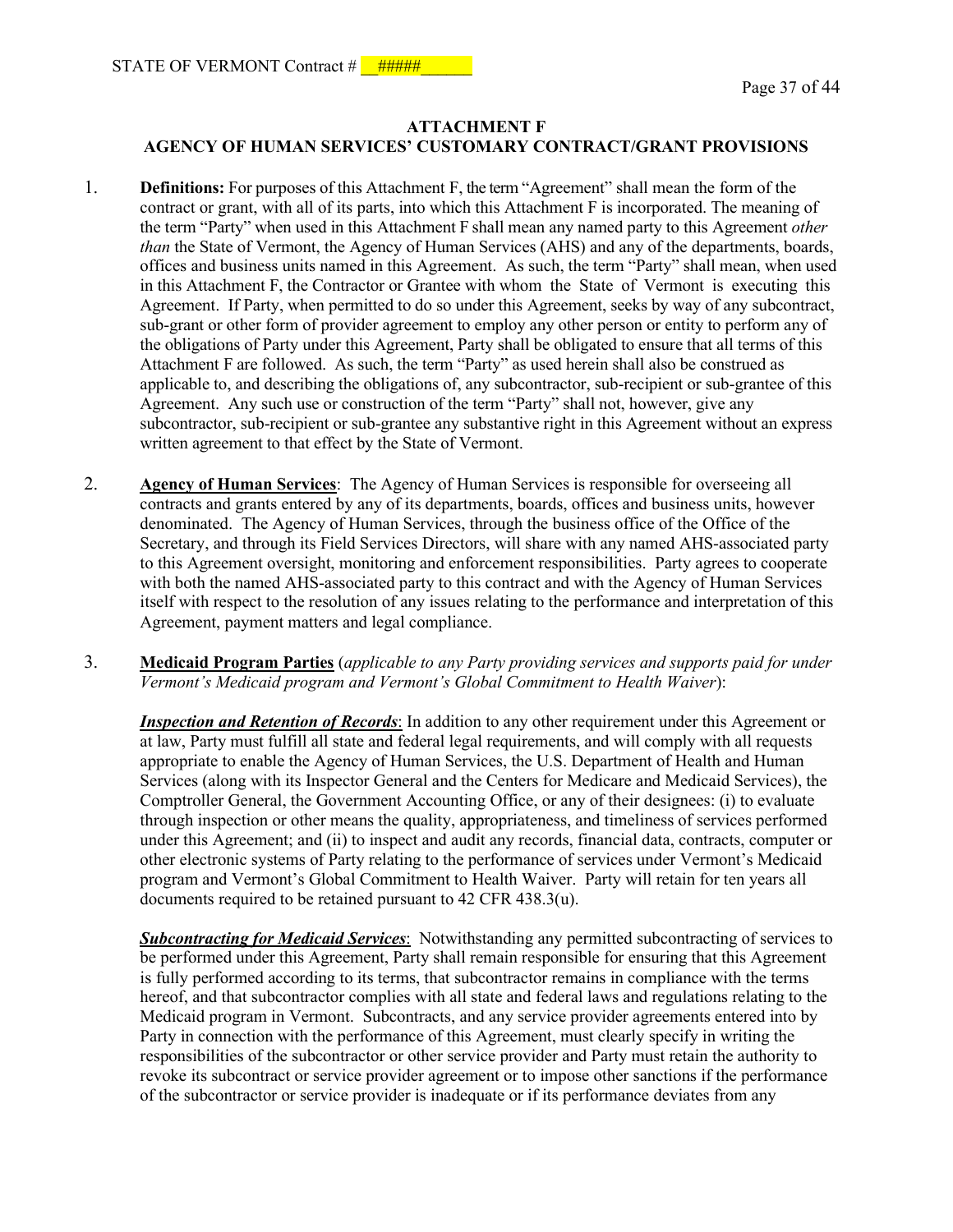requirement of this Agreement. Party shall make available on request all contracts, subcontracts and service provider agreements between the Party, subcontractors, and other service providers to the Agency of Human Services and any of its departments as well as to the Center for Medicare and Medicaid Services.

*Medicaid Notification of Termination Requirements*: Party shall follow the Department of Vermont Health Access Managed-Care-Organization enrollee-notification requirements, to include the requirement that Party provide timely notice of any termination of its practice.

*Encounter Data:* Party shall provide encounter data to the Agency of Human Services and/or its departments and ensure further that the data and services provided can be linked to and supported by enrollee eligibility files maintained by the State.

*Federal Medicaid System Security Requirements Compliance*: Party shall provide a security plan, risk assessment, and security controls review document within three months of the start date of this Agreement (and update it annually thereafter) in order to support audit compliance with 45 CFR 95.621 subpart F, *ADP System Security Requirements and Review Process*.

4. **Workplace Violence Prevention and Crisis Response** (*applicable to any Party and any subcontractors and sub-grantees whose employees or other service providers deliver social or mental health services directly to individual recipients of such services*):

Party shall establish a written workplace violence prevention and crisis response policy meeting the requirements of Act 109 (2016), 33 VSA §8201(b), for the benefit of employees delivering direct social or mental health services. Party shall, in preparing its policy, consult with the guidelines promulgated by the U.S. Occupational Safety and Health Administration for *Preventing Workplace Violence for Healthcare and Social Services Workers*, as those guidelines may from time to time be amended.

Party, through its violence protection and crisis response committee, shall evaluate the efficacy of its policy, and update the policy as appropriate, at least annually. The policy and any written evaluations thereof shall be provided to employees delivering direct social or mental health services.

Party will ensure that any subcontractor and sub-grantee who hires employees (or contracts with service providers) who deliver social or mental health services directly to individual recipients of such services, complies with all requirements of this Section.

#### 5. **Non-Discrimination**:

Party shall not discriminate, and will prohibit its employees, agents, subcontractors, sub-grantees and other service providers from discrimination, on the basis of age under the Age Discrimination Act of 1975, on the basis of handicap under section 504 of the Rehabilitation Act of 1973, on the basis of sex under Title IX of the Education Amendments of 1972, and on the basis of race, color or national origin under Title VI of the Civil Rights Act of 1964. Party shall not refuse, withhold from or deny to any person the benefit of services, facilities, goods, privileges, advantages, or benefits of public accommodation on the basis of disability, race, creed, color, national origin, marital status, sex, sexual orientation or gender identity as provided by Title 9 V.S.A. Chapter 139.

No person shall on the grounds of religion or on the grounds of sex (including, on the grounds that a woman is pregnant), be excluded from participation in, be denied the benefits of, or be subjected to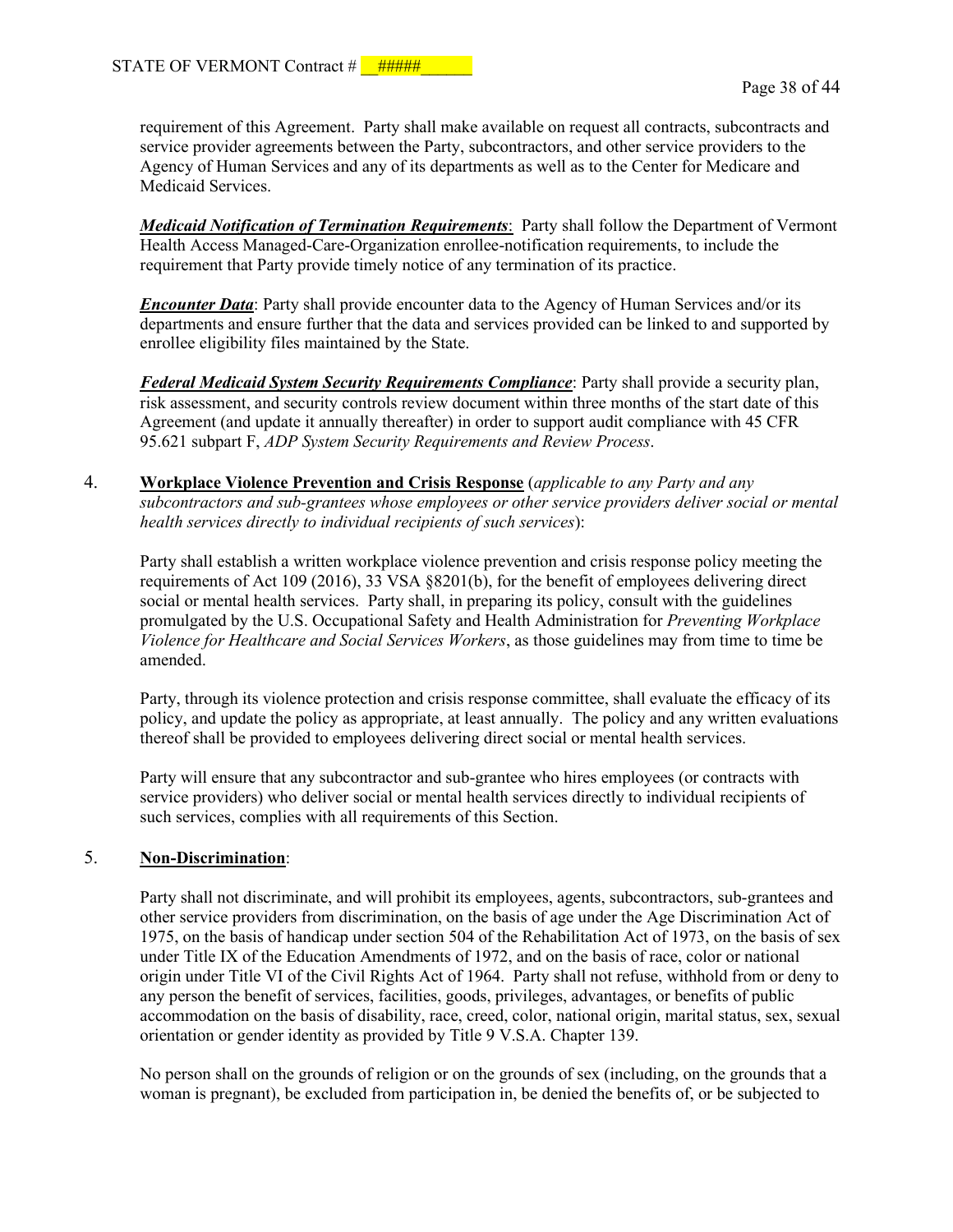discrimination, to include sexual harassment, under any program or activity supported by State of Vermont and/or federal funds.

Party further shall comply with the non-discrimination requirements of Title VI of the Civil Rights Act of 1964, 42 USC Section 2000d, et seq., and with the federal guidelines promulgated pursuant to Executive Order 13166 of 2000, requiring that contractors and subcontractors receiving federal funds assure that persons with limited English proficiency can meaningfully access services. To the extent Party provides assistance to individuals with limited English proficiency through the use of oral or written translation or interpretive services, such individuals cannot be required to pay for such services.

#### 6. **Employees and Independent Contractors**:

Party agrees that it shall comply with the laws of the State of Vermont with respect to the appropriate classification of its workers and service providers as "employees" and "independent contractors" for all purposes, to include for purposes related to unemployment compensation insurance and workers compensation coverage, and proper payment and reporting of wages. Party agrees to ensure that all of its subcontractors or sub-grantees also remain in legal compliance as to the appropriate classification of "workers" and "independent contractors" relating to unemployment compensation insurance and workers compensation coverage, and proper payment and reporting of wages. Party will on request provide to the Agency of Human Services information pertaining to the classification of its employees to include the basis for the classification. Failure to comply with these obligations may result in termination of this Agreement.

# 7. **Data Protection and Privacy:**

*Protected Health Information*: Party shall maintain the privacy and security of all individually identifiable health information acquired by or provided to it as a part of the performance of this Agreement. Party shall follow federal and state law relating to privacy and security of individually identifiable health information as applicable, including the Health Insurance Portability and Accountability Act (HIPAA) and its federal regulations.

*Substance Abuse Treatment Information*: Substance abuse treatment information shall be maintained in compliance with 42 C.F.R. Part 2 if the Party or subcontractor(s) are Part 2 covered programs, or if substance abuse treatment information is received from a Part 2 covered program by the Party or subcontractor(s).

*Protection of Personal Information*: Party agrees to comply with all applicable state and federal statutes to assure protection and security of personal information, or of any personally identifiable information (PII), including the Security Breach Notice Act, 9 V.S.A. § 2435, the Social Security Number Protection Act, 9 V.S.A. § 2440, the Document Safe Destruction Act, 9 V.S.A. § 2445 and 45 CFR 155.260. As used here, PII shall include any information, in any medium, including electronic, which can be used to distinguish or trace an individual's identity, such as his/her name, social security number, biometric records, etc., either alone or when combined with any other personal or identifiable information that is linked or linkable to a specific person, such as date and place or birth, mother's maiden name, etc.

*Other Confidential Consumer Information*: Party agrees to comply with the requirements of AHS Rule No. 08-048 concerning access to and uses of personal information relating to any beneficiary or recipient of goods, services, or other forms of support. Party further agrees to comply with any applicable Vermont State Statute and other regulations respecting the right to individual privacy. Party shall ensure that all of its employees, subcontractors and other service providers performing services under this agreement understand and preserve the sensitive, confidential, and non-public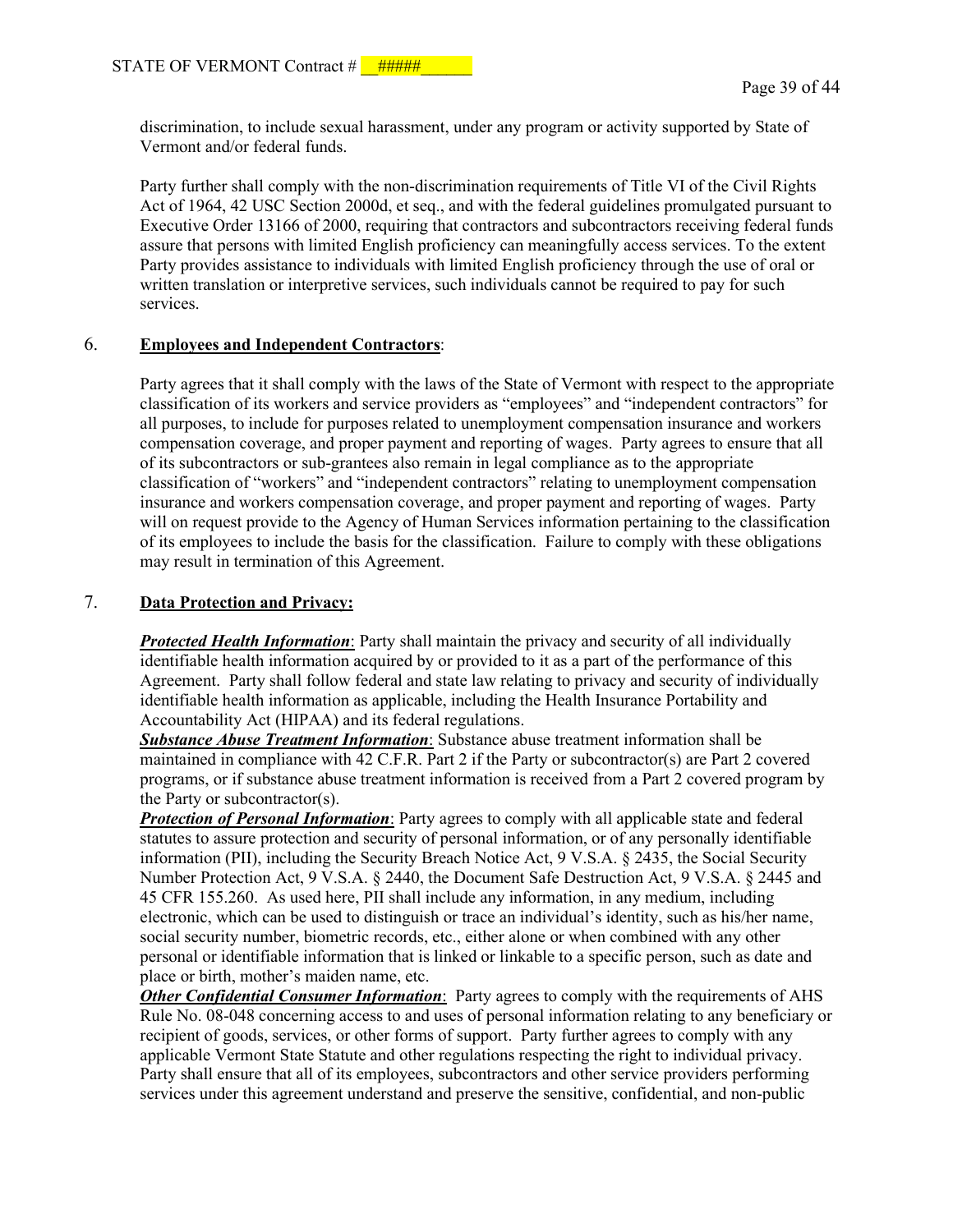nature of information to which they may have access.

*Data Breaches*: Party shall report to AHS, though its Chief Information Officer (CIO), any impermissible use or disclosure that compromises the security, confidentiality or privacy of any form of protected personal information identified above within 24 hours of the discovery of the breach. Party shall in addition comply with any other data breach notification requirements required under federal or state law.

### 8. **Abuse and Neglect of Children and Vulnerable Adults:**

*Abuse Registry.* Party agrees not to employ any individual, to use any volunteer or other service provider, or to otherwise provide reimbursement to any individual who in the performance of services connected with this agreement provides care, custody, treatment, transportation, or supervision to children or to vulnerable adults if there has been a substantiation of abuse or neglect or exploitation involving that individual. Party is responsible for confirming as to each individual having such contact with children or vulnerable adults the non-existence of a substantiated allegation of abuse, neglect or exploitation by verifying that fact though (a) as to vulnerable adults, the Adult Abuse Registry maintained by the Department of Disabilities, Aging and Independent Living and (b) as to children, the Central Child Protection Registry (unless the Party holds a valid child care license or registration from the Division of Child Development, Department for Children and Families). See 33 V.S.A. §4919(a)(3) and 33 V.S.A. §6911(c)(3).

*Reporting of Abuse, Neglect, or Exploitation***.** Consistent with provisions of 33 V.S.A. §4913(a) and §6903, Party and any of its agents or employees who, in the performance of services connected with this agreement, (a) is a caregiver or has any other contact with clients and (b) has reasonable cause to believe that a child or vulnerable adult has been abused or neglected as defined in Chapter 49 or abused, neglected, or exploited as defined in Chapter 69 of Title 33 V.S.A. shall: as to children, make a report containing the information required by 33 V.S.A. §4914 to the Commissioner of the Department for Children and Families within 24 hours; or, as to a vulnerable adult, make a report containing the information required by 33 V.S.A. §6904 to the Division of Licensing and Protection at the Department of Disabilities, Aging, and Independent Living within 48 hours. Party will ensure that its agents or employees receive training on the reporting of abuse or neglect to children and abuse, neglect or exploitation of vulnerable adults.

#### 9. **Information Technology Systems**:

*Computing and Communication*: Party shall select, in consultation with the Agency of Human Services' Information Technology unit, one of the approved methods for secure access to the State's systems and data, if required. Approved methods are based on the type of work performed by the Party as part of this agreement. Options include, but are not limited to:

**1)** Party's provision of certified computing equipment, peripherals and mobile devices, on a separate Party's network with separate internet access. The Agency of Human Services' accounts may or may not be provided.

**2)** State supplied and managed equipment and accounts to access state applications and data, including State issued active directory accounts and application specific accounts, which follow the National Institutes of Standards and Technology (NIST) security.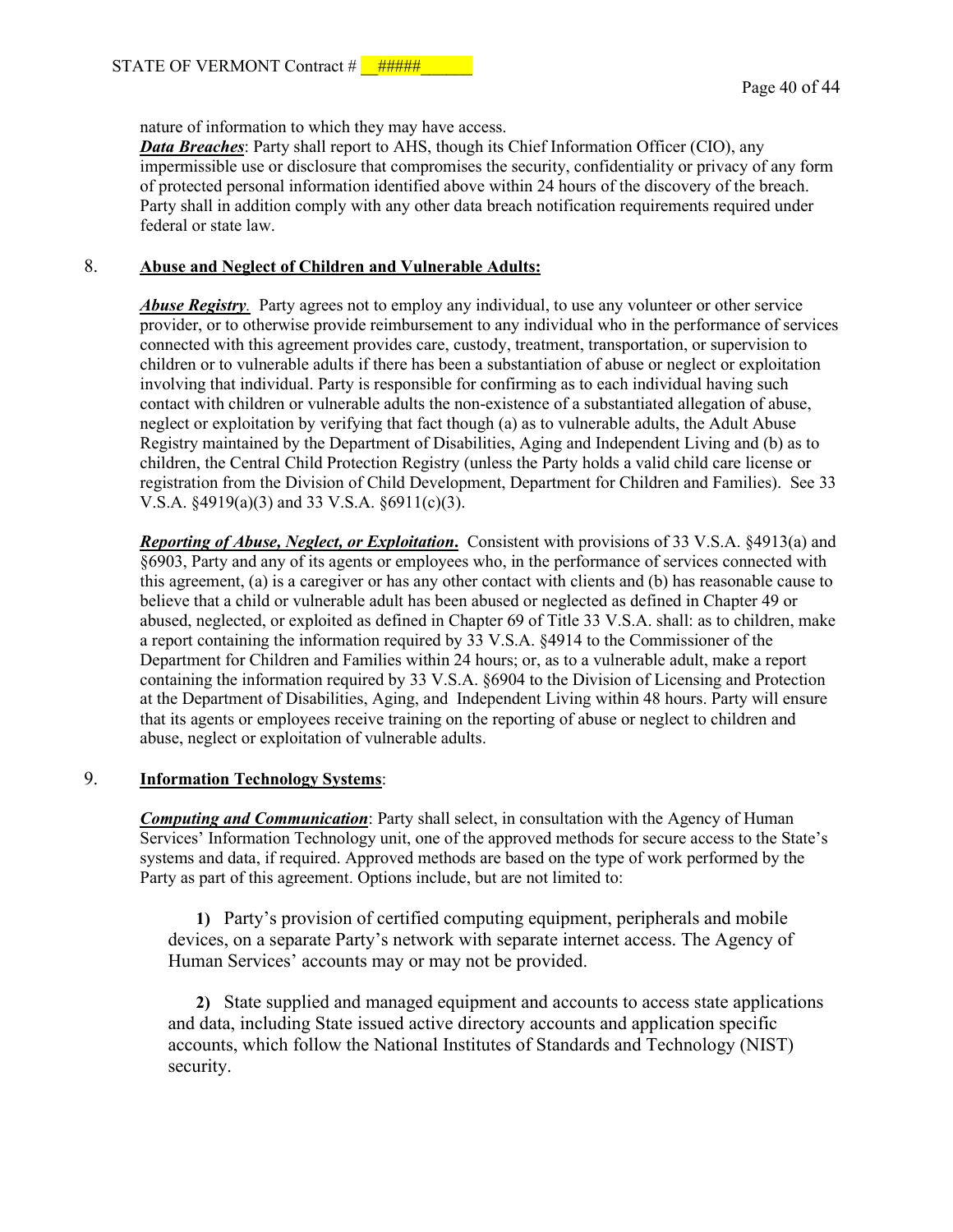#### *Intellectual Property/Work Product Ownership***:**

 If Party is operating a system or application on behalf of the State of Vermont, Party shall not make information entered into the system or application available for uses by any other party than the State of Vermont, without prior authorization by the State. Nothing herein shall entitle the State to preexisting Party's materials.

*Security and Data Transfers:* Party shall comply with all applicable State and Agency of Human Services' policies and standards, especially those related to privacy and security. The State will advise the Party of any new policies, procedures, or protocols developed during the term of this agreement as they are issued and will work with the Party to implement any required.

Party will ensure the physical and data security associated with computer equipment, including desktops, notebooks, and other portable devices, used in connection with this Agreement. Party will also assure that any media or mechanism used to store or transfer data to or from the State includes industry standard security mechanisms such as continually up-to-date malware protection and encryption. Party will make every reasonable effort to ensure media or data files transferred to the State are virus and spyware free. At the conclusion of this agreement and after successful delivery of the data to the State, Party shall securely delete data (including archival backups) from Party's equipment that contains individually identifiable records, in accordance with standards adopted by the Agency of Human Services.

Party, in the event of a data breach, shall comply with the terms of Section 7 above.

#### 10. **Other Provisions**:

*Environmental Tobacco Smoke***.** Public Law 103-227 (also known as the Pro-Children Act of 1994) and Vermont's Act 135 (2014) (An act relating to smoking in lodging establishments, hospitals, and child care facilities, and on State lands) restrict the use of tobacco products in certain settings. Party shall ensure that no person is permitted: (i) to use tobacco products or tobacco substitutes as defined in 7 V.S.A. § 1001 on the premises, both indoor and outdoor, of any licensed child care center or afterschool program at any time; (ii) to use tobacco products or tobacco substitutes on the premises, both indoor and in any outdoor area designated for child care, health or day care services, kindergarten, pre-kindergarten, elementary, or secondary education or library services; and (iii) to use tobacco products or tobacco substitutes on the premises of a licensed or registered family child care home while children are present and in care. Party will refrain from promoting the use of tobacco products for all clients and from making tobacco products available to minors.

Failure to comply with the provisions of the federal law may result in the imposition of a civil monetary penalty of up to \$1,000 for each violation and/or the imposition of an administrative compliance order on the responsible entity. The federal Pro-Children Act of 1994, however, does not apply to portions of facilities used for inpatient drug or alcohol treatment; service providers whose sole source of applicable federal funds is Medicare or Medicaid; or facilities where Women, Infants, & Children (WIC) coupons are redeemed.

*2-1-1 Database:* If Party provides health or human services within Vermont, or if Party provides such services near the Vermont border readily accessible to residents of Vermont, Party shall adhere to the "Inclusion/Exclusion" policy of Vermont's United Way/Vermont 211 (Vermont 211), and will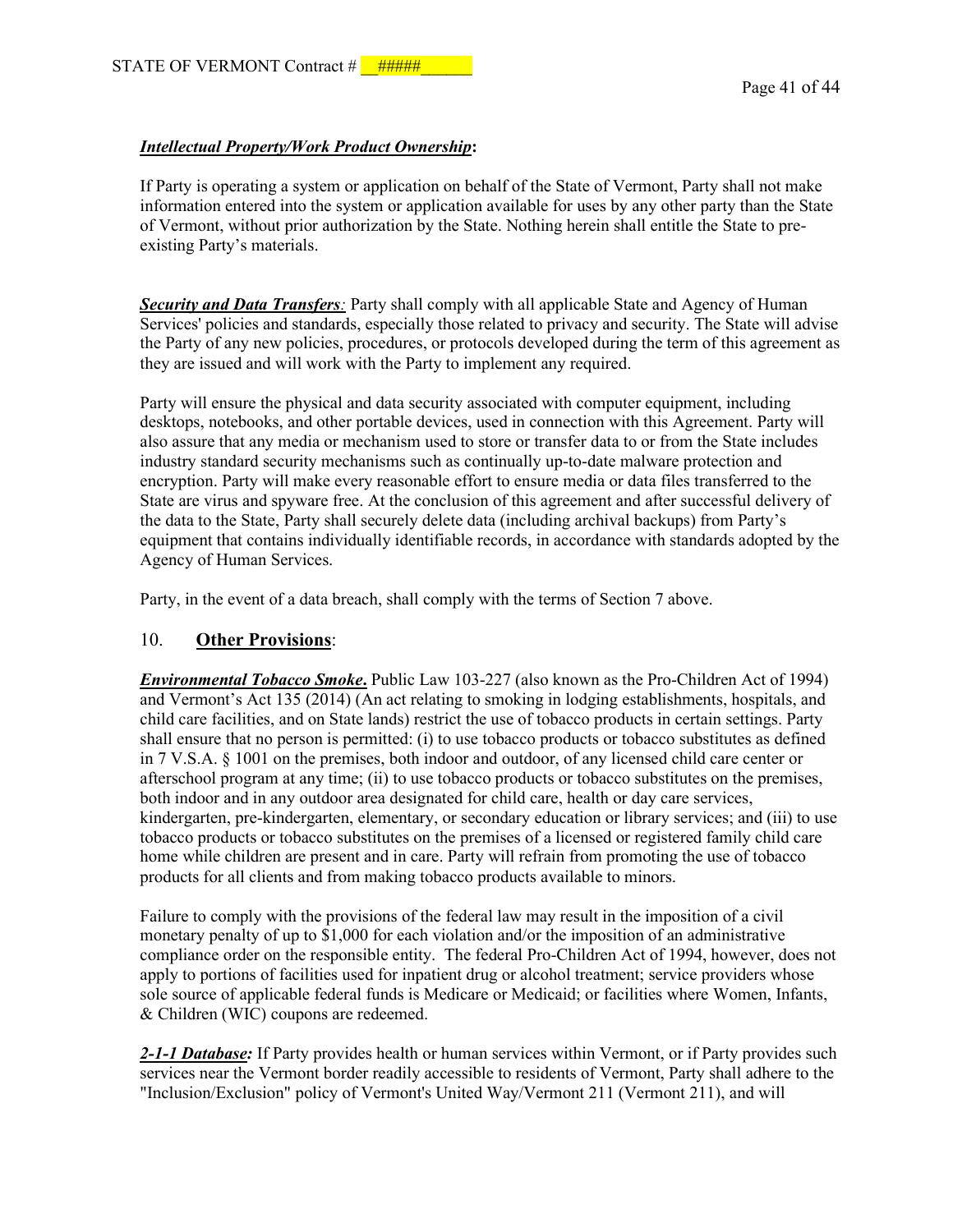provide to Vermont 211 relevant descriptive information regarding its agency, programs and/or contact information as well as accurate and up to date information to its database as requested. The "Inclusion/Exclusion" policy can be found at [www.vermont211.org.](http://www.vermont211.org/)

*Voter Registration*: When designated by the Secretary of State, Party agrees to become a voter registration agency as defined by 17 V.S.A. §2103 (41), and to comply with the requirements of state and federal law pertaining to such agencies.

*Drug Free Workplace Act:* Party will assure a drug-free workplace in accordance with 45 CFR Part 76.

*Lobbying*: No federal funds under this agreement may be used to influence or attempt to influence an officer or employee of any agency, a member of Congress, an officer or employee of Congress, or an employee of a member of Congress in connection with the awarding of any federal contract, continuation, renewal, amendments other than federal appropriated funds.

*AHS ATT. F 5/16/2018*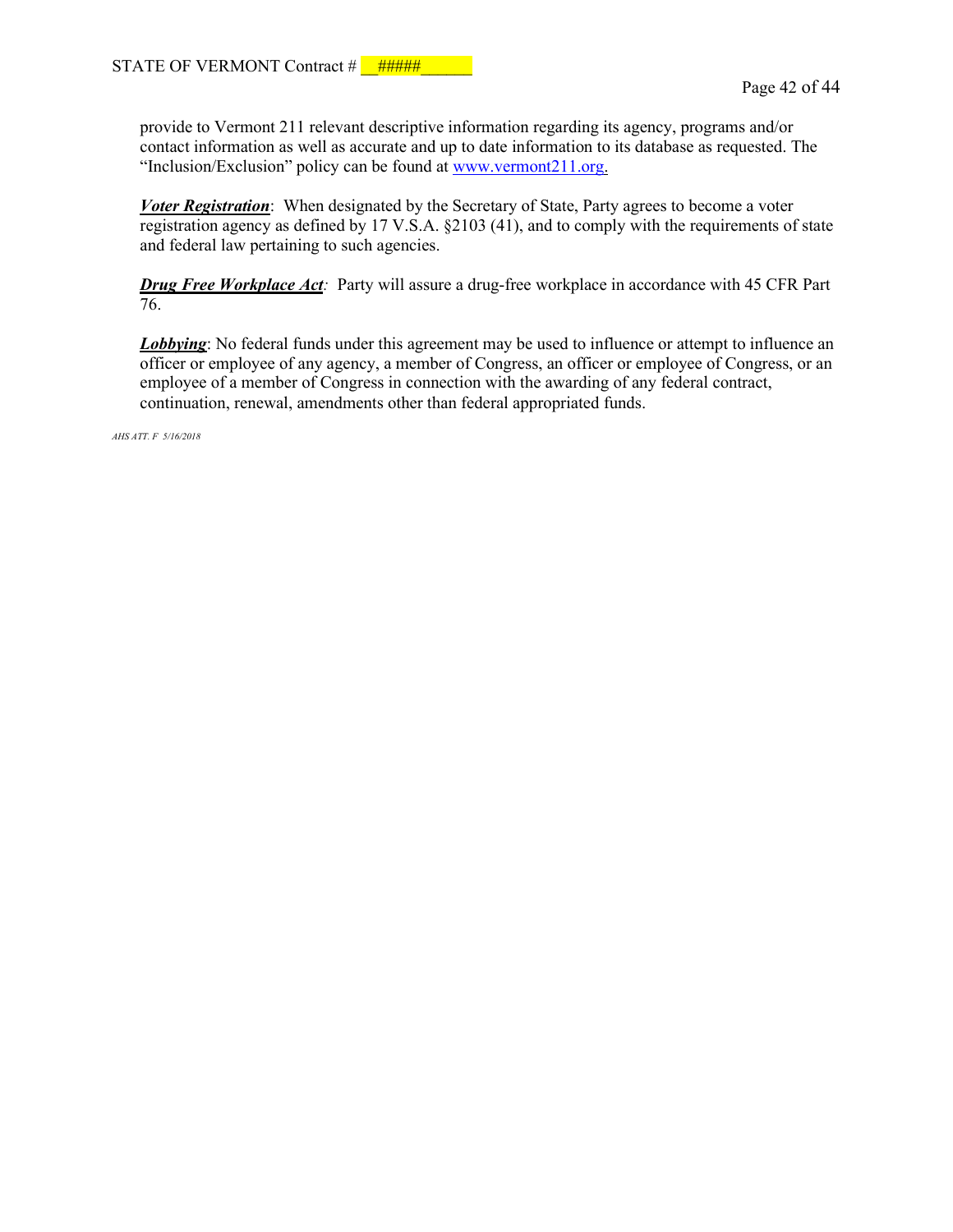# **ATTACHMENT G MAINTENANCE & SUPPORT/SERVICE LEVEL TERMS**

#### **SERVICE LEVELS**

This Appendix describes the performance standards and service levels to be achieved by Service Provider in providing the Services:

**1. Definitions.** Except as provided in this Exhibit, capitalized terms shall have the meanings set forth in the Agreement. The following terms, when used in this Exhibit, shall have the following meanings:

**"Agency"** means

**"Application Services Response Time"** means

**"Available"** means

**"System Change or Upgrade"** means

**"Customer"** means

**"Outage"** means

**"Platform"** means

 **"Resolution Time"** means the time from when the Vendor receives the Support Inquiry until the time the Vendor has researched, evaluated, and/or resolved Support Inquiry.

**"Response Time"** shall be measured from the time the Vendor receives the Support Inquiry until the time Vendor has acknowledged receipt of the Support Inquiry and begins working to diagnose issue(s) assuming the Customer or Agency has utilized the Vendor designated support email address or phone number.

**"Responsible Person"** means the designated IT staff at the Agency or designated staff person involved with this contract.

**"Scheduled Downtime"** means

**"Server"** shall mean the server(s) on which the Services will be hosted.

**"Support Inquiry"** means a request for assistance either through an incident or support request.

**"Unscheduled Downtime"** means an Outage that is not Scheduled Downtime.

"**Users**" shall mean

"**Vendor/Service Provider**" means Vendor Name.

- **2. General Hosting Obligations**. In addition to the other obligations set forth in the Agreement and this Exhibit, Vendor shall do the following:
- **3. Service Monitoring & Management**. Vendor will perform continuous monitoring and management of the Services to optimize availability of the Services. Included within the scope of